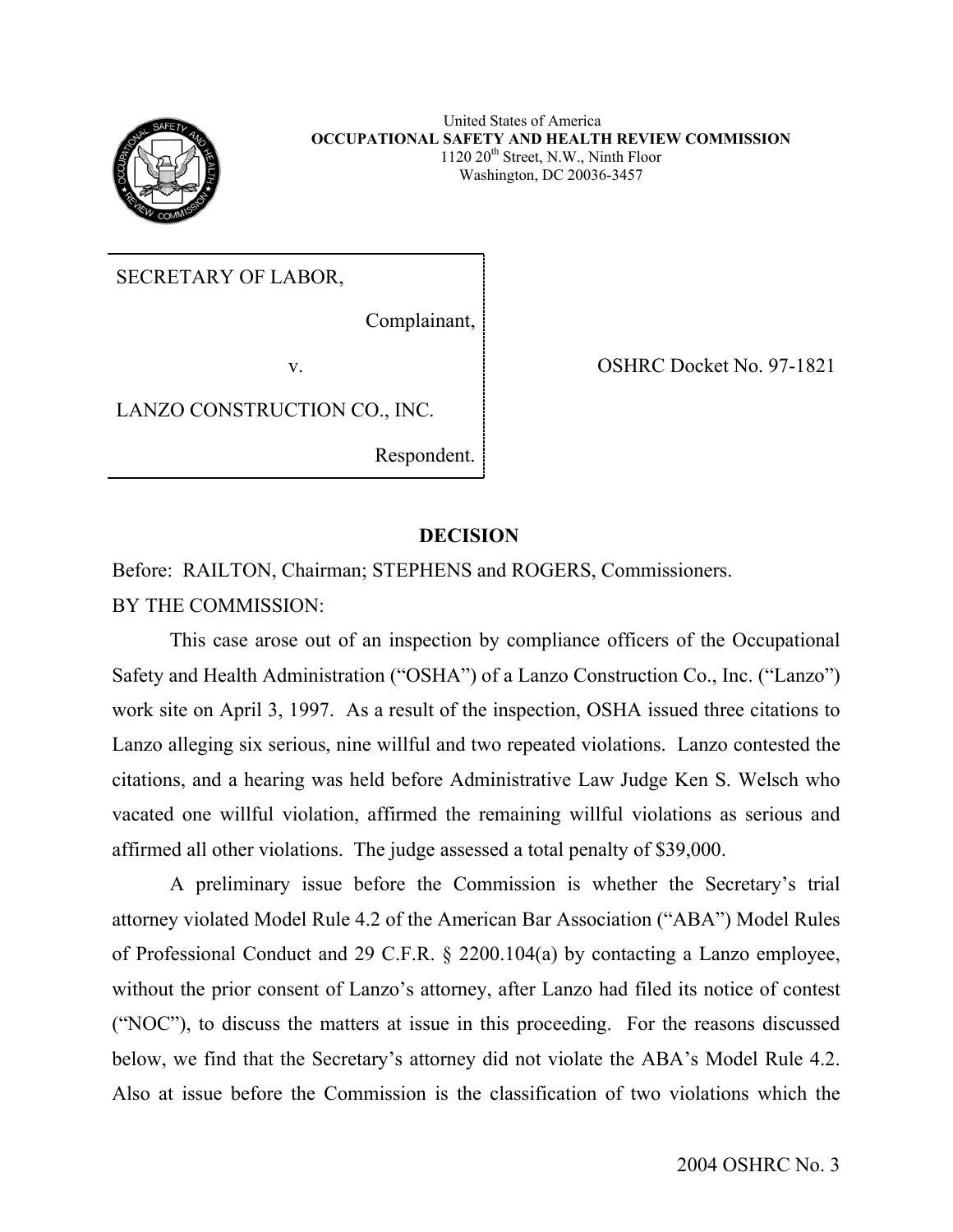Secretary alleges were willful – a violation of 29 C.F.R. § 1910.422(c)(1)(i) for failing to provide a two-way voice communication system for a diver and a violation of 29 C.F.R. § 1926.652(a)(1) for failing to protect an employee in an excavation with an adequate protective system. For the reasons set out below, we vacate the judge's serious classification of the violations, find both violations to be willful, and assess a penalty of \$46,200 for Citation 2, Item [1](#page-1-0) and Citation 2, Item  $3<sup>1</sup>$ 

## **I. Background**

The Miami-Dade Water and Sewer Department hired Lanzo to install approximately 3,000 to 4,000 feet of force main sewer pipeline in Opa-Locka, Florida. The pipeline consisted of 20-foot long sections of 48-inch diameter reinforced concrete pipe. The installation of the pipe required an underwater diver to insure that the subgrade for the pipe was deep enough and to assist in connecting the sections of the pipe. James Atkinson, Lanzo's diver, who wore a Jack Brown or Desco full-face mask, performed these tasks with surface supplied air from a compressor above ground. He worked with another employee, known as the tender, who was responsible for communicating with the diver during the operation. The diver did not wear a safety harness which had an attachment point for the umbilical (consisting of the air hose, communication line, and life line bundled together), as required by 29 C.F.R. § 1910.430(j)(2)(ii). In addition, the dive team did not use an operational two-way voice communication system as required by 29 C.F.R. § 1910.422(c)(1)(i). Rather, the diver and the tender used a series of pull signals with the air hose to communicate with each other.

On April 3, 1997, Lanzo employees were working at this work site when OSHA began conducting an inspection. The diver was working inside a trench that was 14 feet deep, 12 feet wide, and filled with 10 feet of grayish-brown water. The walls of the trench, which were described as being composed of "Miami oolite" or "sandy soil," were vertical with large "voids" and cracks. Utility pipes ran across the inside of the trench.

<span id="page-1-0"></span><sup>&</sup>lt;sup>1</sup> Because we have decided the case on the basis of the record and submitted briefs before us, we deny Lanzo's motion for oral argument.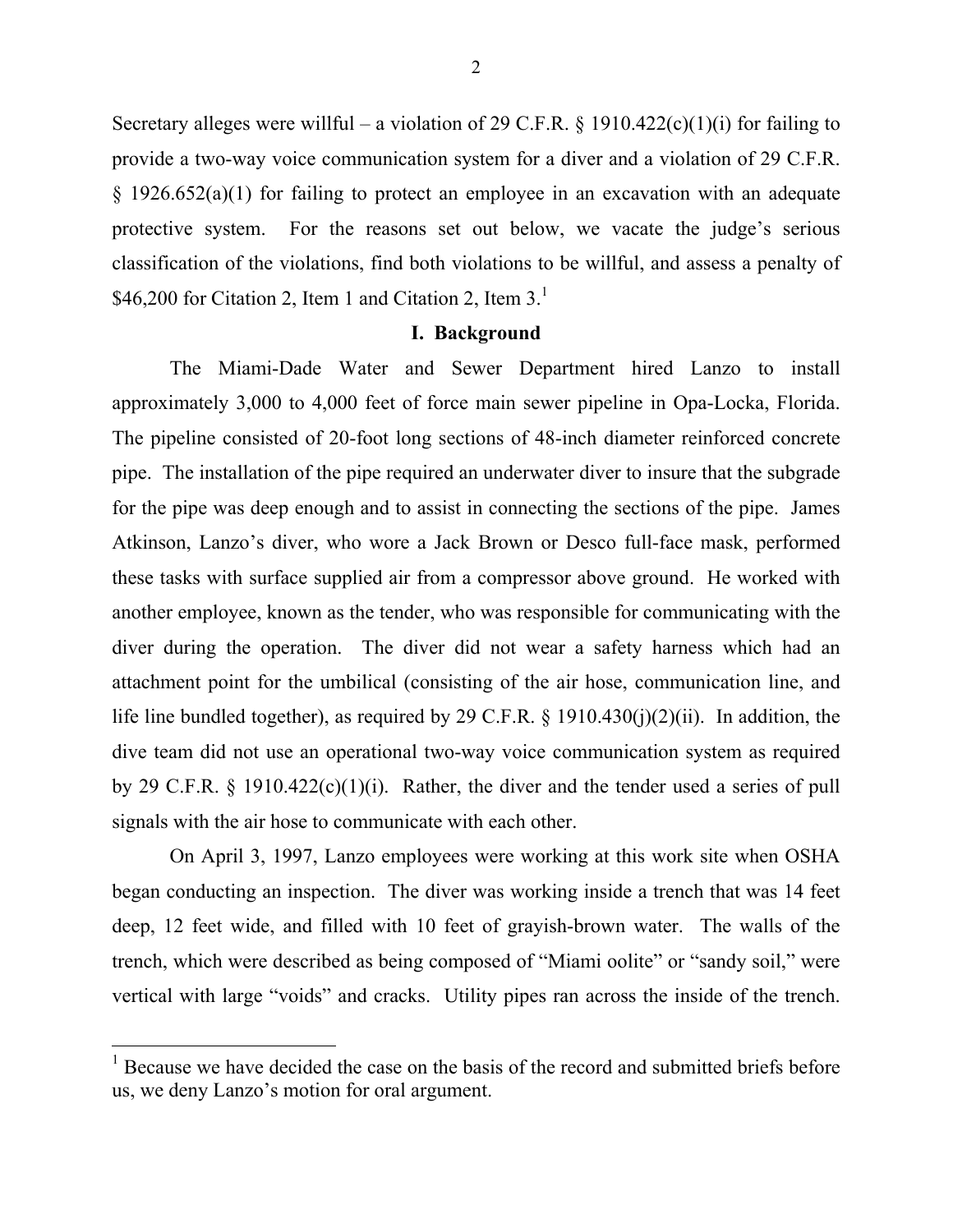Although Lanzo generally utilized both a trench box and one-inch steel sheeting in areas where employees worked, there was no trench box or any other protective system installed in the trench at the time of the inspection.

Following the inspection, the Secretary issued a number of citations to Lanzo, which Lanzo contested. Following the NOC, representatives of the Secretary contacted Lanzo's diver, Atkinson, on a number of occasions. These contacts were made without the consent or prior knowledge of Lanzo's attorney. On June 1, 1998, the Secretary's attorney, Black, called Atkinson at home, and the two men had a 29-minute conversation in which they discussed issues arising out of the Opa-Locka project. The two men had another phone conversation on June 17, 1998. During that conversation, Atkinson informed Black that he had met with Lanzo's attorney the previous day to discuss the citations.

The compliance officer ("CO") also had contacts with Atkinson after the NOC had been filed. Atkinson initiated the first contact. A Lanzo supervisor had allowed Atkinson to read the Secretary's Interrogatories to the company; afterward Atkinson called OSHA with questions about water quality in the trenches in which he was diving. The CO later visited Atkinson at his home, staying for a "couple hours at least," during which they discussed the citation items. The CO provided a copy of his notes from that meeting to attorney Black. Atkinson again called the CO on June 16, 1998, after meeting with Lanzo's attorney earlier that day, but he only spoke to the CO for a few minutes. It is not clear what was discussed at that time. The CO subsequently visited Atkinson's house a second time to deliver a subpoena.

Prior to the hearing, Lanzo filed a Motion to Amend Answer and to Add the Affirmative Defense of Vindictive Prosecution based on the Secretary's contacts with Atkinson. At the hearing, and again in its Post-Hearing Brief, Lanzo moved for involuntary dismissal based on this alleged misconduct. The judge denied those motions, finding that Lanzo failed to demonstrate any prejudice resulting from the alleged misconduct. In its Cross-Petition for Discretionary Review and in its brief before the Commission, Lanzo continued to argue that sanctions should be imposed based on the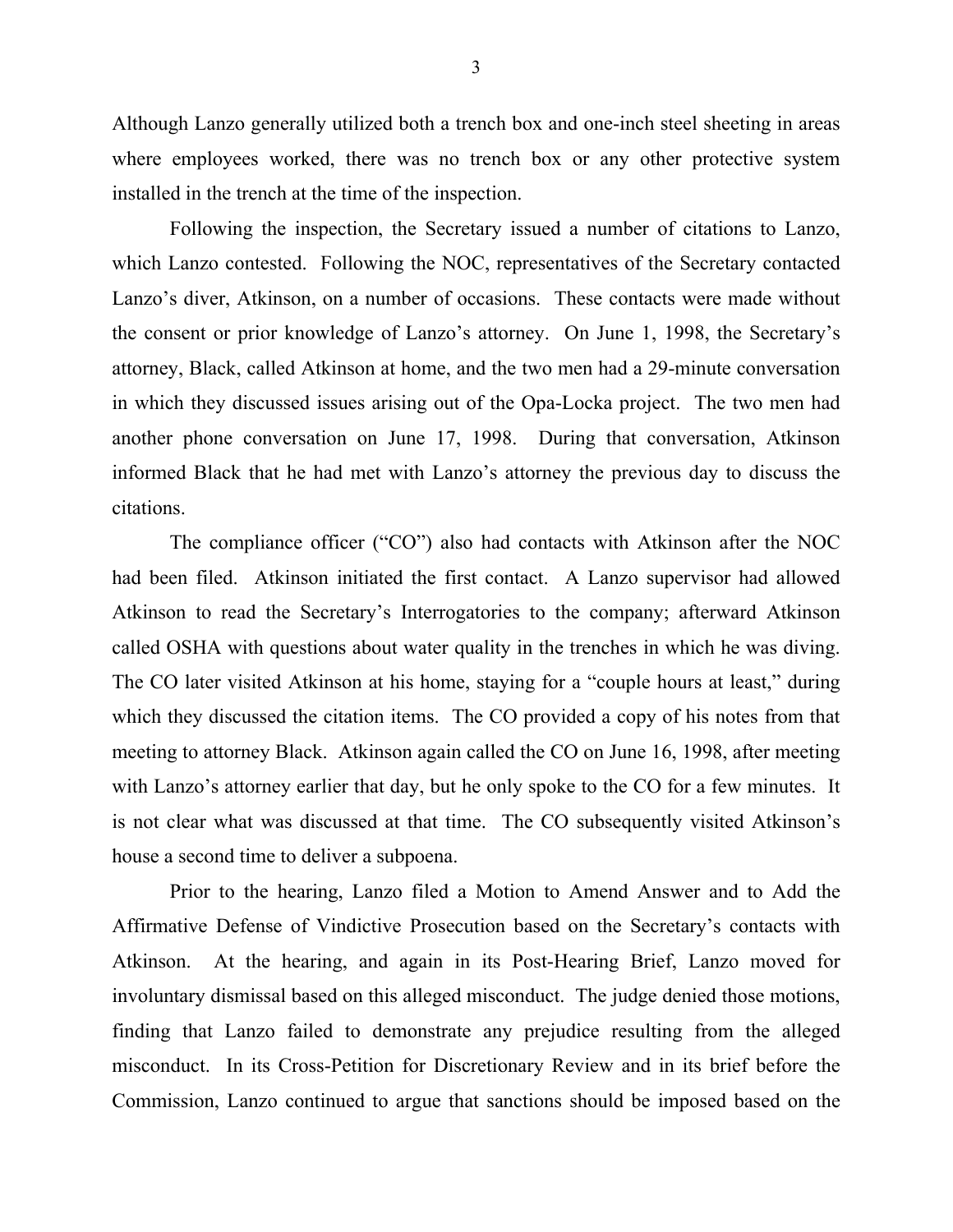<span id="page-3-0"></span>Secretary's alleged violations of ethics rules. We affirm the judge's denial of sanctions. For the reasons stated below, we find that the communications between the Secretary's attorney Black and Lanzo's employee Atkinson did not violate the ABA's Model Rules.<sup>2</sup>

Our concurring colleague suggests that neither ABA Model Rule 4.2 nor Commission Rule 104, which incorporates the ABA Model Rules by reference, is in any way relevant to the issue of whether the judge properly refused to sanction the Secretary, the attorney's client and a party in this proceeding. On this point, our colleague is surely mistaken. ABA Model Rule 4.2 and Commission Rule 104 are quite germane to Commission Rule 41, and therefore our discussion is neither "gratuitous" nor "unnecessary." The ABA Rule sets the substantive standard for a client's counsel and Commission Rule 104 provides the arguable nexus to Rule 41. See Notice of Final Rule of OSHRC (Revised) Rules of Procedure, 51 Fed. Reg. 32,002 (Sept. 8, 1986)("The Commission's proposed rules included three rules relating to the subject of sanctions for failure to comply with the rules or failure to comply with orders of the Commission or its Judges. Generally speaking, § 2200.52(e) prescribed sanctions against a party for noncompliance with a discovery order, § 2200.41 prescribed sanctions against a party for noncompliance with *all other orders or rules*, and § 2200.104 prescribed sanctions against a party's representative (as opposed to the party himself." (Emphasis added.)); Notice of Proposed Rulemaking of OSHRC (Revised Rules of Procedure, 51 F.R. 23184 (June 25, 1986)("The new rule [41] has been expanded to cover the failure by a party to obey *any provision* of the Commission's Rules of Procedure." (Emphasis added.)). *Cf.* 9 C. WRIGHT & A. MILLER, FEDERAL PRACTICE & PROCEDURE: CIVIL 2D §2369, at 331, 340- 46, 341 n.17 (dismissal under Federal Civil Rule 41(b) for failure to comply with these [Civil] rules or any order of court; omissions of attorney as grounds) (1995); *id.*, at 115- 133, 131 n.17 (2003 Pocket Part). In view of the manner in which we resolved the first question of whether counsel violated the substantive standard, we find it unnecessary to

<sup>&</sup>lt;sup>2</sup> In renewing its motion for an involuntary dismissal following the hearing, the respondent explicitly referenced Rule 41 of the Federal Rules of Civil Procedure, the counterpart to Commission Rule 41, the latter of which authorizes the entry of a default "[w]hen any party has failed to plead or otherwise proceed as provided by *these rules* or as required by the Commission or Judge" (emphasis added). In its brief to the Commission, Lanzo identifies Commission Rule 41 as the basis for its motion at trial. In directing review of the judge's decision, the Commission's briefing order posed the interrelated questions of (1) whether the Secretary's trial counsel violated Model Rule 4.2 of the ABA Model Rules of Professional Conduct, made applicable by Commission Rule 104(a), and (2) if so, what remedy would be appropriate? The latter issue implicitly put into question the availability and the appropriateness of relief under Commission Rule 41 notwithstanding the fact that Commission Rule 104 contains its own procedures for directly sanctioning an attorney or representative for ethical violations.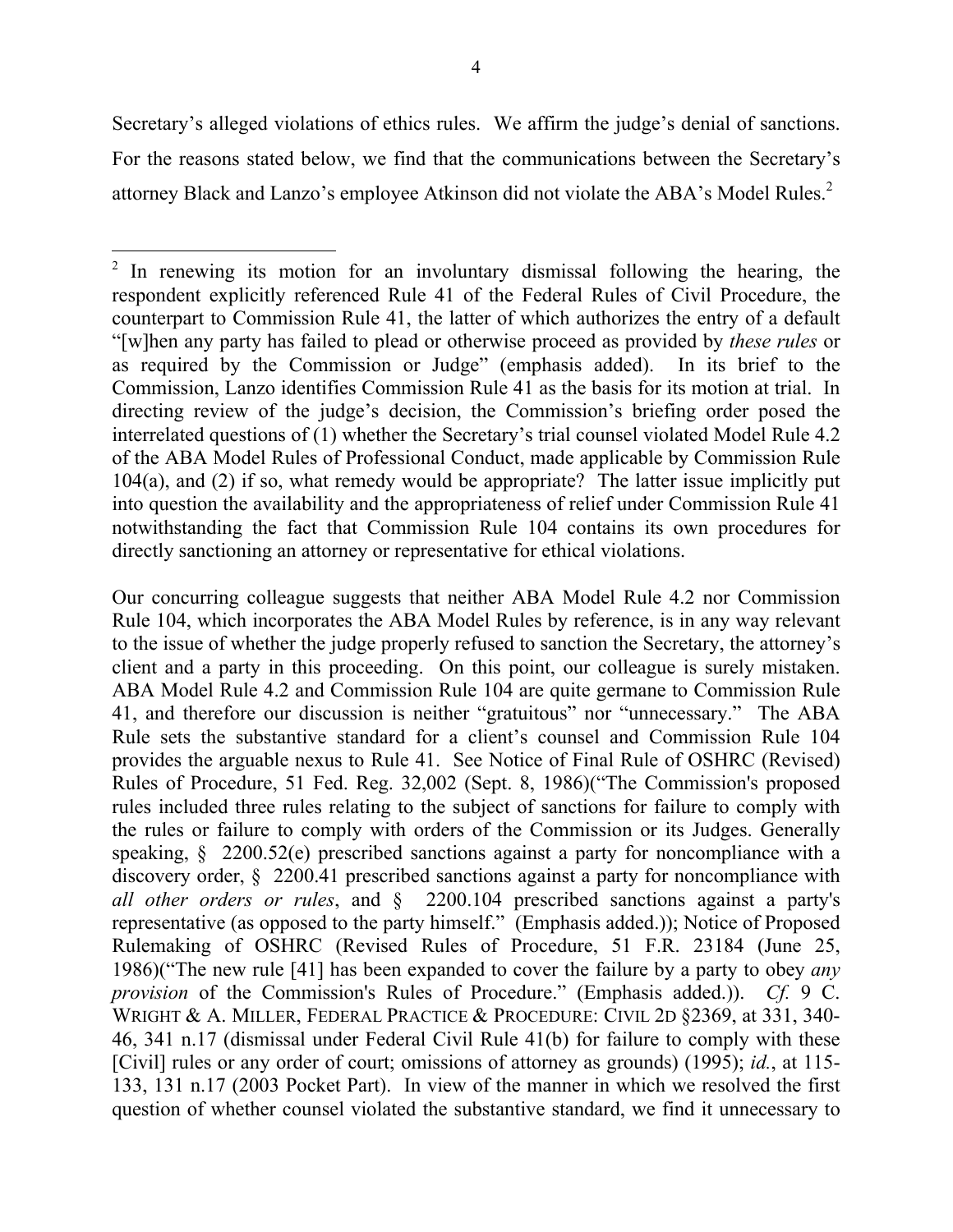## **II. Discussion**

# **A. Alleged Violation of the ABA's Model Rules of Professional Conduct**

We first consider the issue involving Attorney Black's communications with Lanzo's employee. Under Commission Rule 104(a), 29 C.F.R. § 2200.104(a), "All representatives appearing before the Commission and its Judges shall comply with the letter and spirit of the Model Rules of Professional Conduct of the American Bar Association." ABA Model Rule 4.2, Communication with Person Represented by Counsel, ("Rule 4.2") provides:

In representing a client, a lawyer shall not communicate about the subject of the representation with a person the lawyer knows to be represented by another lawyer in the matter, unless the lawyer has the consent of the other lawyer or is authorized to do so by law or a court order.<sup>3</sup>

The ABA's Comment to the 1990 version of Rule 4.2 stated that, in the case of an organization, the rule prohibited communications by a lawyer for one party concerning the matter of representation with a person:

[1] having a managerial responsibility on behalf of the organization; [2] whose act or omission in connection with that matter may be imputed to the organization for purposes of civil or criminal liability; or [3] whose statement may constitute an admission on the part of the organization.

ABA Model Rules of Professional Conduct, Rule 4.2, Comment (1990).

reach the second question whether involuntary dismissal of the Secretary's citation is an appropriate remedy for an alleged ethical violation by one of her trial counsel.

Our colleague also finds fault in applying the interpretative commentary to the 2002 version of the ABA Model Rule retroactively to events occurring at the time of the 1998 communication. However, we are not foreclosed from doing so in the absence of any showing that it leads to an unjust, impracticable, or infeasible result. *Cf. Landgraf v. USI Film Prods.*, 511 U.S. 244, 275 n.29 (1994).

<span id="page-4-0"></span> $3$  The current version of Rule 4.2, quoted above, incorporates amendments adopted by the ABA's House of Delegates through February 2002.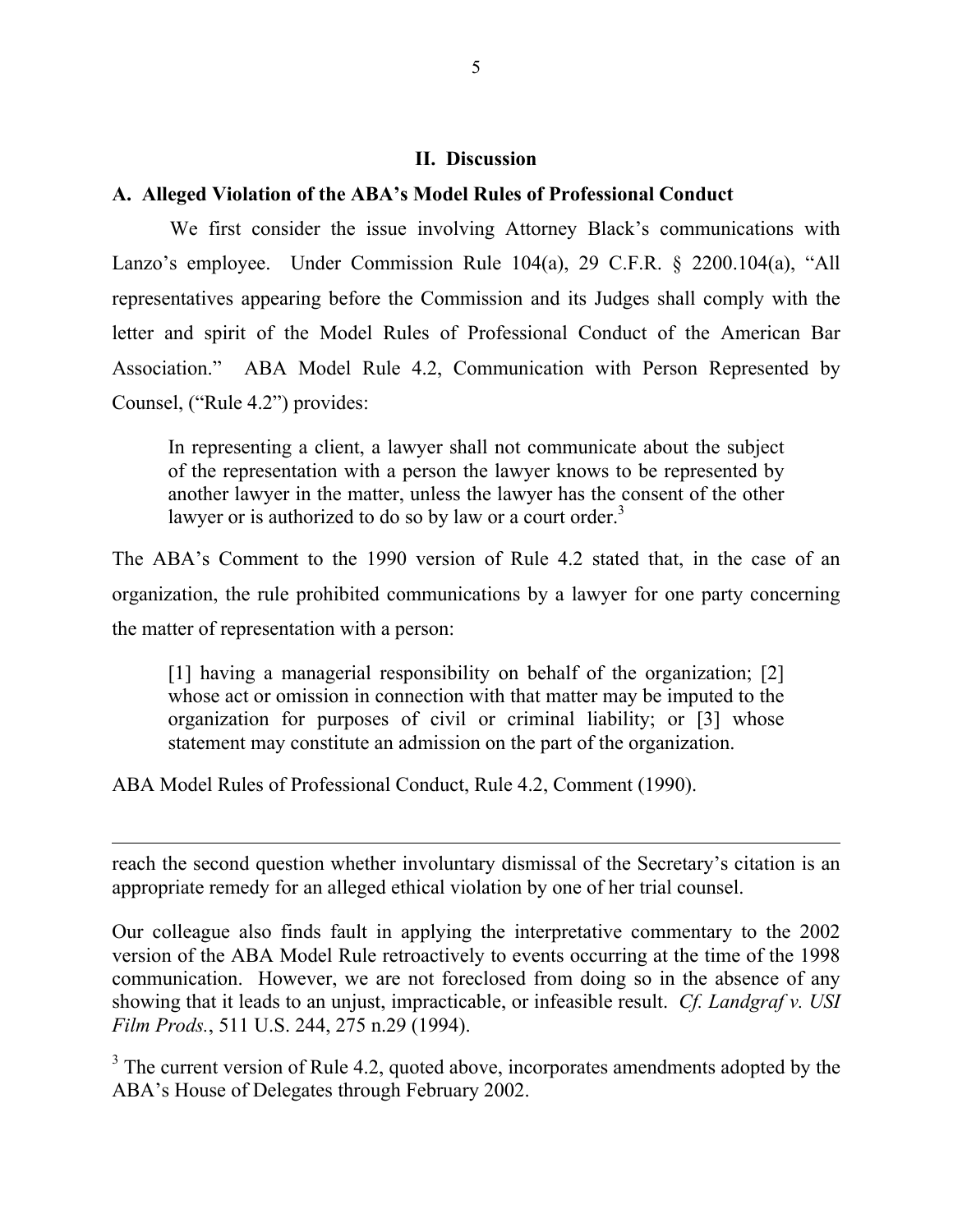In February 2002, the ABA issued changes to its Model Rules, including changes to the Rule 4.2 Comment. Comment 7 to the 2002 version of Rule 4.2 states in pertinent part:

In the case of a represented organization, this Rule prohibits communications with a constituent of the organization [1] who supervises, directs or regularly consults with the organization's lawyer concerning the matter or has authority to obligate the organization with respect to the matter or [2] whose act or omission in connection with the matter may be imputed to the organization for purposes of civil or criminal liability.

Under this change to the Rule 4.2 Comment, opposing counsel is not prohibited from having *ex parte* communications with employees merely because the employees are capable of making statements that could be introduced as admissions of their employer. In fact, the Reporter's Explanation Memo for the 2002 Comment makes clear that the ABA never intended to prohibit *ex parte* communications with all employees capable of making employer admissions. Rather, the ABA intended that the 1990 Comment have a narrower effect in prohibiting communications with such employees only in jurisdictions where the statements of those employees, once introduced into evidence, could not be controverted by the employer.<sup>4</sup>

*1. Did Black violate Rule 4.2 by communicating with a represented person?* 

<span id="page-5-0"></span><sup>&</sup>lt;sup>4</sup> The Reporter's Explanation Memo for the 2002 Comment explains:

The reference in the present Comment to any other person...whose statement may constitute an admission on the part of the organization has been deleted. It was based upon the law of evidence in a few jurisdictions, which provided that statements by certain employees of an organization are admissible against the organization and cannot thereafter be controverted by the organization. Some, however, have read the Comment as prohibiting communication with any person whose testimony would be admissible against the organization as an exception to the hearsay rule. The Comment has also been problematic because lawyers cannot know in advance whether the information they elicit will be binding on the organization. Given this confusion and the small number of jurisdictions that retain the evidence rule upon which the Comment was premised, the reference to admissions has been deleted.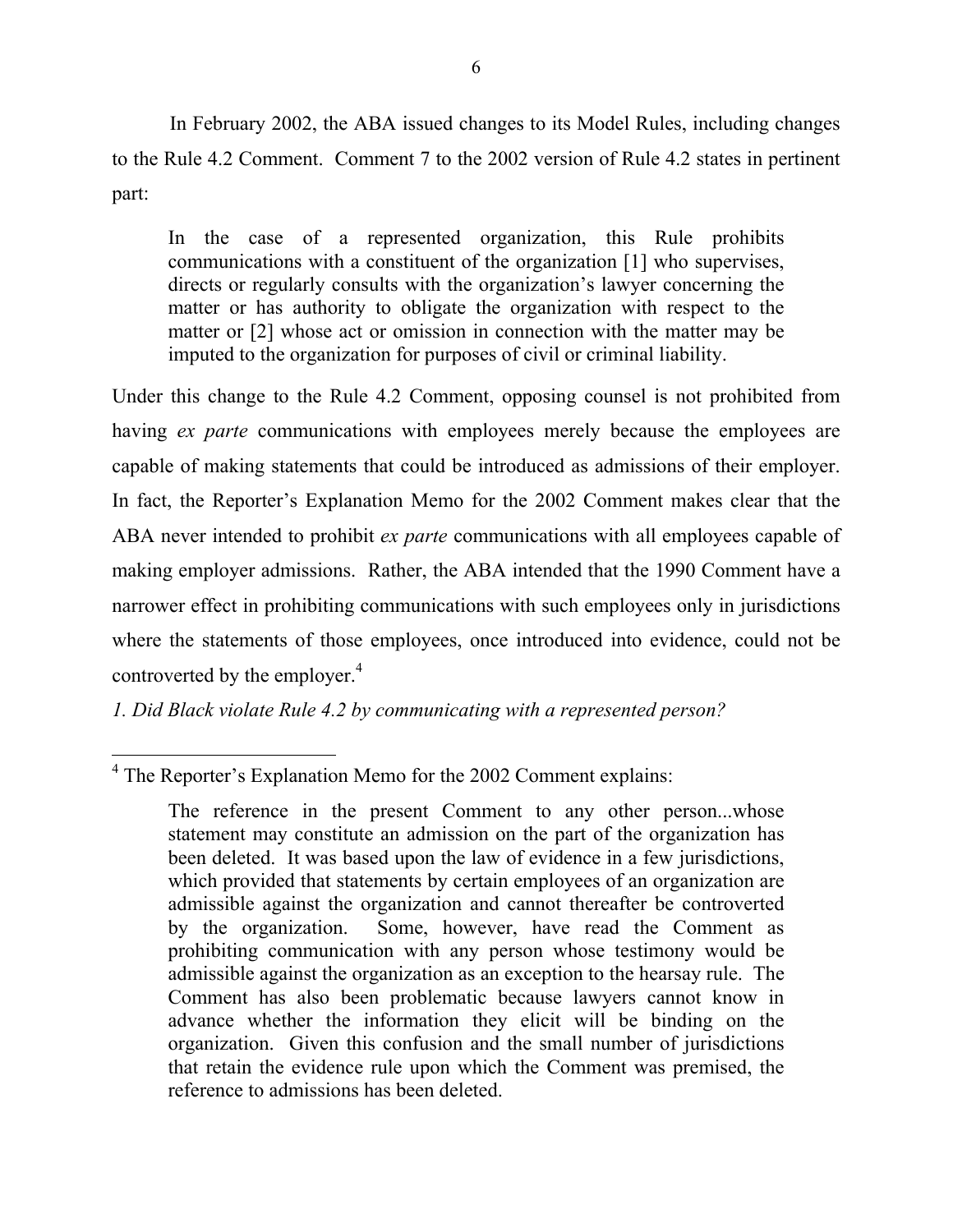We first address whether Atkinson was a person represented by counsel such that Black's communications with him violated Rule 4.2. While the Commission applies Rule 4.2 in its proceedings, it has not yet addressed when an employee is considered a represented person for purposes of that rule. The ABA's Comments are relevant to this inquiry, but the ABA's Model Rules themselves state that Comments are not intended to be authoritative, but only guides for interpretation.

Courts have devised a wide range of tests to determine whether an employee should be considered a "represented person" within the meaning of Rule 4.2. The rules governing *ex parte* contact range from total bans on such contact to the "control group" test, advocated by the Secretary in the present case; the "scope of employment" test; the "managing-speaking agent" test; the "alter-ego" test; the "case-by-case balancing" test; and various hybrid tests. *Brown v. St. Joseph County*, 148 F.R.D. 246, 253 (N.D. Ind. 1993). In developing such tests, courts generally take into account "the degree to which the employee might be said to represent, and therefore bind, the company, balanced against the need for *ex parte* contacts as creating significant economies not available through traditional discovery methods." *Terra Int'l v. Miss. Chem. Corp.*, 913 F. Supp. 1306, 1318 (N.D. Iowa 1996).

For Review Commission proceedings, Commission Rule 104(a) requires representatives to "comply with the letter *and spirit* of the Model Rules of Professional Conduct of the American Bar Association." (Emphasis added.) Although the regulatory history to Rule 104 does not explain what constitutes the "spirit" of a Model Rule, we believe Rule 104 requires us to give significant weight to the ABA's Comments in answering that question. While the ABA's Comments are only advisory, we find no significant reason to depart from the ABA's interpretation by adopting either a broader or narrower definition of "person represented by counsel." We will therefore apply the definition set forth in the ABA's 2002 Comment in this proceeding.

We note that, although a number of federal and state courts have adopted interpretations of Rule 4.2 under which employees cannot be contacted *ex parte* if they are capable of making statements that could be used as admissions, most of those courts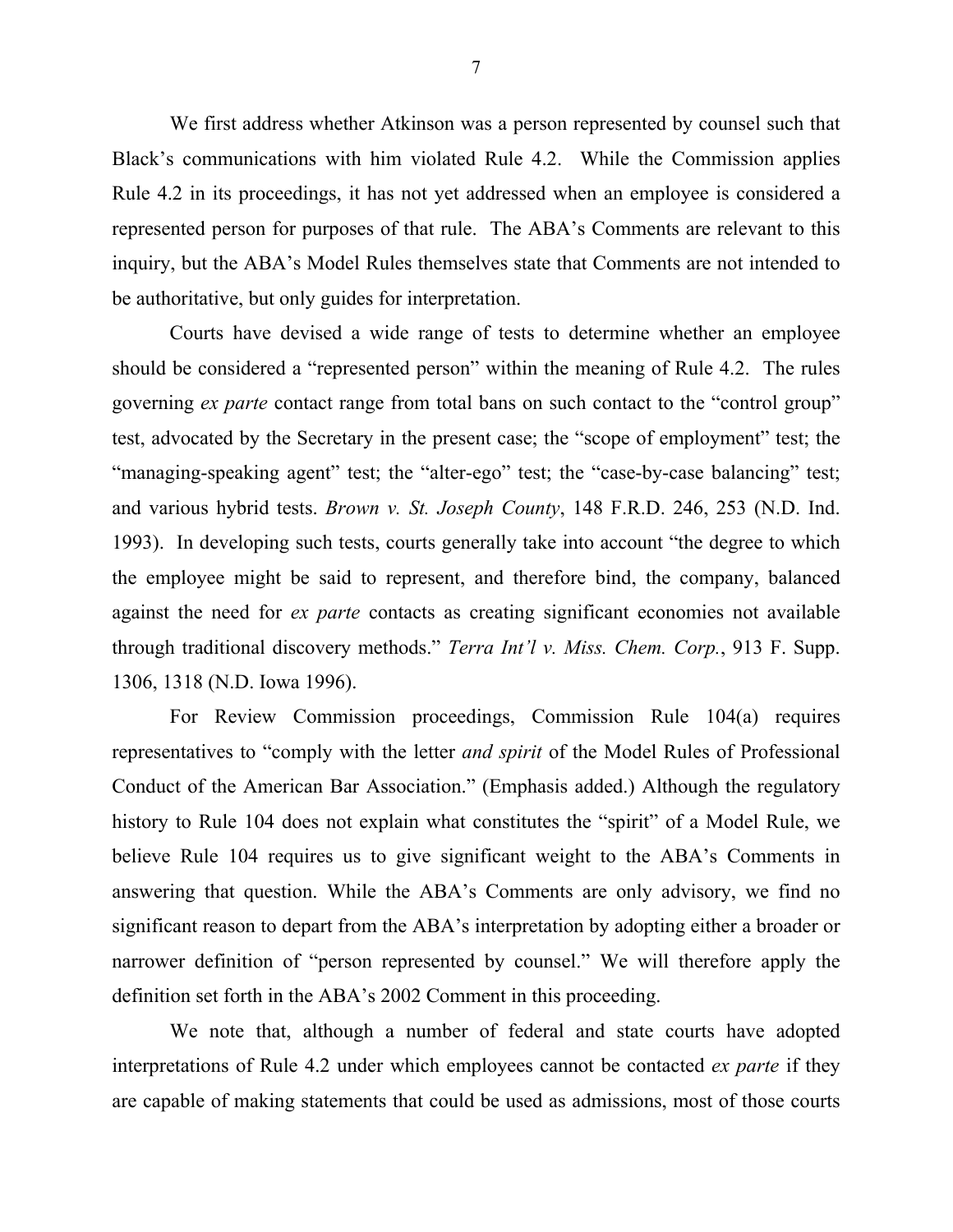based their interpretations on the 1990 Comment to Rule 4.2, which the ABA has since clarified. In fact, a number of courts have recently adopted tests that allow for *ex parte*  communications even broader than those permitted under the 2002 Comment. *See, e.g.*, *Palmer v. Pioneer Inn Assoc., Ltd.*, 338 F.3d 981, 987-88 (9th Cir. 2003) (approving Nevada's application of a "managing-speaking agent" test to determine if *ex parte*  contacts are allowable); *Messing, Rudavsky & Weliky v. President and Fellows of Harvard Coll.*, 764 N.E.2d 825, 833 (Mass. 2002) (interpreting Rule 4.2 to ban contact only with those employees who have the authority to "commit the organization to a position regarding the subject matter of representation"); *Niesig v. Team I*, 558 N.E.2d 1030, 1035 (N.Y. 1990) (prohibiting contact only with "employees whose acts or omissions in the matter under inquiry are binding on the corporation…or imputed to the corporation for purposes of its liability, or employees implementing the advice of counsel").

Thus, under the 2002 Comment *ex parte* communications between opposing counsel and an organization's employee are prohibited only if the employee is a person "[1] who supervises, directs or regularly consults with the organization's lawyer concerning the matter or has authority to obligate the organization with respect to the matter or [2] whose act or omission in connection with the matter may be imputed to the organization for purposes of civil or criminal liability." Lanzo acknowledges that Atkinson is not a person with managerial responsibility, and there is no evidence that Atkinson directed or regularly consulted with Lanzo's attorneys regarding the Opa-Locka project or had the authority to obligate Lanzo with respect to that matter. The Secretary's contacts with Atkinson therefore would not be prohibited under the first part of the 2002 Comment. The remaining question is whether the Secretary's contacts were prohibited under the second part of the Comment, *i.e.*, whether Atkinson's acts or omissions may be imputed to Lanzo for liability purposes.

Lanzo argues that Atkinson's acts or omissions could have been, and in fact were, imputed to the company. In particular, Lanzo claims that the judge based his finding that it violated section  $1926.651(c)(2)$ , which requires that employers provide a safe means of

8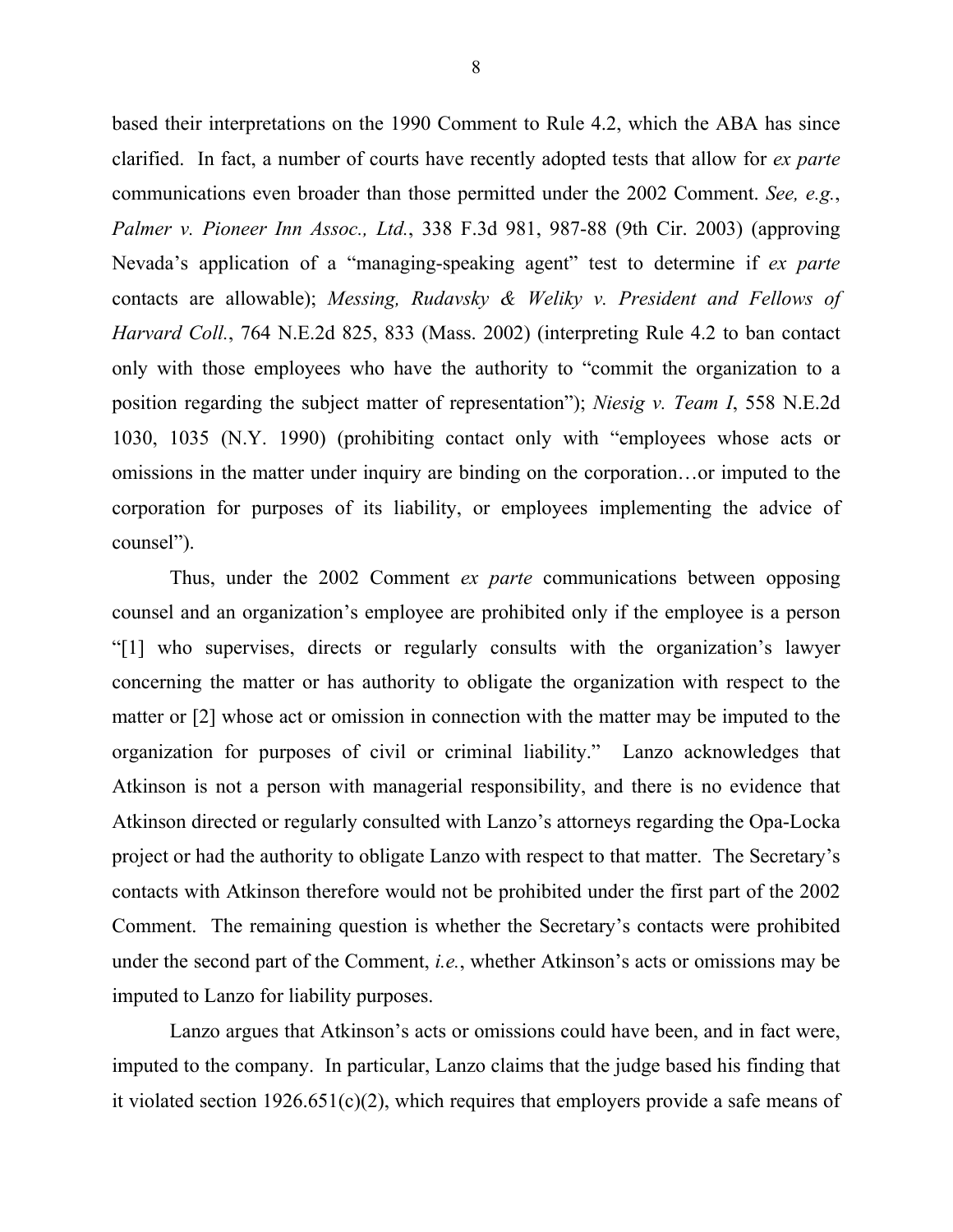egress from excavations, on Atkinson's failure to use a ladder that was present at the Opa-Locka site but not placed in the excavation. Atkinson testified that he did not like using the ladder, and instead used a dirt ramp to exit the excavation. The judge found that the ramp, located at one end of the excavation, could not be reached from Atkinson's dive location without climbing over a large pipe, and concluded it did not provide a safe means of egress.

We conclude that the judge did not actually impute Atkinson's act – using the ramp to exit the excavation – to Lanzo in affirming a violation of the standard. Rather, the judge affirmed the violation based on Lanzo's omission – its failure to provide a safe means of egress. Nor do we find that Atkinson's acts or omissions were imputed to Lanzo in affirming violations of any of the other standards for which it was cited. The other citation items likewise allege violations based on Lanzo's omissions, such as its failure to train employees, provide diving safety equipment, and keep records.

Accordingly, under the test set forth in the ABA's 2002 Comment, Lanzo employee Atkinson was not a represented person, and Black's contacts with Atkinson were not prohibited.<sup>5</sup>

*2. Did Black violate Rule 4.2 by inquiring into confidential communications between Lanzo's attorney and one of the company's constituents?* 

There is also a question whether Black violated Rule 4.2 by inquiring into Atkinson's communications with Lanzo's attorney. Comment 7 to the current Rule 4.2 provides, "In communicating with a current or former constituent of an organization, a lawyer must not use methods of obtaining evidence that violate the legal rights of the organization." Comment 1 to Rule 1.13 explains that the "constituents" of an organization include its "officers, directors, *employees*, shareholders." (Emphasis added.) Comment 2 to that same rule provides that "when one of the constituents of an organizational client communicates with the organization's lawyer in that person's

<span id="page-8-0"></span><sup>&</sup>lt;sup>5</sup> Given our conclusion, we need not reach the Secretary's argument that the OSH Act authorizes post-notice of contest, *ex parte* contacts with current employees.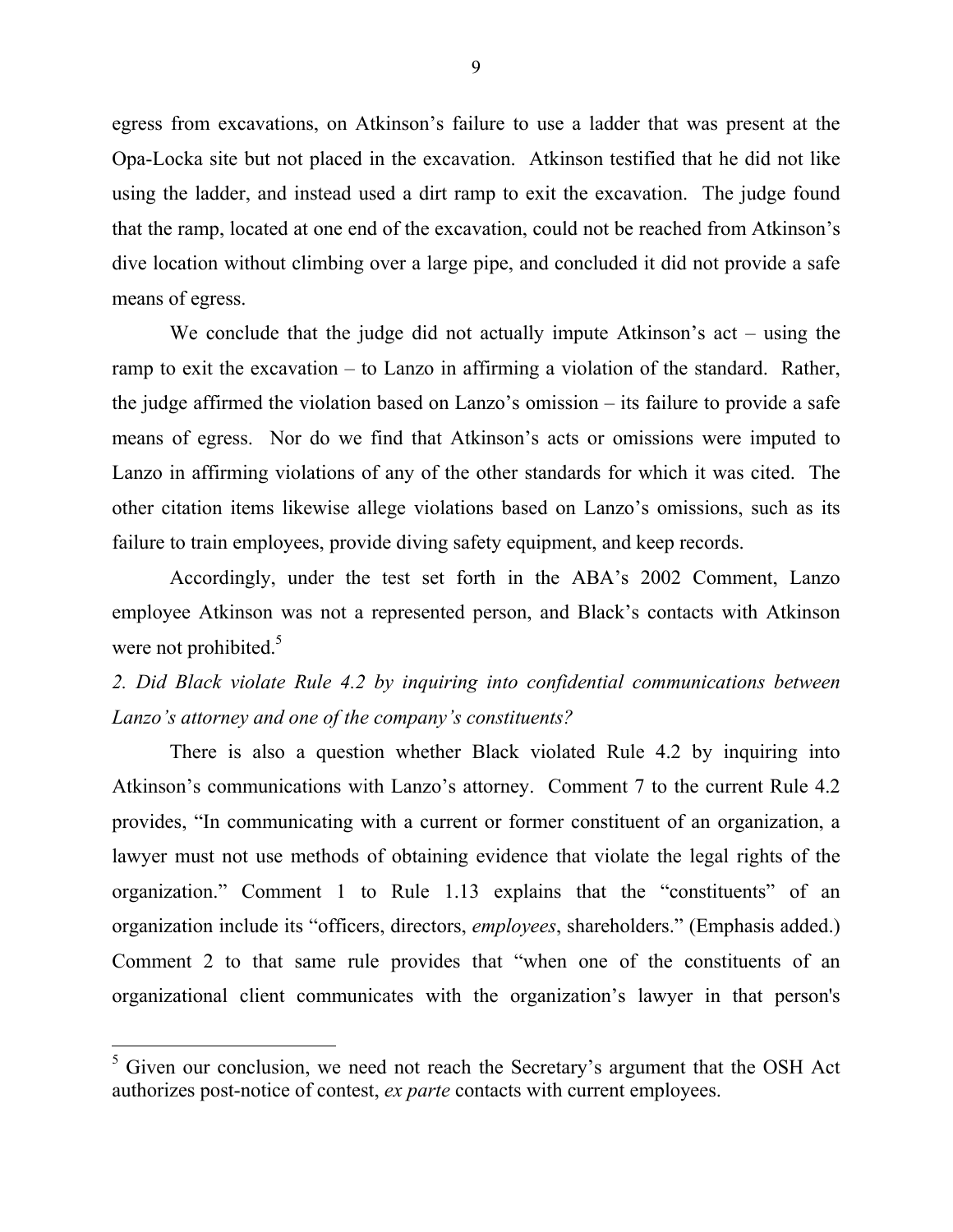organizational capacity, the communication is protected by Rule 1.6 [Confidentiality of Information]." Finally, Comment 1 to Rule 4.4 prohibits "unwarranted intrusions into privileged relationships[.]" Read together, these rules and comments indicate that, even where opposing counsel is not prohibited from interviewing an employee *ex parte*, he must not inquire about the employee's privileged communications with the organization's attorney. *See Palmer v. Pioneer Inn Assocs., Ltd.*, 59 P.3d 1237, 1248 (Nev. 2002) (*per curiam*) (explaining in response to certified questions from the Ninth Circuit that while "the facts within [a non-managerial] employee's knowledge are generally not protected from revelation through *ex parte* interviews by opposing counsel," "any confidential communications between such an employee and the organization's counsel would be protected by the attorney-client privilege"), *answers to certified questions considered in*  338 F.3d 981 (9th Cir. 2003).

During their June 17, 1998 telephone conversation, Atkinson informed Black he had met with Lanzo's attorney the previous day to discuss the citations. At the hearing, Lanzo's attorney questioned Atkinson regarding his June 17 conversation with Black:

Q: During that conversation, did you inform Mr. Black that you had, in fact, met with myself? A: Yes, I did. Q: Did Mr. Black and you, in fact, discuss some of the issues that you and I had reviewed? A: A few, yes, a couple. Q: So, then, Mr. Black became aware of some of the content of our discussion; is that right? A: It was no different than what I told him. But, yes. Q: All right, now, you tried to communicate what you had said to me, and I had said to you accurately; but, nonetheless, you communicated it to Mr. Black; isn't that true? A: That's correct.

Standing alone, this testimony does raise the possibility that Black, the Secretary's attorney, may have impermissibly crossed into territory protected by the attorney-client privilege when he questioned Atkinson regarding his conversation with Respondent's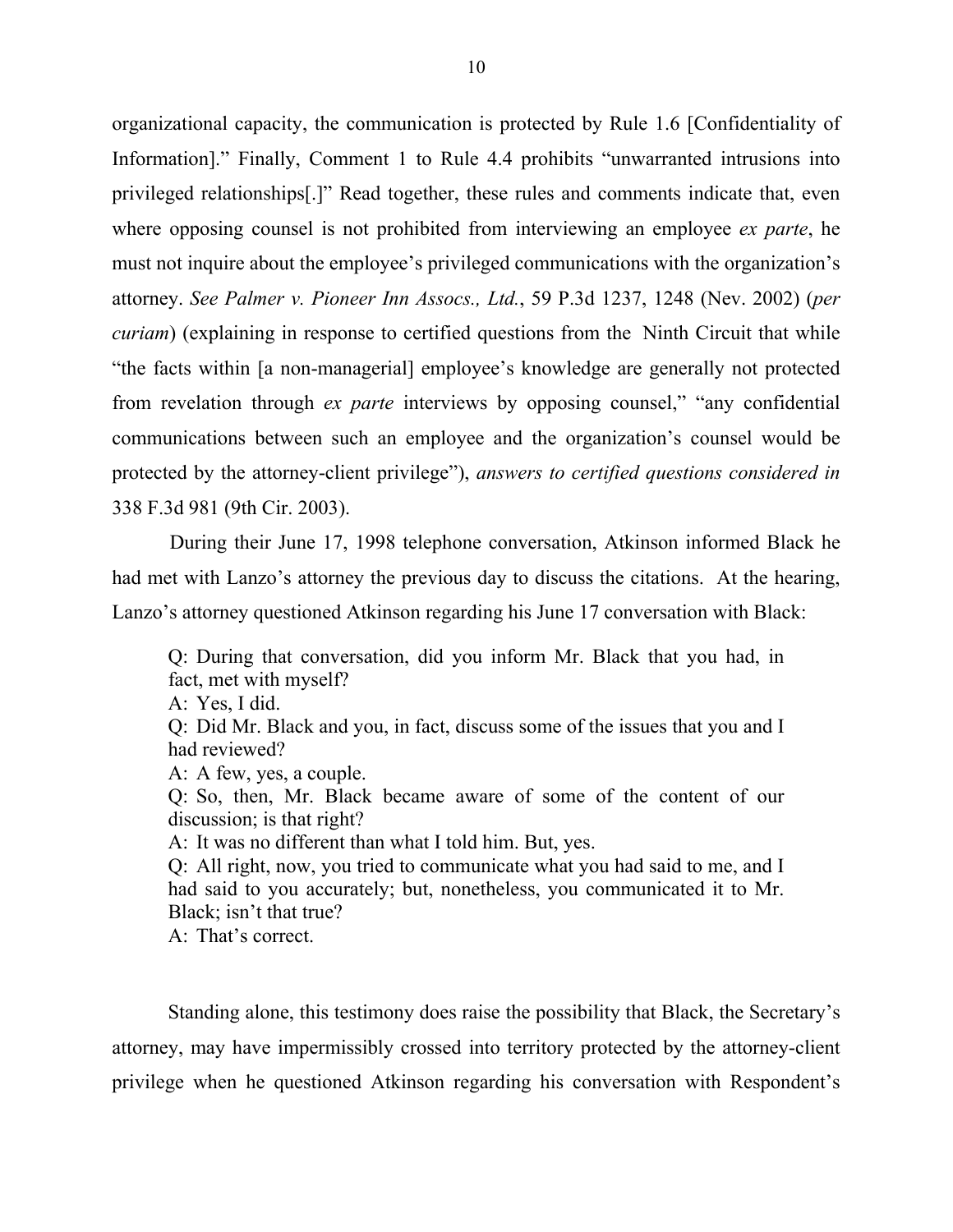attorney Elder. Yet, application of Model Rule 4.2 to protect the attorney-client privilege in the instant case requires a careful parsing of what Black said and asked and what Atkinson said or relayed in response. To the extent that Atkinson in mentioning to Black his conversation with Elder focused on Atkinson's knowledge of the underlying facts, the Rule is not implicated, as the Supreme Court confirmed in *Upjohn Co. v. United States*, 449 U.S. 383, 395-9[6](#page-10-0)  $(1981)$ <sup>6</sup> However, if Black was seeking to elicit information beyond Atkinson's knowledge of the relevant facts (for example, if he was delving into what attorney Elder had said or asked of Atkinson), then Model Rule 4.2 may well be implicated. But to raise the possibility of a violation is not to establish the probability of a violation. *See, e.g.*, *Greenwich Collieries v. Director, Office of Workers' Compensation*, 990 F.2d 730, 736 (3d Cir. 1993)("Allowing a claimant, who bears the ultimate burden of persuasion, to prevail when the evidence is in equipoise is tantamount to allowing that claimant to prevail despite having failed to carry his burden by a preponderance of the evidence."), *aff'd*, 512 U.S. 267 (1994). As the party moving for involuntary dismissal of the case as a sanction under Commission Rule 41, Respondent had the burden to establish by a preponderance of the evidence the violation of the

<span id="page-10-0"></span> $6$  "The privilege only protects disclosure of communications; it does not protect disclosure of the underlying facts by those who communicated with the attorney:

<sup>&#</sup>x27;[The] protection of the privilege extends only to *communications* and not to facts. A fact is one thing and a communication concerning that fact is an entirely different thing. The client cannot be compelled to answer the question, 'What did you say or write to the attorney?' but may not refuse to disclose any relevant fact within his knowledge merely because he incorporated a statement of such fact into his communication to his attorney.'" (Citation omitted.)

It should be noted that *Upjohn* did not involve a disciplinary proceeding in which an attorney is alleged to have improperly sought to obtain information protected by the attorney-client privilege of a corporate employer. Thus, the decision is not an illuminating example of the proof that must be introduced to establish a violation such as that which is alleged in the instant case.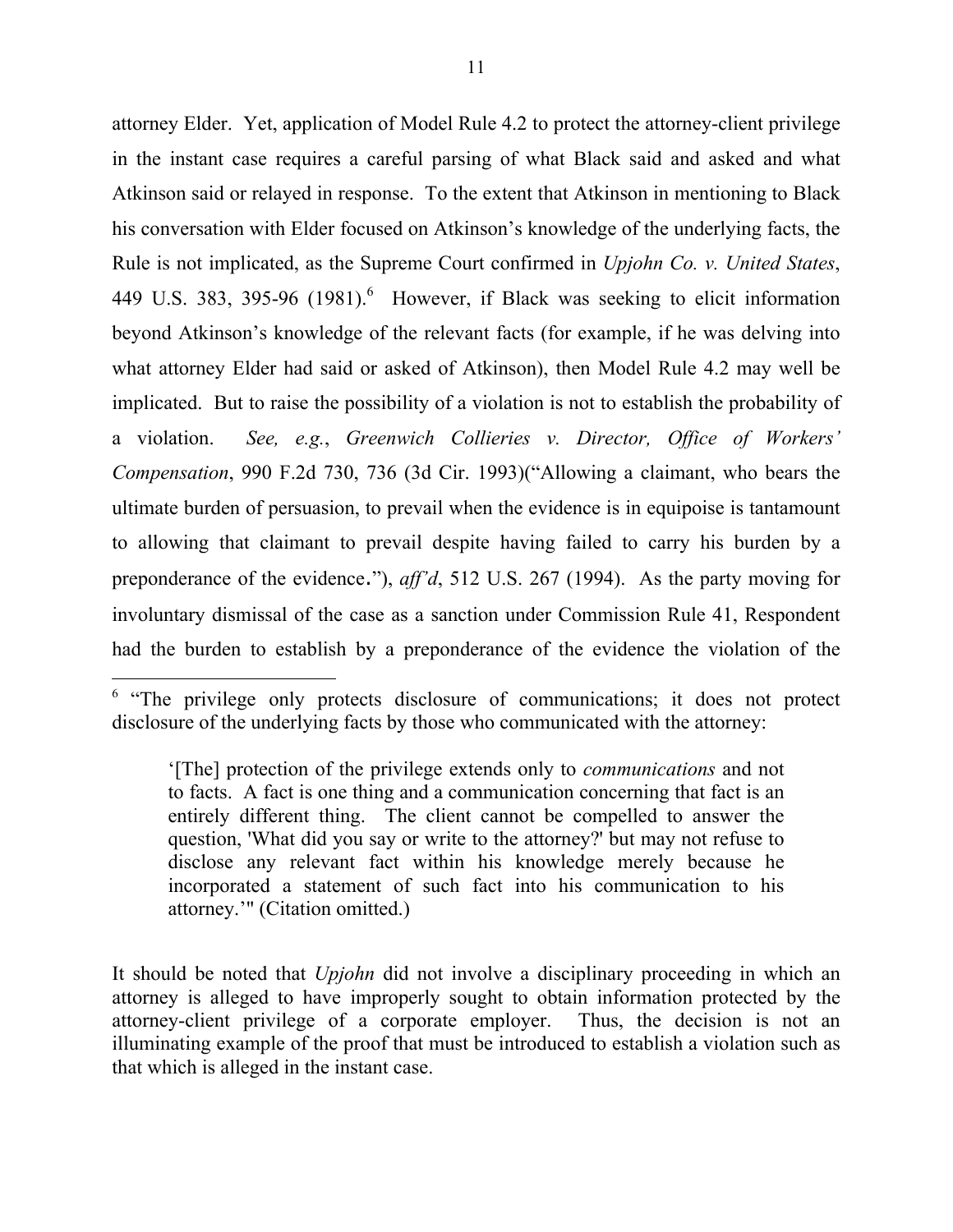<span id="page-11-0"></span>attorney-client privilege as protected by Model Rule 4.2. Respondent failed to meet its burden. On this record, we simply cannot determine with confidence what the details of the conversation were and therefore cannot determine that a violation occurred. At most, there is Atkinson's affirmative answer to a leading question posed by Elder on crossexamination that in suggesting the answer for the witness assumed the truth of a controverted fact. The question posits that Atkinson in his conversation with the Secretary's attorney "communicated what [Atkinson] had said to [Elder], and [Elder] had said to [Atkinson] accurately." However, nothing in Atkinson's preceding testimony established that Atkinson had in fact related "accurately" to Black the substance of what respondent's counsel had said to Atkinson. Without more, we think Atkinson's answer is not entitled to much weight. *See Suarez v. United States*, 309 F.2d 709, 711 (5th Cir. 1962)(jury could give whatever weight to answers to leading questions it thought was merited in the circumstances).<sup>7</sup> Respondent's counsel made no further effort to elicit the

<sup>&</sup>lt;sup>7</sup> See also 3 C. MUELLER & L. KIRKPATRICK, FEDERAL EVIDENCE §299, at 355 (2d ed. 1994)("[J]uries are likely to have enough common sense to see at least some difference between the witness who plays along with suggestion and the one who answers from within, to know when they are hearing the witness and when they hear only an echo of the questioner, and to weigh the likely impact of the questions in assessing what the witness says."); 3 J. WIGMORE, EVIDENCE §771, at 162 (Chadbourn rev. ed. 1970)("A question which in part *assumes the truth* of a controverted fact, and inserts the assumption as a part of a question on another fact, may lead a witness to reply without taking care to specify that his answer is based on that assumption, and may thus commit him to an assertion of the assumed fact, though in fact he may not desire or be able to do so. This is obviously a danger to be prevented.").

The concurrence charges that we have overstepped our bounds by taking into account the leading nature of the questions posed by Lanzo's counsel, to which the Secretary's counsel did not object at trial. However, a counsel's failure to object does not in any respect limit the Commission in fulfilling its indisputable statutory responsibility to make findings of fact. *American Wrecking Corp.*, 19 OSHC (BNA) 1703, 1708 n.5, 2001 CCH OSHD ¶ 32,504, p. 50,401 n.5 (No. 96-1330, 2001)(consolidated), *citing Accu-Namics, Inc. v. OSHRC*, 515 F.2d 828 (5th Cir. 1975), and *rev'd in part on other grounds*, 351 F.3d 1254 (D.C. Cir. 2003). It is clearly within our province to give the weight that we think is appropriate to witness Atkinson's answers to counsel's leading questions. Moreover, in view of the respondent's evidentiary burden to prove the existence of the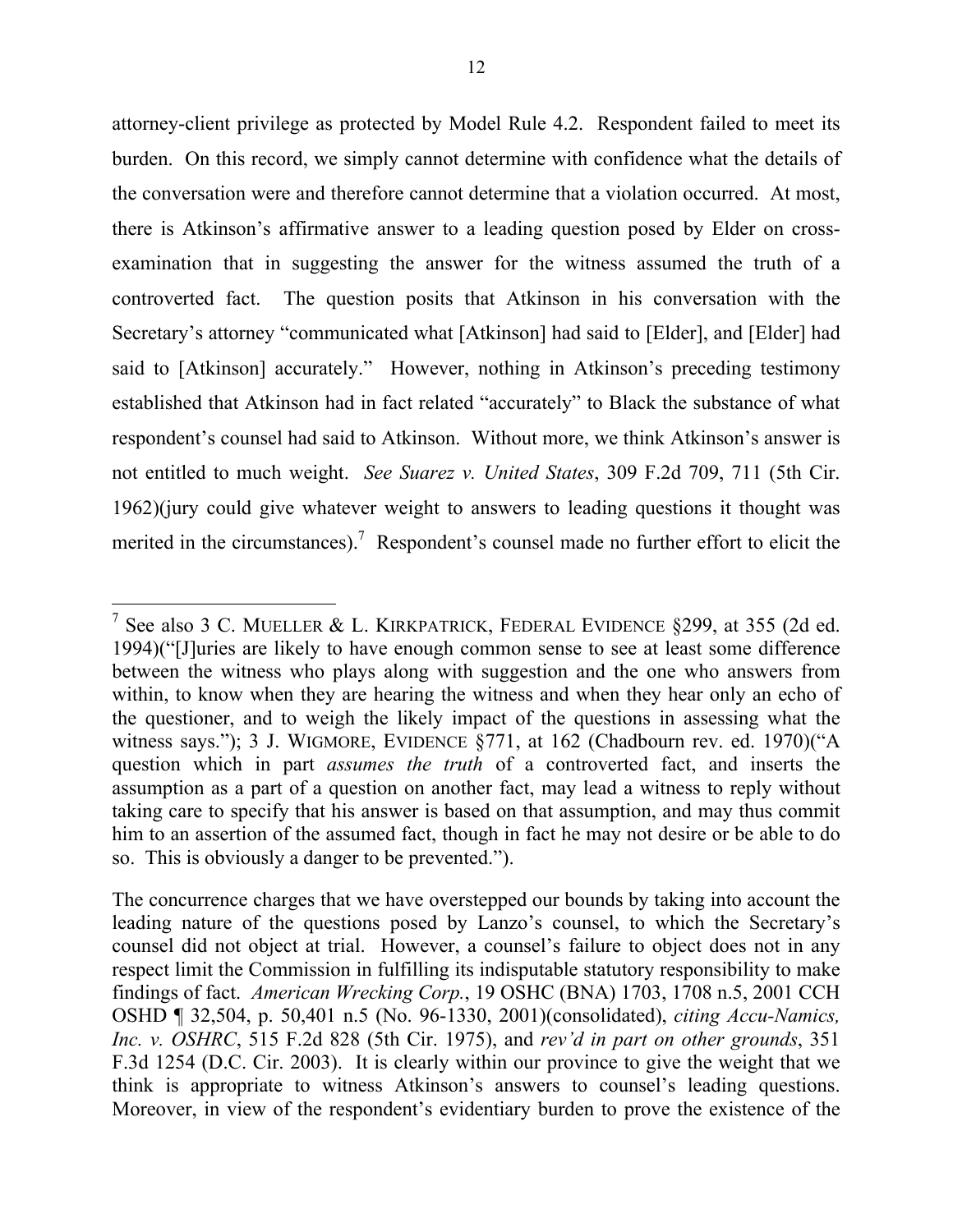details of the conversation, by which respondent could have more clearly demonstrated whether Black was attempting improperly to discover privileged matters and whether Atkinson had conveyed privileged matters. Accordingly, we find no basis on this record for sanctioning attorney Black and therefore affirm the judge's denial of the respondent's motion to dismiss the case under Commission Rule 41.[8](#page-12-0)

## **B. Classification of Violations**

Also before the Commission are the classification of Lanzo's violations of 29 C.F.R. § 1910.422(c)(1)(i) and 29 C.F.R. § 1926.652(a)(1). The Secretary cited both violations as willful. The judge affirmed a serious violation of section  $1910.422(c)(1)(i)$ based on Lanzo's failure to provide a two-way voice communication system between the diver and the tender. He found that a willful violation was not proven, but did not provide reasons for his conclusion. The judge also affirmed a serious violation of section  $1926.652(a)(1)$  based on Lanzo's failure to protect employees from cave-ins with an adequate protective system. Again, he found that the violation was not proven to be willful, but did not explain his conclusion, other than to note that the employer had "a trench box on the work site that it had been using." We reverse the judge and affirm both violations as willful.

A willful violation is one committed "with intentional, knowing or voluntary

violative conduct under the circumstances present here, the "gap in the record" on this point is fatal to respondent's claim.

<span id="page-12-0"></span><sup>&</sup>lt;sup>8</sup> The concurrence also faults our interpretation of ABA Model Rule 4.2 because of its policy implications for the "the permissible contacts, if any, OSHA's compliance officers may have with employees of a represented organization during litigation of a citation or penalty notice." However, the issues supposedly encompassed by this "broader question" (*e.g*., whether, as the concurrence posits, our interpretation permits the Secretary to "shoot from ambush at trial" or "sneak down a dark alley" to talk to witnesses) are matters perhaps best left to an agency rulemaking. The instant case does not involve alleged misconduct by OSHA compliance officers but rather a narrower issue of whether the Secretary's trial counsel engaged in unethical conduct. In short, this case is simply not a suitable vehicle by which to explore "broader" questions that the parties were never asked to brief.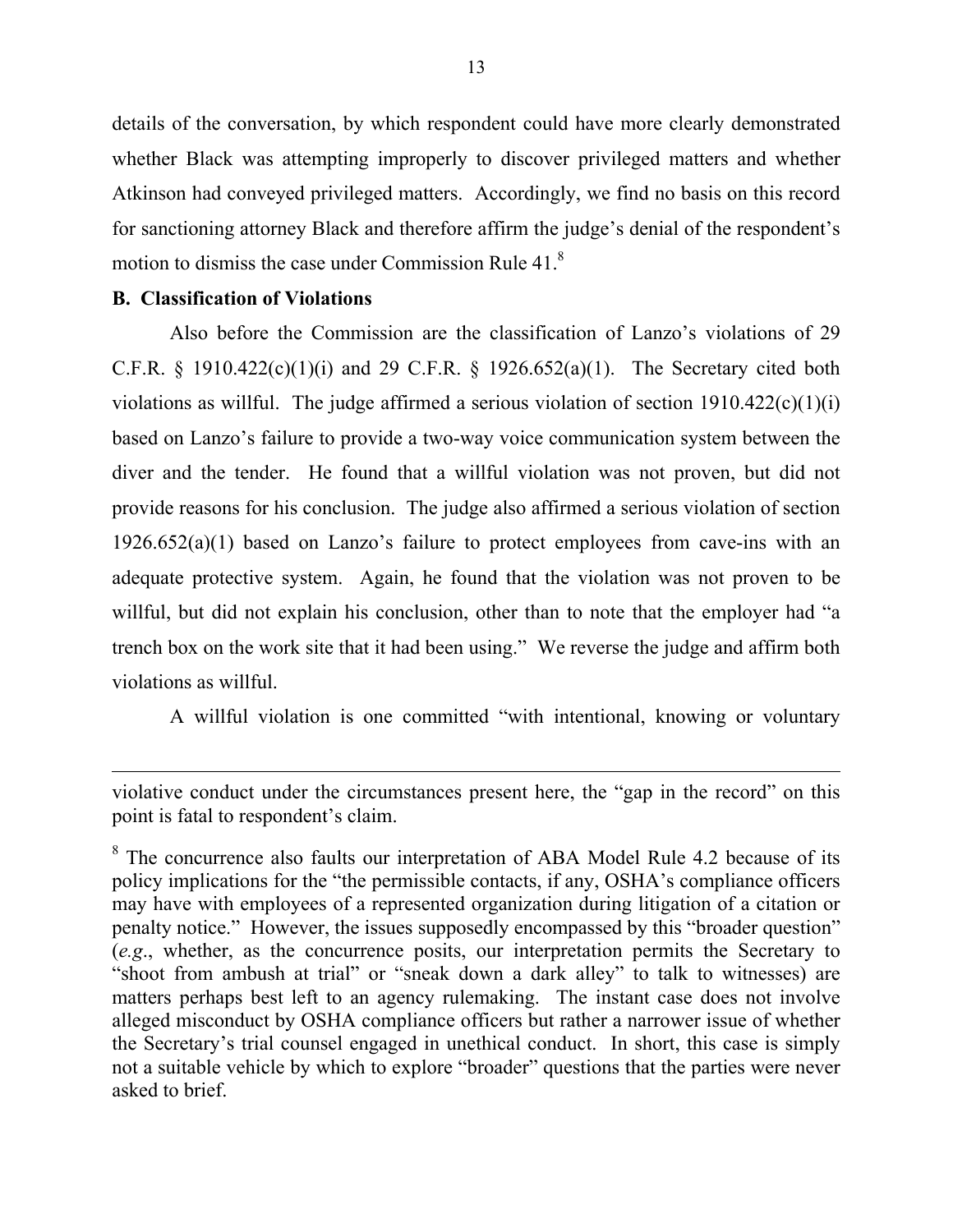disregard for the requirements of the Act or with plain indifference to employee safety." *Williams Enterp., Inc.*, 13 BNA OSHC 1249, 1256, 1986-87 CCH OSHD ¶ 27,893, p. 36,589 (No. 85-355, 1987). *See also Reich v. Trinity Indus., Inc.*, 16 F.3d 1149, 1152 (11th Cir. 1994) (defining willful as "an intentional disregard of, or plain indifference to, OSHA requirements"); *Fluor Daniel v. OSHRC*, 295 F.3d 1232 (11th Cir. 2002). A willful violation is "differentiated by a heightened awareness – of the illegality of the conduct or conditions – and by a state of mind – conscious disregard or plain indifference. There must be evidence that an employer knew of an applicable standard or provision prohibiting the conduct or condition and consciously disregarded the standard." *Williams Enterp.*, 13 BNA OSHC at 1256-57, 1986-87 CCH OSHD at p. 36,589.

We find that the Secretary has established that Lanzo's violation of section 1[9](#page-13-0)10.422 $(c)(1)(i)^9$  was willful. The record demonstrates that at the time this violation occurred Lanzo had a heightened awareness of the applicable standard. OSHA had previously cited Lanzo for violating the same standard in 1994 at a work site at which the supervisors at this work site were in charge. OSHA also cited Lanzo for violating this standard in 1995. *E.g.*, *Revoli Constr. Co.*, 19 BNA OSHC 1682, 1685-86, 2001 CCH OSHD ¶ 32,497, p. 50,377 (No. 00-0315, 2001) (heightened awareness of the requirements of the standard based on four previous citations alleging violations of the same standard); *Pentecost Contrac. Corp.*, 17 BNA OSHC 1953, 1955-56, 1995-97 CCH OSHD ¶ 31,289, p. 43,965 (No. 92-3788, 1997) (prior inspections established heightened awareness of the requirements of the cited standards). In addition, according to the diver at the work site (Atkinson), Lanzo has not provided dive team members with a two-way voice communication system since 1994. We find that by intentionally failing to comply with section  $1910.422(c)(1)(i)$  with this heightened awareness of its requirements, Lanzo

<span id="page-13-0"></span> $9^9$  29 C.F.R. § 1910.422(c)(1) provides:

An operational two-way voice communication system shall be used between: (i) Each surface-supplied air or mixed-gas diver and a dive team member at the dive location or bell (when provided or required)....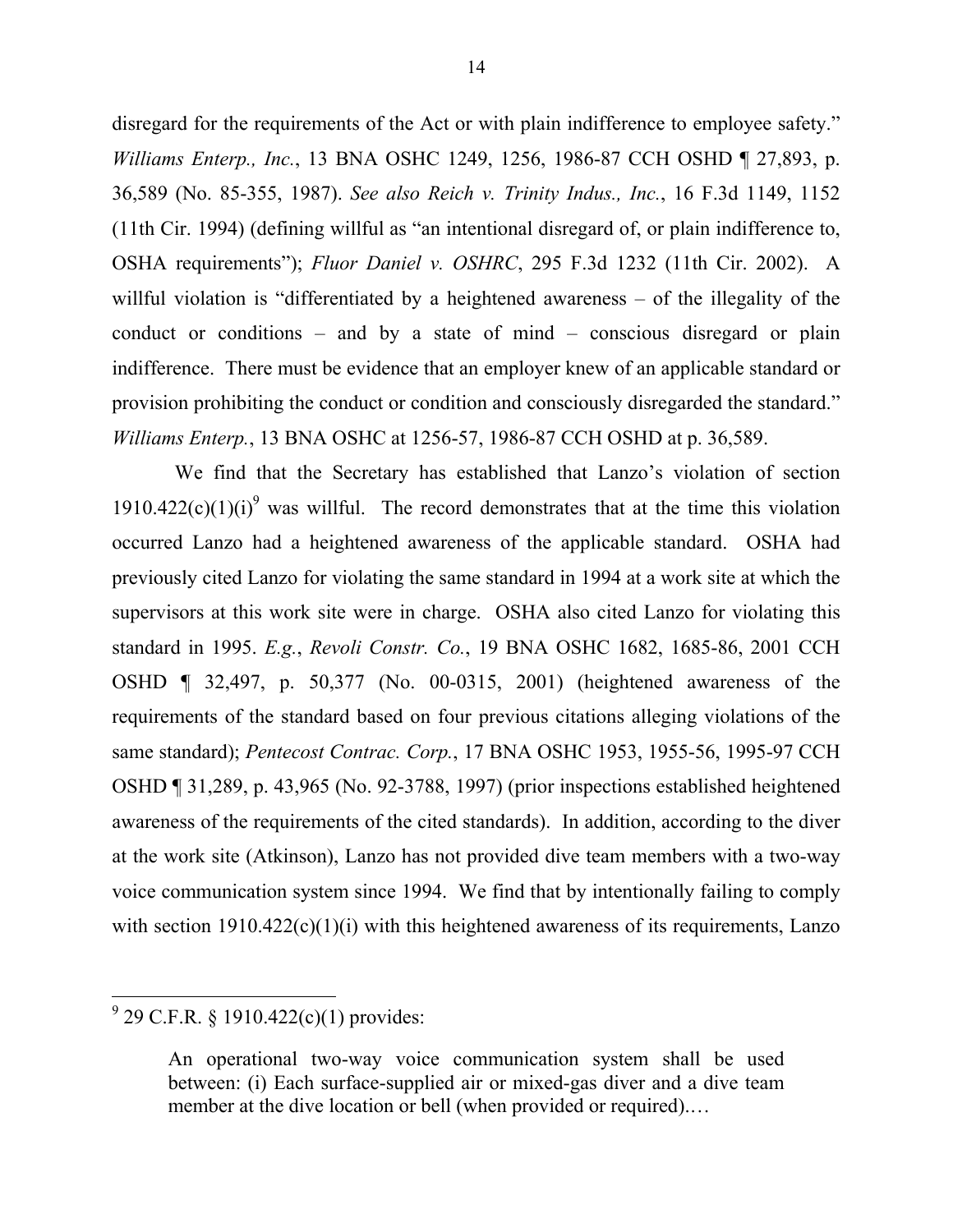committed a willful violation.<sup>10</sup>

The Commission has held that an employer may defend against a showing of willfulness by producing evidence tending to show that it acted in good faith with respect to the requirements of the standard at issue. *E.g.*, *Aviation Constructors, Inc.*, 18 BNA OSHC 1917, 1920, 1999 CCH OSHD ¶ 31,933, p. 42,377 (No. 96-0593, 1999). *See also American Wrecking Corp. v. Secretary of Labor*, 351 F.3d 1254, 1262-63, (D.C. Cir. 2003). Lanzo argues that a finding of willfulness is not warranted here because it has demonstrated "ample evidence of good faith and concern for employee safety" by providing a pull-and-tug system for communications during diving operations. We find no merit in this argument. Lanzo's use of a pull-and-tug system is an intentional substitution by Lanzo for the explicit requirements of the standard. *See Fluor Daniel*, 19 BNA OSHC 1529, 1534-35, 2001 CCH OSHD ¶ 32,443, pp. 50,047-48 (No. 96-1729, 2001) (consolidated), *aff'd*, 295 F.3d 1232 (11th Cir. 2002). Moreover, the pull-and-tug system does not protect the employee during diving operations as well as the two-way voice communication system.<sup>[11](#page-14-1)</sup> As such, the pull-and-tug system is not permitted nor is it evidence of good faith. We also note that the Eleventh Circuit, the jurisdiction in which this case arises, does not recognize "good faith" substitution of judgment as a defense to willfulness.[12](#page-14-2) *See Fluor Daniel v. OSHRC*, 295 F.3d 1232 (finding employer's

<span id="page-14-0"></span> $10$  We note that the failure to provide a two-way voice communication system is also contrary to Respondent's own safety manual, which requires the use of a two-way voice communication system. *See Morrison-Knudsen Co./Yonkers Contrac. Co.*, 16 BNA OSHC 1105, 1126-27, 1993-95 CCH OSHD ¶ 30,048, pp. 41,284-85 (No. 88-572, 1993) (employer's safety program establishes awareness of duties in the cited standards).

<span id="page-14-1"></span><sup>&</sup>lt;sup>11</sup> The preamble to the Commercial Diving Operations standard specifically rejected pull signals as an adequate substitute for voice communication. 42 Fed. Reg. 37,650, 37,660 (1977).

<span id="page-14-2"></span><sup>&</sup>lt;sup>12</sup> Where it is highly probable that a Commission decision would be appealed to a particular circuit, the Commission has generally applied the precedent of that circuit in deciding the case even though that circuit's precedent may differ from the Commission's precedent. *See Farrens Tree Surgeons, Inc.*, 15 BNA OSHC 1793, 1991-93 CCH OSHD ¶ 29,770 (No. 90-998, 1992).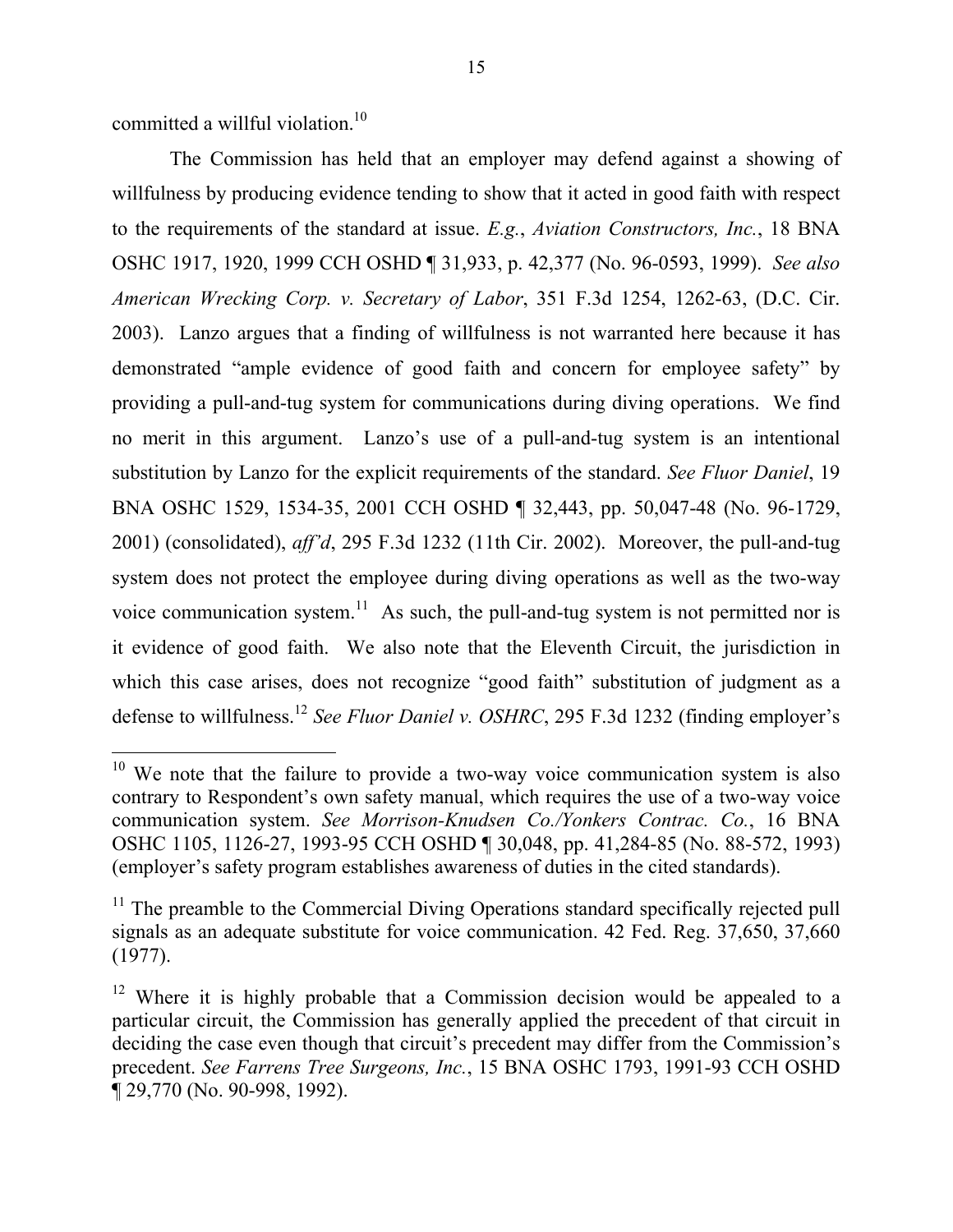good faith disregard of the regulations to be irrelevant under the intentional disregard or plain indifference test); *Reich v. Trinity Indus.,* 16 F.3d 1149 (finding an employer's good faith belief that its alternative program was superior to OSHA's requirement to be irrelevant to willful characterization). Lanzo's "efforts" here do not affect the willfulness of this violation under Commission or Eleventh Circuit precedent. Therefore, we find Lanzo's violation of 29 C.F.R.  $\S$  1910.422(c)(1)(i) to be will ful.

We also find that Lanzo's violation of 29 C.F.R.  $\S$  1926.652(a)(1)<sup>13</sup> was willful. The record shows that Lanzo had a heightened awareness of the requirements of the standard. Lanzo's safety manual incorporates the cited excavation standard, and Lanzo complied with the standard in other areas of the work site by using steel sheeting and a trench box. Lanzo's general superintendent admitted that the trench box was utilized in part because Lanzo was "just previously" cited for not using one at another work site. Despite this heightened awareness of its duty to protect employees from cave-ins, Lanzo failed to slope, bench or shield the trench walls, or otherwise protect employees from cave-ins at the cited location.

Lanzo argues that it believed in good faith that it could not comply with the standard because its use of protective measures, such as steel sheeting, would create a greater hazard.<sup>14</sup> We find that the record does not show that the use of steel sheeting

<span id="page-15-0"></span><sup>13 29</sup> C.F.R. § 1926.652(a)(1) provides:

Each employee in an excavation shall be protected from cave-ins by an adequate protective system designed in according with paragraph (b) or (c) of this section except when: (i) Excavations are made entirely in stable rock; or (ii) Excavations are less than 5 feet (1.54m) in depth and examination of the ground by a competent person provides no indication of a potential cave-in.

<span id="page-15-1"></span><sup>&</sup>lt;sup>14</sup> Lanzo also claims that the walls of the trench could not be sloped. There is little or nothing in the record to support this claim. Nor is there any evidence that Lanzo even attempted to slope the walls of the trench.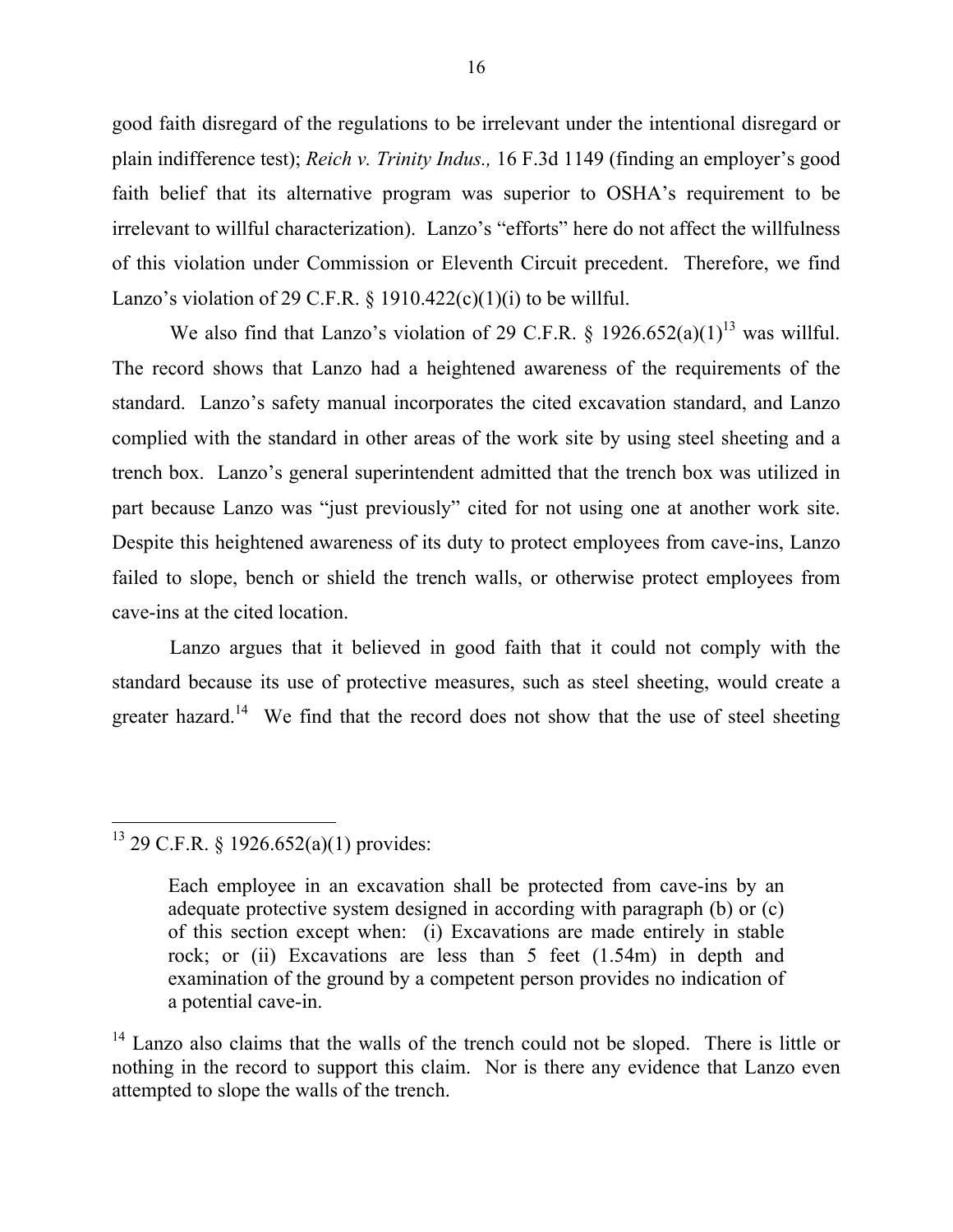would pose a greater hazard than the collapse of the trench itself.<sup>[15](#page-16-0)</sup> Although pounding steel sheeting into the ground might produce vibrations, Lanzo does not suggest that employees would be in the trench while the sheeting is being installed. Nor does it question the fact that once the sheeting is installed, it would protect employees from cave-ins. Based on the paucity of evidence Lanzo introduced to support this defense, we find that it has failed to establish that it had a good faith belief that it could not comply with the standard. Moreover, the testimony of Lanzo's general superintendent that protective measures were not used because he believed it was "safe enough" indicates that Lanzo chose to substitute its own judgment for that of the standard, an action which clearly establishes willfulness. *See Conie Constr. Inc.*, 16 BNA OSHC 1870, 1993-95 CCH OSHD ¶ 30,474 (No. 92-0264, 1994). Therefore, as with the violation dealing with the communication system, we find this violation willful under both Commission and Eleventh Circuit precedent. Accordingly, Lanzo's violation of 29 C.F.R. § 1926.652(a)(1) is affirmed as willful.

## **C. Penalty**

The Secretary grouped the two violations before us with other violations for penalty purposes. She proposed a penalty of \$63,000 for the willful violations in Items 1a, 1b, and 1c of Citation 2. The judge reclassified Item 1c (Lanzo's failure to provide a two-way voice communication system) and 1a (Lanzo's failure to train dive team members in cardiopulmonary resuscitation and first aid) as serious, vacated Item 1b, and assessed a \$7,000 penalty. The Secretary also proposed a penalty of \$63,000 for the willful violations in Items 3a and 3b of Citation 2. The judge also reclassified Item 3b (Lanzo's failure to protect employees from cave-ins with an adequate protective system)

<span id="page-16-0"></span><sup>&</sup>lt;sup>15</sup> To establish the greater hazard affirmative defense, an employer must prove that the hazards caused by complying with the standard are greater than those encountered by not complying, that alternative means of protecting employees were either used or were not available, and that application for a variance under section 6(d) of the Act would be inappropriate. *State Sheet Metal Co.*, 16 BNA OSHC 1155, 1159, 1993-95 CCH OSHD ¶ 30,042, p. 41,226 (No. 90-1620, 1993) (consolidated). The judge rejected Lanzo's defense to the underlying violation here, and it is not before us on review.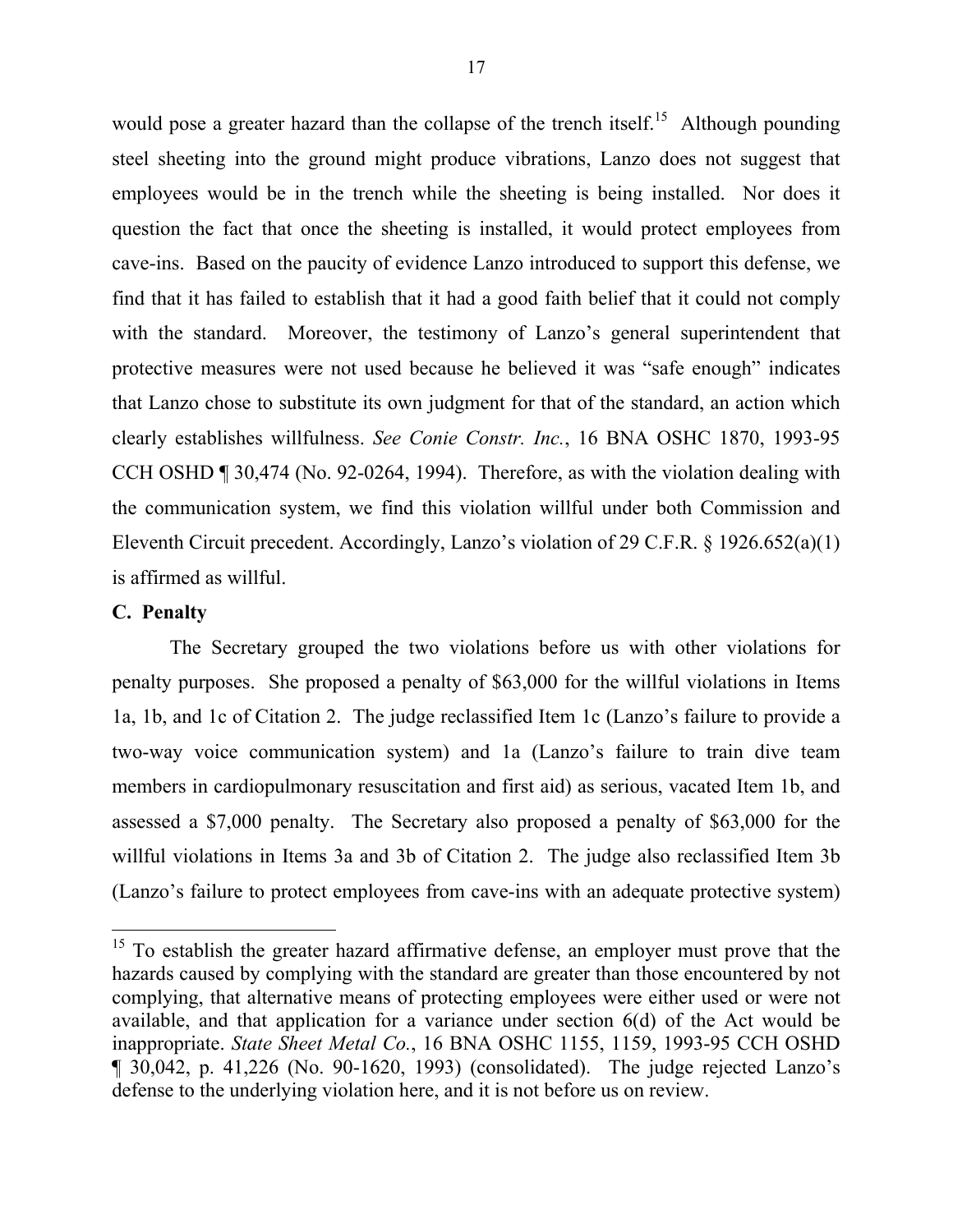and Item 3a (Lanzo's failure to locate a safe means of egress from the excavation) as serious and assessed a \$7,000. We review the penalty assessments in light of our findings above.

The Commission, pursuant to section 17(j) of the Act, 29 U.S.C.  $\S$  666(j), must give due consideration to four factors in assessing penalties: (1) the size of the employer's business, (2) the gravity of the violation, (3) the employer's good faith, and (4) the employer's prior history of OSHA violations. *See J.A. Jones Constr. Co.*, 15 BNA OSHC 2201, 2213-14, 1991-93 CCH OSHD ¶ 29,964, p. 41,033 (No. 87-2059, 1993). Based on our review of the record, Lanzo is entitled to a reduction in penalty for size, but not for prior history and good faith. It is undisputed that Lanzo has a prior history of OSHA violations. Nor do we find that Lanzo has shown sufficient good faith to merit a reduction in penalty. However, because Lanzo had approximately 80 employees, we give credit for Lanzo's size.<sup>16</sup>

The gravity of the violation is usually the factor of greatest significance in penalty assessment. *See Orion Constr., Inc.,* 18 BNA OSHC 1867, 1999 CCH OSHD ¶ 31,896 (No. 98-2014, 1999). The gravity of Lanzo's failure provide a two-way voice communication system is high based on the conditions at the work site. Not only was Lanzo in violation of numerous diving standards, such as the failure to require the diver to wear a safety harness with an attachment point for an umbilical or lifeline, Lanzo's use of the pull-and-tug system made diving operations especially hazardous since pulling on the air hose could potentially disconnect the diver from his air source. Similarly, we find the gravity of the trenching violation to be high. The presence of murky water in the trench and the evidence that the walls have previously caved in on the diver demonstrate the highly hazardous conditions that the diver was exposed to when performing his duties. Accordingly, we find the gravity of both violations to be high.

<span id="page-17-0"></span><sup>&</sup>lt;sup>16</sup> Although the judge noted in his decision that Lanzo had approximately 200 employees, there is conflicting testimony at the hearing that Lanzo had approximately 80 employees. In her post-hearing brief to the judge, the Secretary appears to accept that Lanzo had 80 employees.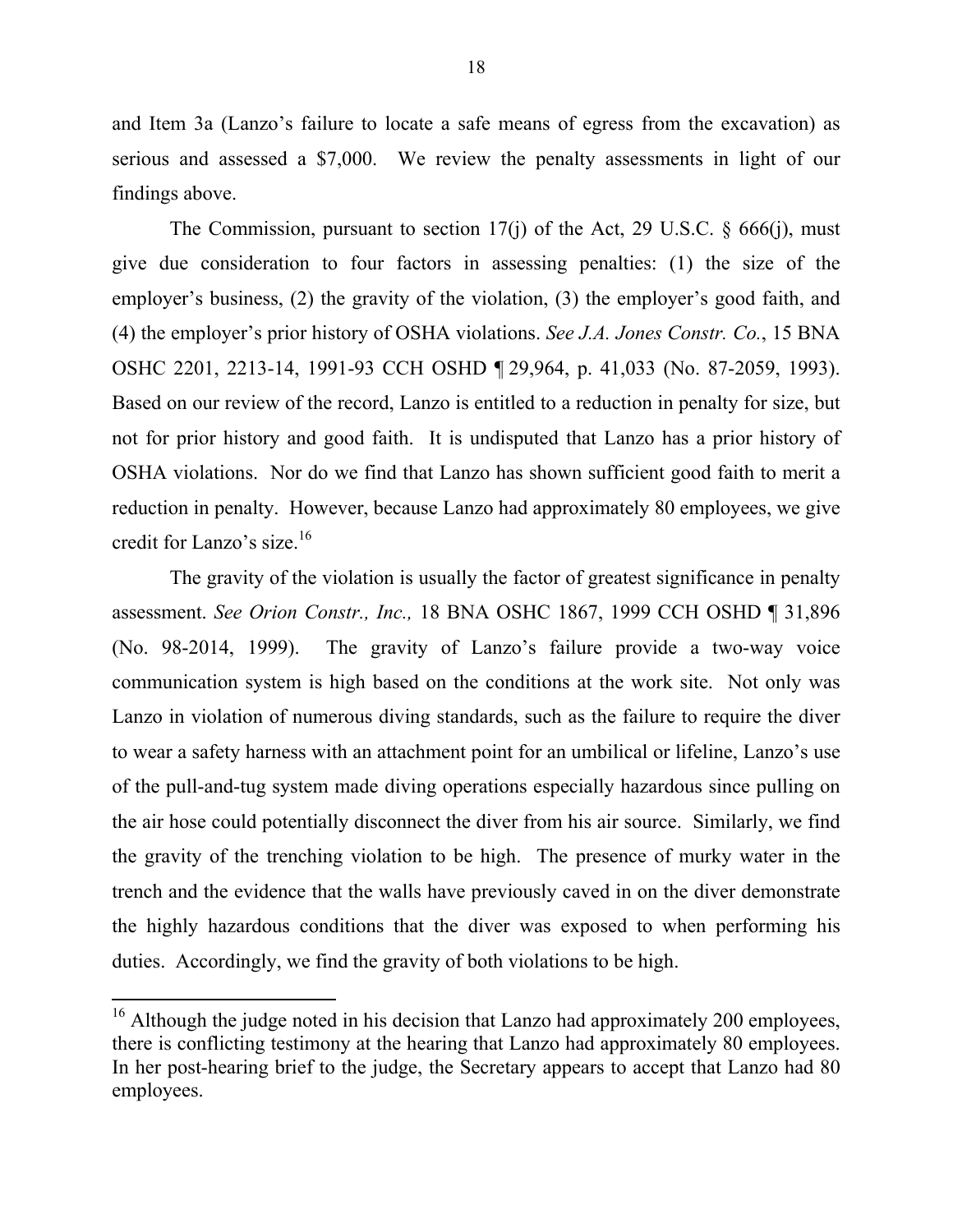Based on these factors, we assess a penalty of \$23,100 for Citation 2, Items 1a and 1c, and \$23,100 for Citation 2, Items 3a and 3b.

# **Order**

Accordingly, the judge's decision finding the violation of 29 C.F.R. § 1910.422(c)(1)(i) and 29 C.F.R. § 1926.652(a)(1) not will ful is reversed. Both violations are affirmed as willful. A total penalty of \$46,200 is assessed for Citation 2, Item 1 and Citation 2, Item 3.

SO ORDERED.

 $\sqrt{s}$ James M. Stephens Commissioner

/s/ Thomasina V. Rogers Commissioner

Dated: February 27, 2004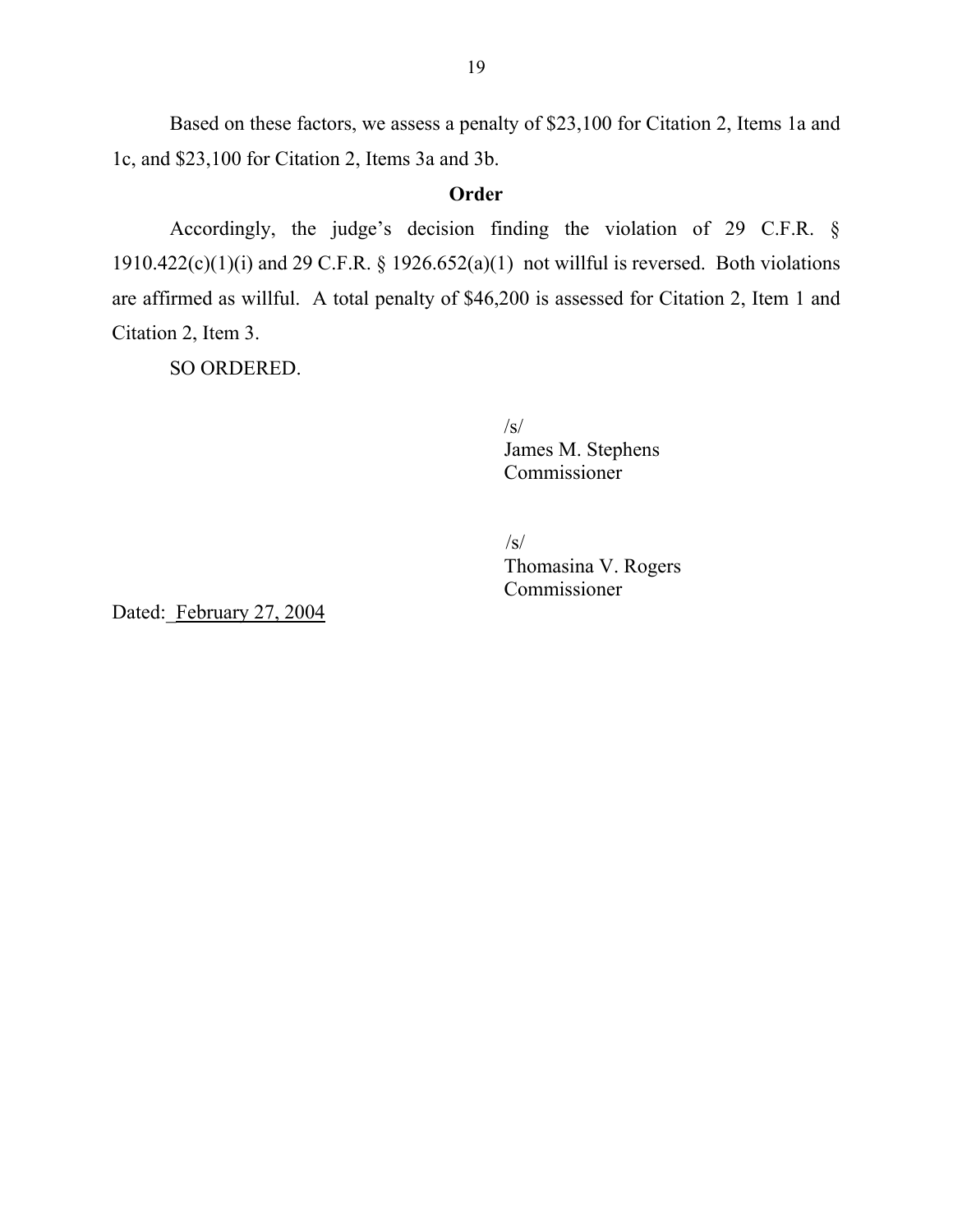RAILTON, Chairman, concurring in the judgment:

With all due respect, I believe my colleagues have misconstrued the issue raised by Respondent. They interpret ABA Model Rule 4.2 as incorporated in Commission Rule 104. Rule 104 has to do with standards of conduct of representatives of parties appearing before the Commission. It addresses actions that the Commission and its judges may take *against* such representatives. Respondent has not, however, asked the Commission to take action against the solicitor because of his alleged misconduct. Instead, Respondent consistently before the judge and on appeal has asked that the Secretary be sanctioned by having the citations dismissed based upon the alleged misconduct.<sup>[17](#page-19-0)</sup> Accordingly, I believe the discussion concerning how ABA Model Rule 4.2 should be interpreted for application under Rule 104 by the majority in Part II A of their opinion is gratuitous and unnecessary. Moreover, I do not agree with the majority's analysis, and I note particularly that they would apply commentary to the 2002 version of the ABA Model rule retroactively to include alleged misconduct that occurred in 1998. I also believe that on the record in this case, the solicitor improperly became privy to an attorney-client protected communication between Respondent's attorney and its employee, Atkinson. Accordingly, I do not join in and do disassociate myself from Part ll A of the majority's opinion.

<span id="page-19-0"></span> $17$  At times during the hearing and by motion, Respondent broadened its allegations of misconduct to include instances of contact between an OSHA compliance officer, Heath, and the diver, Atkinson. Respondent has not on appeal repeated the arguments that the misconduct includes contacts that occurred between the diver and the investigating compliance officer after the notice of contest. Accordingly, I deem them waived. However, I note that my colleagues fail to recognize that this case involves unethical conduct in which the compliance officer was used as an agent by the solicitor. I also note the fact that Respondent broadened the allegations supports its contention at trial that the motion for sanctions was laid under the Commission's general rules. That is, Respondent specifically cited the general rule on motions and did not mention the special rule about sanctions against a party's representative.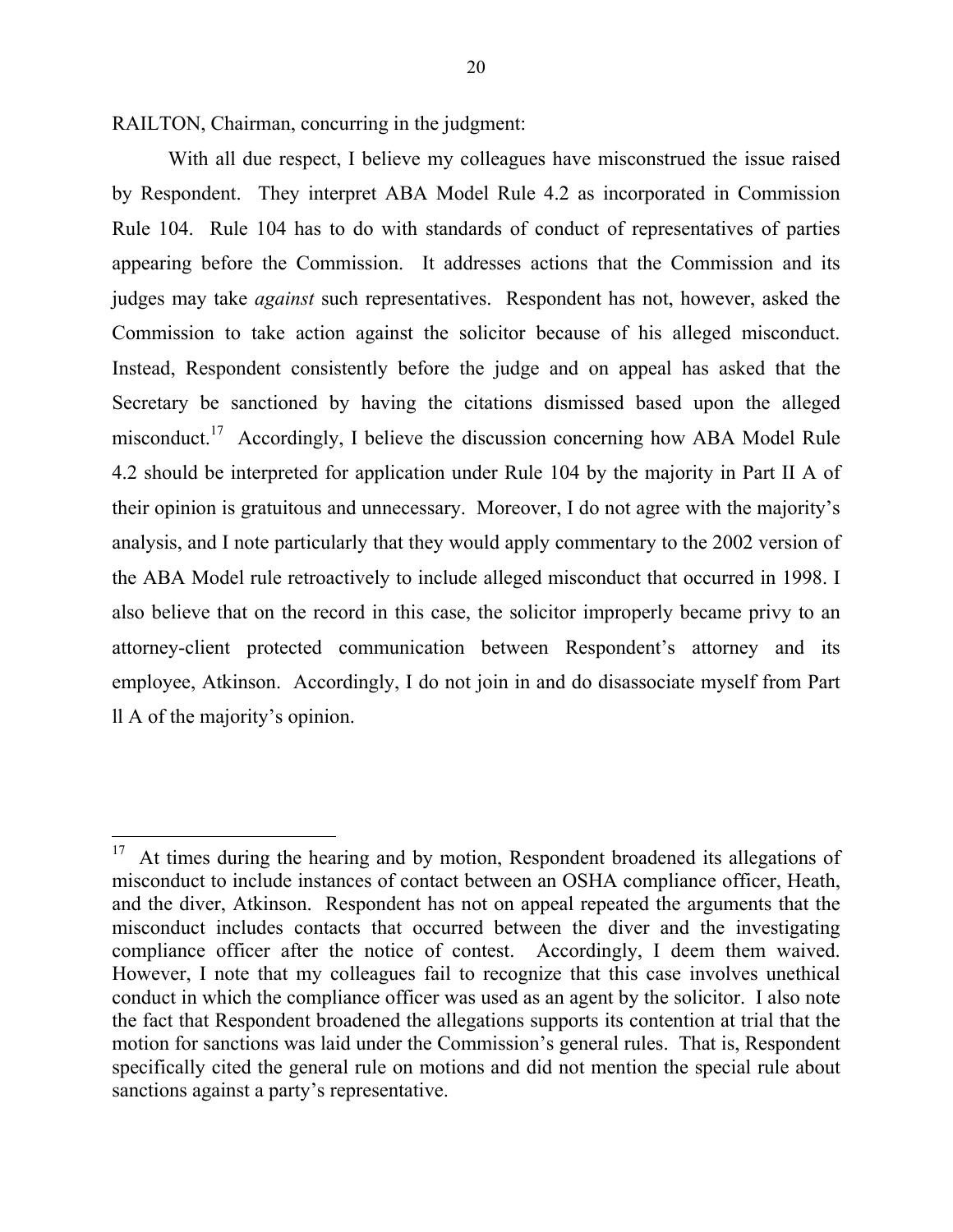A. The Solicitor Improperly Listened To A Privileged Attorney-Client Communication.

The Supreme Court has clearly indicated that attorneys for organizations have a duty to seek information relevant to their cases from all levels of the client organization in order to properly prepare and litigate their cases. *Upjohn Co. v. United States*, 449 U.S. 383, 391 (1981). That duty imposes no artificial barriers between managers, decision makers and other levels of employment within the organization. *Id*. Communications of this kind are protected by the attorney-client privilege. *Id.* at 391.

The transcript in this case does not tell us the actual words of the conversation between the diver Atkinson and Respondent's attorney. Nevertheless, it does tell us that Atkinson told solicitor Black that he had met with Respondent's attorney the previous day to discuss the citations. It also tells us that during this conversation, Black listened without objection while Atkinson conveyed what he had communicated to Respondent's attorney and, more importantly, what Respondent's attorney had communicated to Atkinson. The latter was unquestionably a trespass into an attorney-client privilege. Contrary to my colleagues, it is of no consequence that we do not know from the record what were the actual words of the conversation between Atkinson and Respondent's attorney. Indeed, the attorney-client privilege protects communications about the facts. *See id.* at 395-396*.* So, when Atkinson told Black what Respondent's attorney had told Atkinson, it was clearly more than just facts; it was a *communication* concerning the case and that clearly is protected under the attorney-client privilege according to *Upjohn*.

My colleagues avoid the issue raised by the solicitor's impermissible conduct by characterizing the question asked by Respondent's counsel as a leading question. Unlike my colleagues, the solicitor did not object to the question. It was his duty as the trial attorney for the Secretary to object. Accordingly, the testimony is in the record without objection, and my colleagues overstep their bounds by not only raising the objection on the solicitor's behalf but also by basing their determination that nothing untoward occurred. It is decidedly not the duty of the Commission to do the solicitor's work.

My colleagues also suggest in their opinion that Atkinson only related the facts to the solicitor. There is absolutely nothing in the record to support the suggestion. The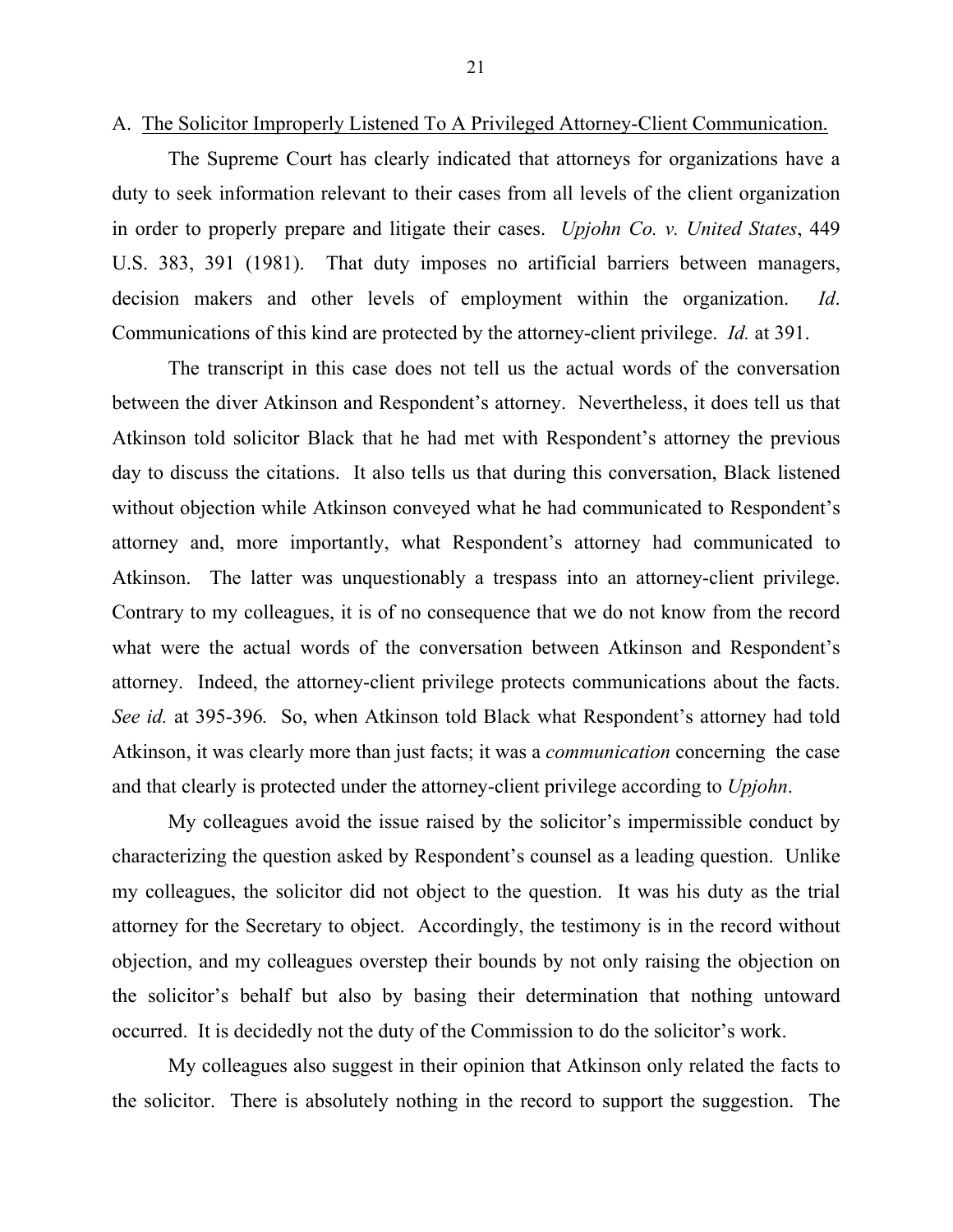fact is the Counsel for both parties failed to inquire further after counsel for respondent elicited the response that Atkinson tried to accurately convey the communication he had with Respondent's attorney to the solicitor. This gap in the record makes our decision extremely difficult.

Having determined that Black intruded into attorney-client privilege in this case, the next thing to be determined is the appropriate remedy. Respondent would have the Commission vacate the citation solely because of the solicitor's impermissible conduct. I am reluctant to agree to the request. First, we are confronted with violations that clearly are serious as that term is defined in Section 17 of the Act and under Commission case law. Second, Respondent is no neophyte concerning its obligations under the trenching and diving standards cited in this case. It had violated them in the past. In these circumstances, I can only conclude that Respondent could and should have done more to demonstrate that the solicitor's transgression was of such magnitude that we should paint the Secretary's case in some negative fashion as a consequence. Certainly, Respondent has done nothing by way of showing that the solicitor's transgression warrants the draconian relief requested by Respondent. Indeed, Respondent's arguments appear to be theoretical and to call for the sanctions solely because of the infringement into the protected communication. Respondent appears to request that the Commission call a technical foul against the Secretary. In sum, there is no evidence here that the Respondent has been prejudiced as a result of the unlawful trespass.

# B. The Majority's Interpretation of Rule 4.2 Works an Advantage for the Secretary.

As I indicated above, Respondent never moved for sanctions against the solicitor. Accordingly, I believe the discussion by the majority concerning the meaning of Model Rule 4.2 as applied under Commission Rule 104 is completely unnecessary. Indeed, the issue, if discussed at all, is broader in scope than the question they discuss, *i.e.*, what contacts may the lawyer for OSHA have with members of a represented organization during litigation. As noted in footnote 1 to this opinion, the broader question must include a discussion of the permissible contacts, if any, OSHA's compliance officers may have with employees of a represented organization during litigation of a citation or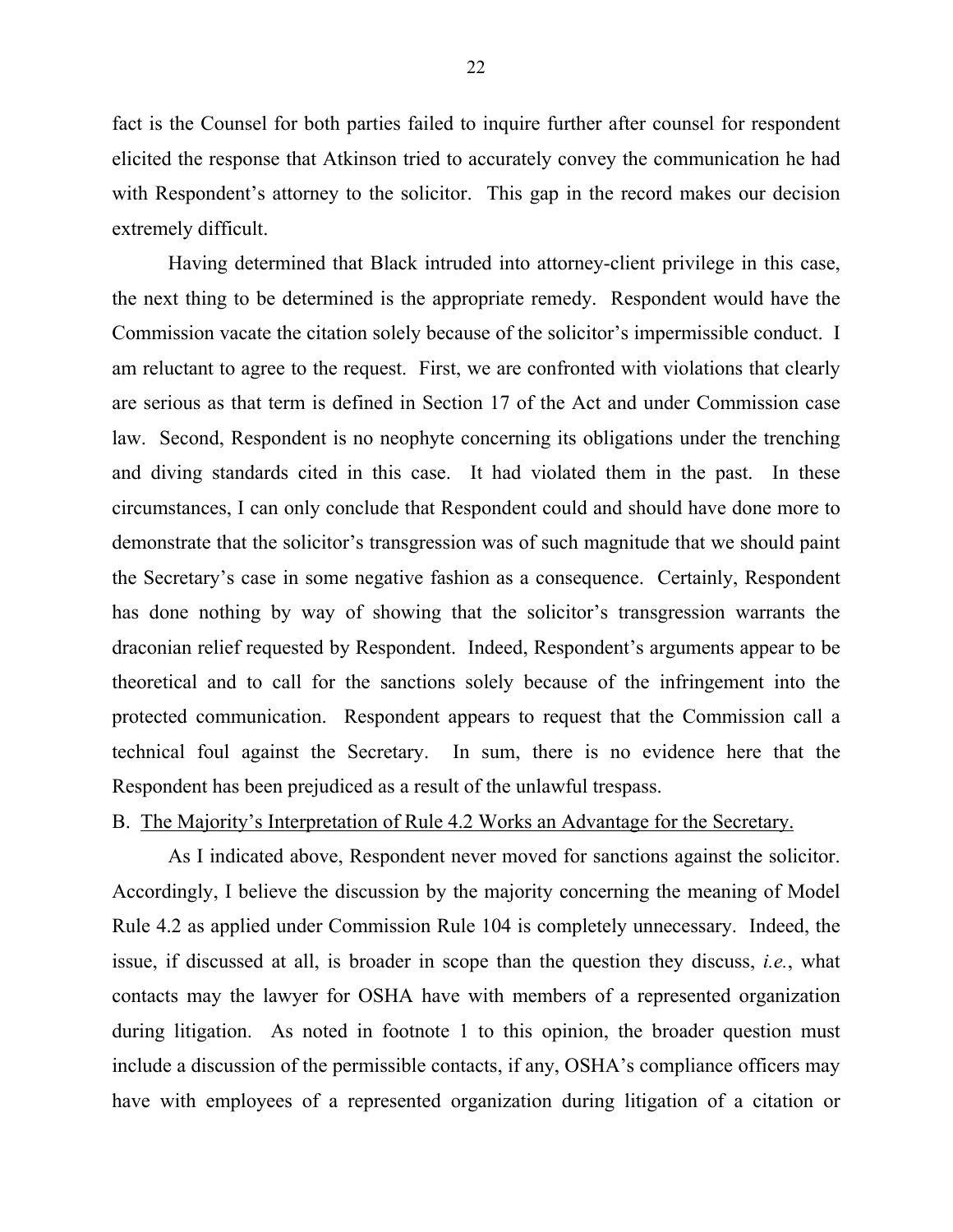penalty notice. As the record in this case makes clear, the solicitor used the compliance officer's contacts with Atkinson to prepare for trial.<sup>[18](#page-22-0)</sup> Indeed, the solicitor's litigation strategy in this case demonstrates just why the decision of the majority is bad policy. Simply put, they give prosecuting solicitors and OSHA compliance officers carte blanche to contact low-level employees during the litigation. As the solicitor did here, the Secretary will take full advantage of decisional law of the Commission and maintain the information developed in confidence until the day of the hearing. Our decisions go further. If the information is not used during the Secretary's case or the employee(s) do not testify, then the Secretary does not have to inform the employer of the information she has obtained through the contacts. *See Massman-Johnson (Luling),* 8 BNA OSHC at 1378, 1980 CCH OSHD at p. 29,810.

In other words, the rule the majority adopts allows the Secretary to shoot from ambush at trial and more, keep potentially exculpatory information from the contesting employer if the information is not used. The majority purports to adopt a reading of Rule 104 while admitting to the fact that there is no institutional memory for the Rule. It seems to me that the Commission's adoption of discovery rules make clear that Commission

<span id="page-22-0"></span><sup>&</sup>lt;sup>18</sup> The Secretary in this case would not produce notes made by the compliance officer of his conversation with Atkinson after the litigation was commenced. The Secretary claimed they were privileged under the informers' privilege. Indeed, counsel for the Secretary went so far as to claim that they were protected as work product after Respondent demanded the notes following testimony by Atkinson at the hearing. The judge properly ordered their production over the objection by the solicitor. *See Bethlehem Steel Corp.*, 9 BNA OSHC 1321, 1330, 1981 CCH OSHD ¶ 25,200, p. 31,112 (No. 12817, 1981) (stating that the requirement that a witness's prior statement be produced after that witness has testified on direct examination does not depend on whether the statement includes any material that would be exempt from pretrial discovery under the work product doctrine); *Massman-Johnson (Luling),* 8 BNA OSHC 1369, 1376 1980 CCH OSHD ¶ 24,436, p. 29,808 (No. 76-1484, 1980) (concluding that once the witness has testified, the Secretary shall, upon motion by the respondent, turn over all the witness's prior statements that relate to the subject matter of the testimony); *Donald Braasch Constr., Inc.,* 17 BNA OSHC 2082, 2084, 1997 CCH OSHD ¶ 31,259, p. 43,867 (No. 94-2615, 1997)(opining that an informer's privilege is waived once the identity of the informer is voluntarily disclosed).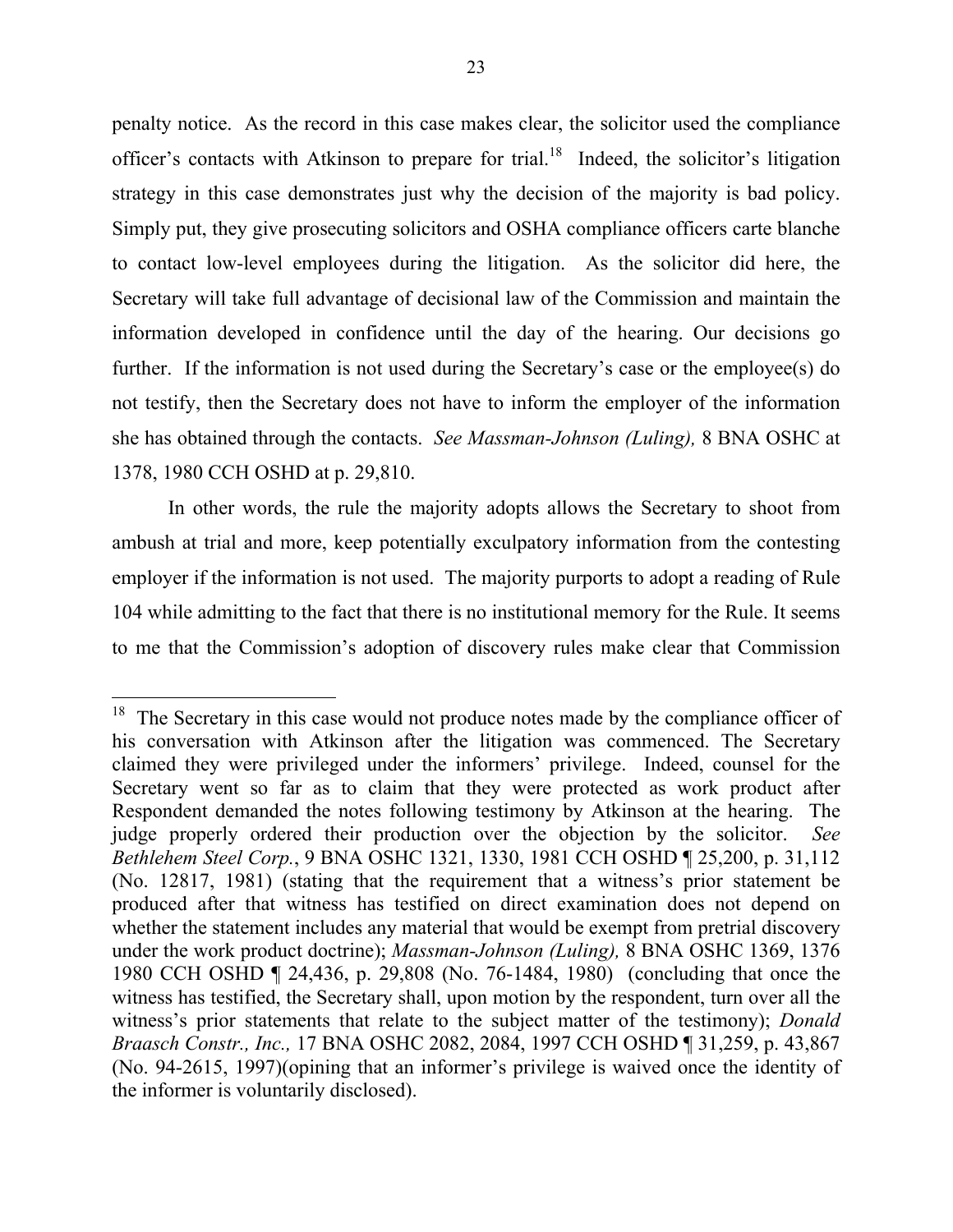proceedings are not to be ambush sites. The whole purpose of the discovery rules are to avoid surprise, to allow the parties to learn the facts against them including admissions against interest, to assist in obtaining settlement of contested cases, and to reduce the amount of time and possibly expenses for hearings. The policy adopted by the majority frustrates all of these goals.<sup>19</sup> It also leaves open the possibility of the solicitor trespassing into attorney-client privilege, which is exactly what happened in this case.

The policy decision they make is unnecessary as well. Indeed, the Secretary has ample authority under section 8 of the Act to investigate her cases prior to issuing her citations. If she believes those investigations are incomplete during the discovery stage of a Commission proceeding and she needs to talk to witnesses of the kind who can make admissions in situations where the contesting organization is represented by counsel, she needn't sneak down a dark alley if counsel for the organization refuses permission for her interviews. I trust that the judges of this Commission are fully capable of protecting her rights as well as those of contesting employers in these situations. Our Rules authorize the issuance of protective orders just as the Federal Rules allow.

> $\sqrt{s}$ / W. Scott Railton Chairman

Dated: February 27, 2004

<span id="page-23-0"></span> $19$  Our case law dictates that when surprise engendered by the Secretary's failure to reveal relevant information prior to trial because she maintains it in secret under privileges does occur, the Respondent is to be given a continuance if that is required to avoid prejudice**.**  *See Massman-Johnson,* 8 BNA OSHC at 1376-1377, 1980 CCH OSHD at p. 29,809. Obviously all parties and the Commission are beneficiaries of policies that avoid continuances for this purpose.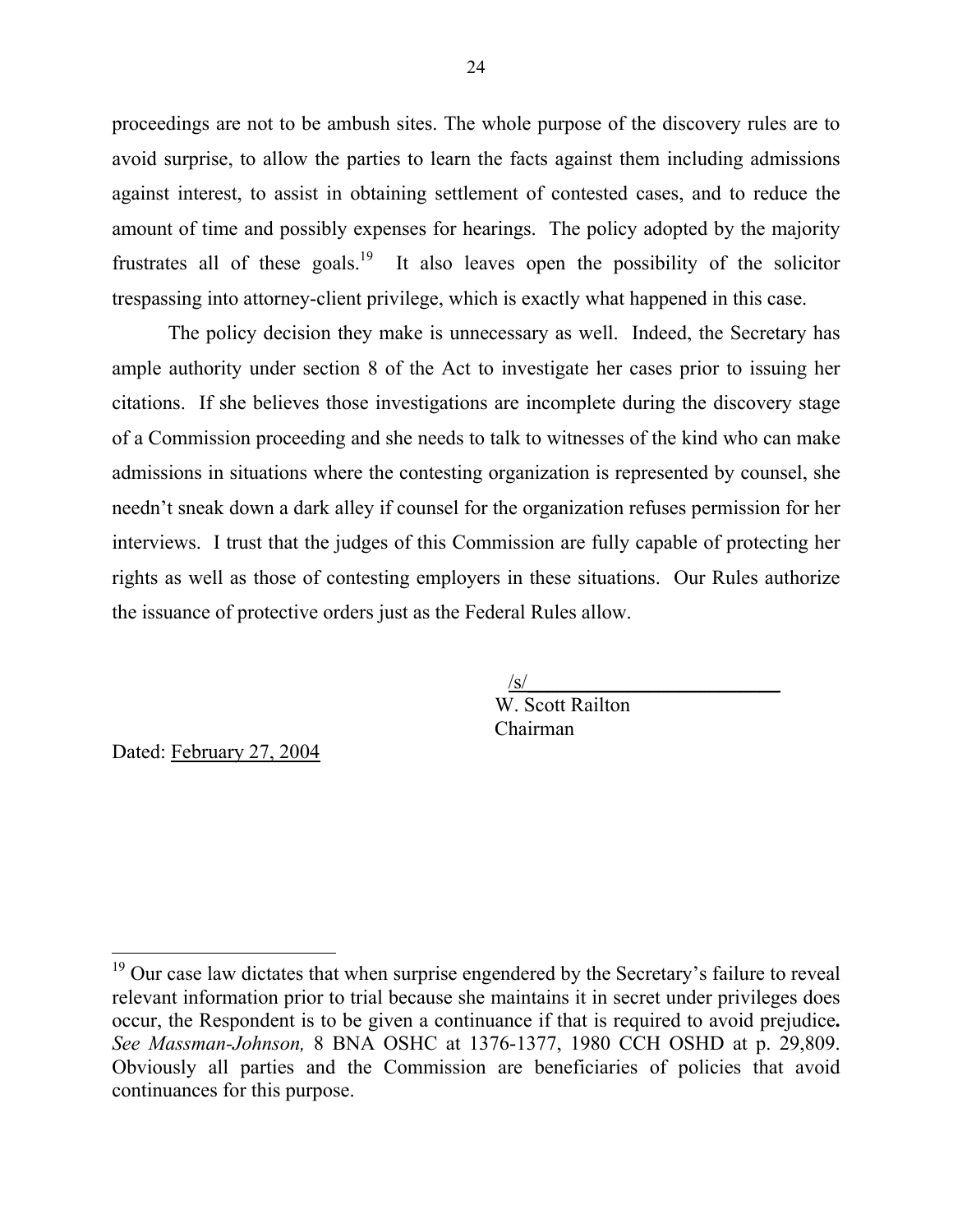Secretary of Labor, Complainant, v.

Lanzo Construction Co., Inc., Respondent.

> Dana L. Ferguson, Esq. Office of the Solicitor U. S. Department of Labor Atlanta, Georgia For Complainant

#### OSHRC Docket No. **97-1821**

APPEARANCES

John A. Black, Esq. David R. Elder, Esq. Maury L. Udell, Esq. Elder, Kurzman, & Vaccarella, P.A. Miami, Florida For Respondent

Before: Administrative Law Judge Ken S. Welsch

### DECISION AND ORDER

Lanzo Construction Co., Florida (Lanzo-Florida), contests citations issued to it by the Secretary on October 1, 1997.<sup>1</sup> On April 3, 1997, Lanzo-Florida was engaged in installing a force main sewer for the Miami-Dade Water and Sewer Department. The excavation in which the pipe was being laid was filled with water, so Lanzo-Florida employed a diver to assist in the installation of the pipe. Occupational Safety and Health Administration (OSHA) compliance officer Michael Heath arrived at the worksite on April 3, 1997, and began an inspection. As a result of Heath's inspection, the Secretary issued three citations to Lanzo-Florida.

In Citation No. 1, the Secretary alleges that Lanzo-Florida committed the following serious violations:

Item 1: § 1910.423(d)(1), failure to record and maintain required dive information; Item 2:  $\S$  1910.425(c)(2), failure to station a diver at the underwater point of entry; Item 3a: § 1910.421(b), failure to keep a list of required telephone numbers at the dive location;

Item 3b: § 1910.430(a)(2), failure to record each equipment repair, test, calibration, or service;

Item 3c: § 1910.430(b)(2), failure to locate air compressor intakes away from exhaust areas;

Item 3d: § 1910.430(j)(2)(ii), failure to ensure the diver's safety harness had an

 $1$  Lanzo Construction Co., Florida, is a subsidiary of Lanzo Construction Co., which was the Respondent in a case heard by this court immediately preceding the hearing in this case. The court referred to the employer in its decision for the previous proceeding (No. 97-1512) as "Lanzo." In the instant decision, the court refers to the employer as "Lanzo-Florida."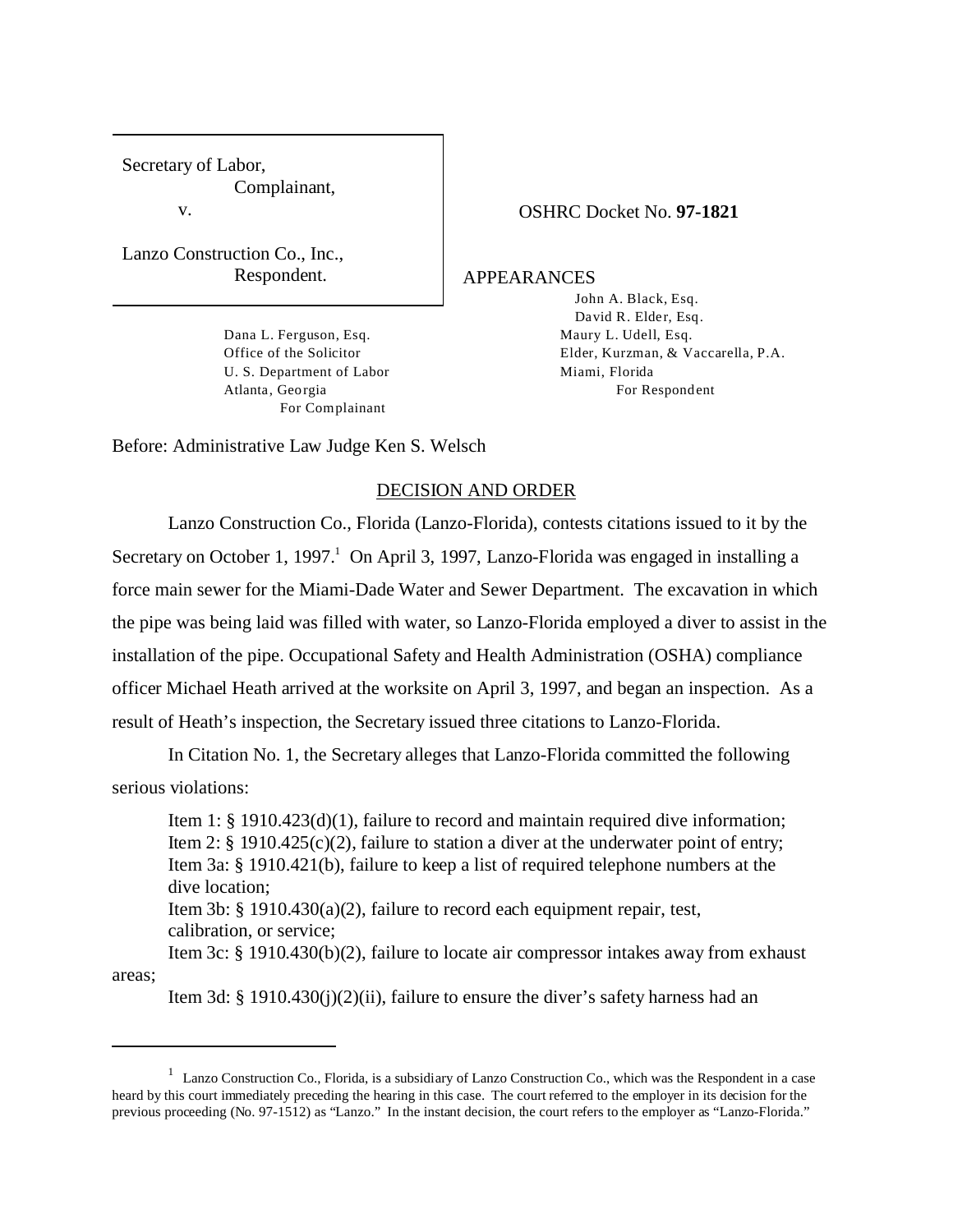attachment point for the umbilical.

The Secretary alleges in Citation No. 2 that Lanzo-Florida committed the following

willful violations:

Item 1a: § 1910.410(a)(3), failure to train all dive team members in CPR and first aid; Item 1b: § 1910.422(b)(3), failure to provide means to assist an injured diver from the water;

Item 1c: § 1910.422(c)(1)(i), failure to use a two-way voice communication system; Item 2a: § 1926.20(b)(1), failure to initiate and maintain a safety program; Item 2b: § 1926.21(b)(2), failure to provide safety training to employees; Item 2c: § 1910.420(a), failure to develop and maintain a safe practices manual; Item 2d: § 1926.421(d), failure to make required assessments in planning dive operation; Item 3a: § 1926.651(c)(2), failure to provide a safe means of egress from an excavation; Item 3b: § 1926.652(a)(1), failure to provide an adequate protective system in an

excavation.

The Secretary alleges that Lanzo-Florida committed the following repeat violations contained in Citation No. 3:

Item 1:  $\S$  1910.410(c)(1), failure to have a designated person-in-charge at the dive location;

Item 2: § 1910.430(b)(4), failure to test the output of air compressor systems for air purity every 6 months.

Lanzo-Florida admits jurisdiction and coverage. The hearing in this matter was held on June 25 and 26, 1998. The parties have filed post-hearing briefs. Lanzo-Florida admits noncompliance of the relevant standards for several of the items, but contends that the Secretary's proposed penalties are excessive. For most of the other items, Lanzo-Florida argues that the Secretary failed to establish that its employees were exposed to any hazards.<sup>2</sup> For the reasons stated below, the Secretary prevails on all but one of the items of the citations, and the items classified as willful are affirmed as serious.

## Background

<sup>&</sup>lt;sup>2</sup> Lanzo-Florida also asserts that the Secretary engaged in procedural misconduct when preparing for the hearing in this case. Lanzo-Florida moved for involuntary dismissal based on this alleged misconduct at the close of the Secretary's case in chief and again at the close of its defense. The motions were denied (Tr. 363-370, 455-456). After the hearing, Lanzo-Florida filed a renewed motion for involuntary dismissal, based on the same alleged misconduct that Lanzo-Florida raised at the hearing. Lanzo-Florida has failed to demonstrate any prejudice to it resulting from the alleged misconduct. The motion for involuntary dismissal is denied.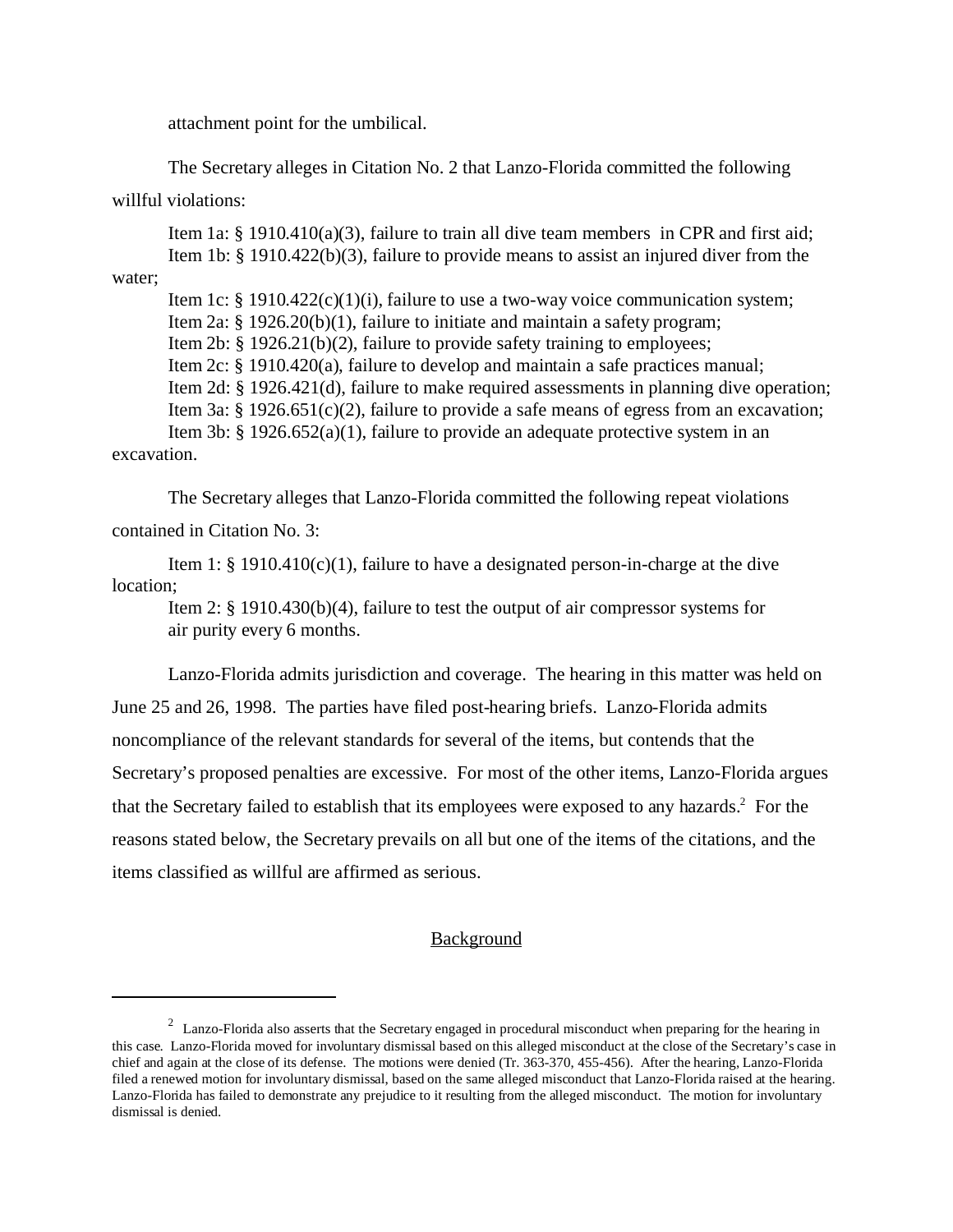The Miami-Dade Water and Sewer Department hired Lanzo-Florida to install approximately 3,000 feet of force main sewer pipeline. The pipeline consisted of 20-foot long sections of 48-inch diameter reinforced concrete pipe (Exh. R-4; Tr. 23, 28, 57, 375-377).

On April 3, 1997, Lanzo-Florida had excavated a trench that was approximately 14 feet deep and 12 feet wide, and filled with water approximately 10 feet deep (Tr. 24-27, 55). Visibility in the grayish-brown water was "zero" (Tr. 71-72). Pipe installation on this project required an underwater diver to assist in the pipe connection. For a routine dive, diver James Atkinson would clean debris out of the open (bell) end of the pipe so that when the next pipe was pushed into place it would form a good seal. Atkinson would also place a "diaper" around the joint after the next pipe was pushed into place; concrete would then be poured into the diaper to fasten the joint (Tr. 54-55, 63).

Atkinson and foreman Paul Sadro were at the site the day of the inspection, along with a third employee, who acted as the "tender," or the diving attendant. Atkinson was in the water and the tender was atop the excavation when Heath arrived. Superintendent Glenn Straw was at the project but not in the immediate area of the excavation when Heath arrived (Tr. 131-133, 381).

Heath conducted the OSHA inspection assisted by OSHA trainee Danezza Quintero. Heath subsequently recommended that the Secretary issue the citations and proposed penalties that gave rise to the instant case.

#### Citation No. 1

The Secretary has the burden of proving her case by a preponderance of the evidence.

In order to establish a violation of an occupational safety or health standard, the Secretary has the burden of proving: (a) the applicability of the cited standard, (b) the employer's noncompliance with the standard's terms, (c) employee access to the violative conditions, and (d) the employer's actual or constructive knowledge of the violation (*i.e.,* the employer either knew or, with the exercise of reasonable diligence could have known, of the violative conditions).

### *Atlantic Battery Co.,* 16 BNA OSHC 2131, 2138 (No. 90-1747, 1994).

In order to establish that a violation is "serious" under  $\S 17(k)$  of the Act, the Secretary must establish that there is a substantial probability of death or serious physical harm that could result from the cited condition. In determining substantial probability, the Secretary must show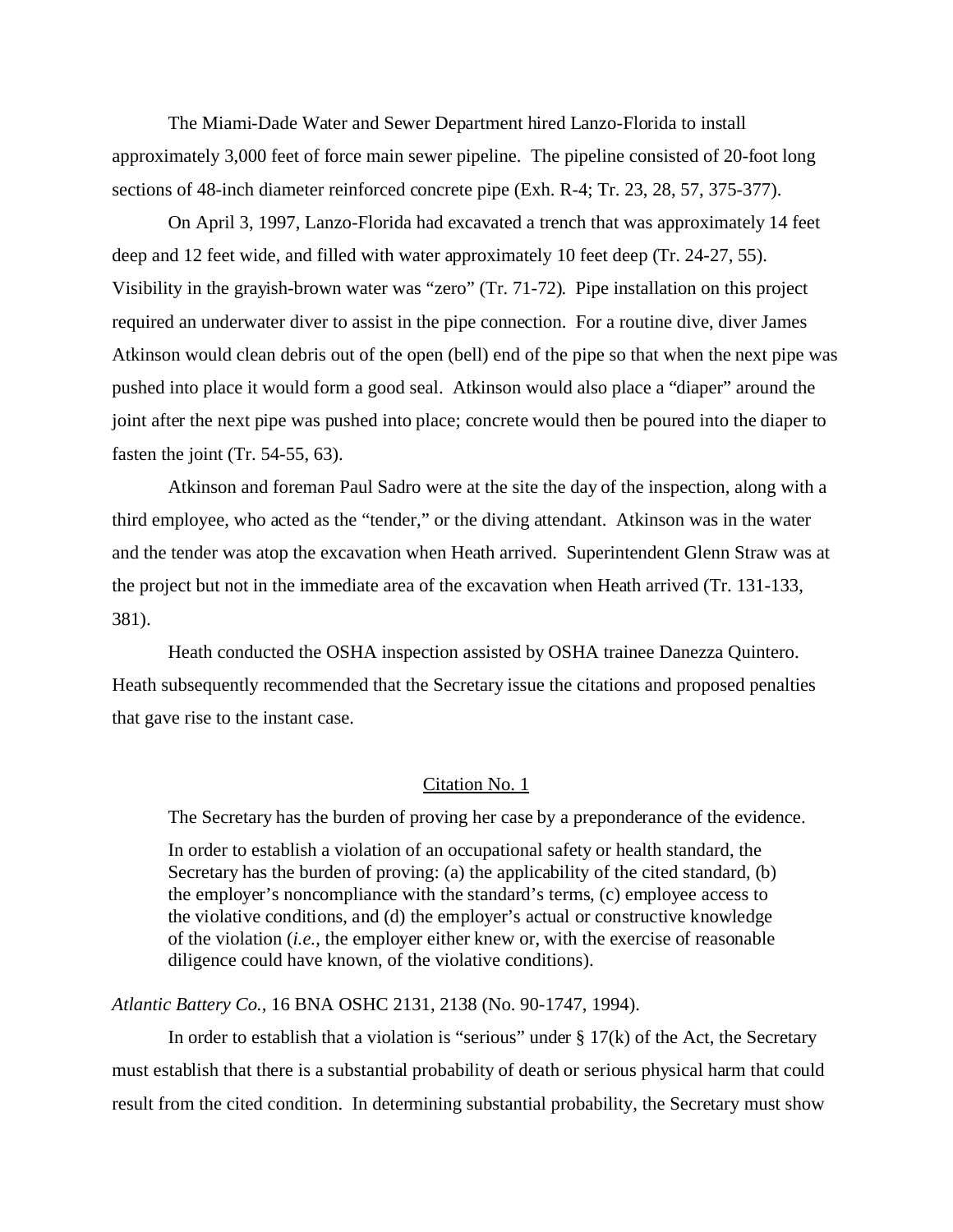that an accident is possible and the result of the accident would likely be death or serious physical harm. The likelihood of the accident is not an issue. *Spancrete Northeast, Inc.,* 15 BNA OSHC 1020, 1024 (No. 86-521, 1991).

#### Item 1: Alleged Serious Violation of § 1910.423(d)(1)

The Secretary alleges that Lanzo-Florida committed a serious violation of § 1910.423(d)(1), which provides:

The following information shall be recorded and maintained for each diving operation:

- (i) Names of dive team members including designated person-in-charge;
- (ii) Date, time, and location;
- (iii) Diving modes used;
- (iv) General nature of work performed;
- (v) Approximate underwater and surface conditions (visibility, water temperature and current); and
- (vi) Maximum depth and bottom time for each diver.

Subpart T of § 1910, in which § 1910.423(d)(1) is found, applies to "diving and related support operations conducted in connection with all types of work and employments, including general industry [and] construction." Section 1910.401(a)(2). While Lanzo-Florida argues in its brief that the "standard cited is not applicable to the operation which Lanzo was conducting," it is clear from the argument that Lanzo-Florida is not disputing the applicability of the standard, but whether a hazard existed (Lanzo-Florida's brief, p. 14). Section 1910.401(a)(2) establishes that § 1910.423(d)(1) applies to the commercial diving operation conducted by Lanzo-Florida employee Atkinson.

Neither Atkinson nor anyone else at Lanzo-Florida kept a record of Atkinson's dives (Tr. 61-62, 145-148). In its brief, Lanzo-Florida "admits that the logs were not kept at this particular site" (Lanzo-Florida's brief, p.15). Lanzo-Florida claims that there was no need to keep records of the dives because the dives were routine and in a shallow in-land excavation (Tr. 61-62).

The standard makes no exceptions for routine or shallow dives. The employer is not free to ignore the requirements of a safety standard because it believes that only a minimal risk exists. Lanzo-Florida was aware that no information regarding Atkinson's dives was being recorded. The Secretary has established that Lanzo-Florida was in violation of § 1910.423(d)(1).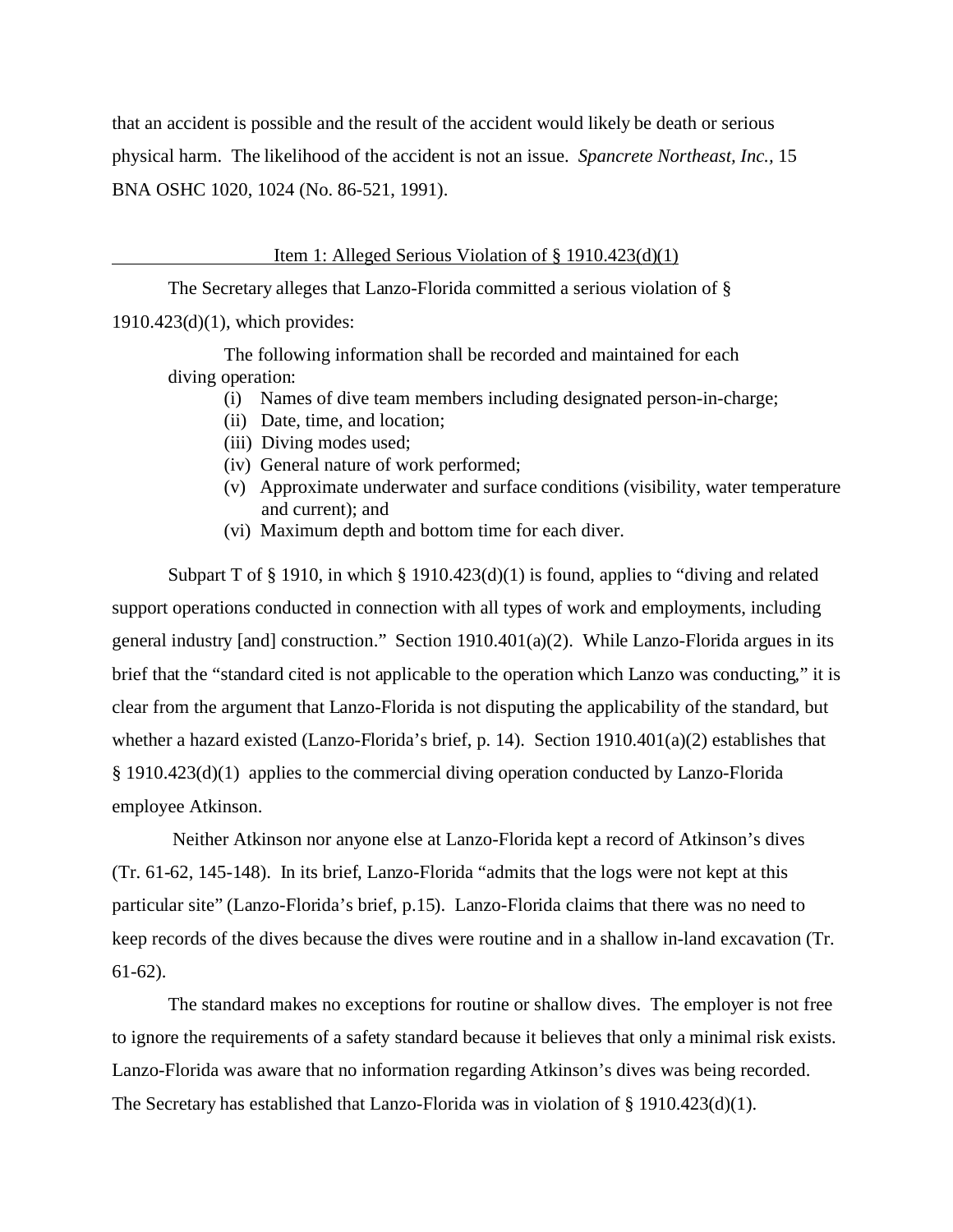Heath testified that a diver could develop an air embolism (a bubble of air that blocks the bloodstream) while diving in only 10 feet of water (Tr. 148): "It only takes a pressure differential of about two feet to create the condition of an air embolism." The failure to record the required information regarding the dives exposes the diver to a hazard "because the physician treating the injured employee would need that information to determine what the nature of injury that did occur, what he was looking at and to start his treatment recommendation based on that" (Tr. 148). The violation is serious.

## Penalty Determination

The Secretary proposed a penalty of \$4,000 for the violation alleged in this item. Lanzo-Florida contends that the penalty is excessive. The court agrees.

The Commission is the final arbiter of penalties in all contested cases. Under § 17(j) of the Act, in determining the appropriate penalty, the Commission is required to find and give "due consideration" to (1) the size of the employer's business, (2) the gravity of the violation, (3) the good faith of the employer, and (4) the history of previous violations. The gravity of the violation is the principal factor to be considered.

Lanzo-Florida employed approximately 200 employees (Tr. 156). The Secretary had cited the company for violations during inspections in 1994 and 1995 (Exhs. C-9 and C-10; Tr. 157-158). No evidence of bad faith was adduced at the hearing.

The court determines that the gravity of the violation is moderate. Heath testified that a diver could develop an air embolism in only 10 feet of water, but his scenario for how this was most likely to happen (the diver jumping up suddenly while holding his breath after being startled by a rock falling on him) is somewhat speculative (Tr. 147-148). A penalty of \$2,000 is assessed.

#### Item 2: Alleged Serious Violation of § 1910.425(c)(2)

The Secretary alleges that Lanzo-Florida committed a serious violation of § 1910.425(c)(2), which provides:

A diver shall be stationed at the underwater point of entry when diving is conducted in enclosed or physically confining spaces.

Atkinson was diving in enclosed and physically confining spaces. He was required to go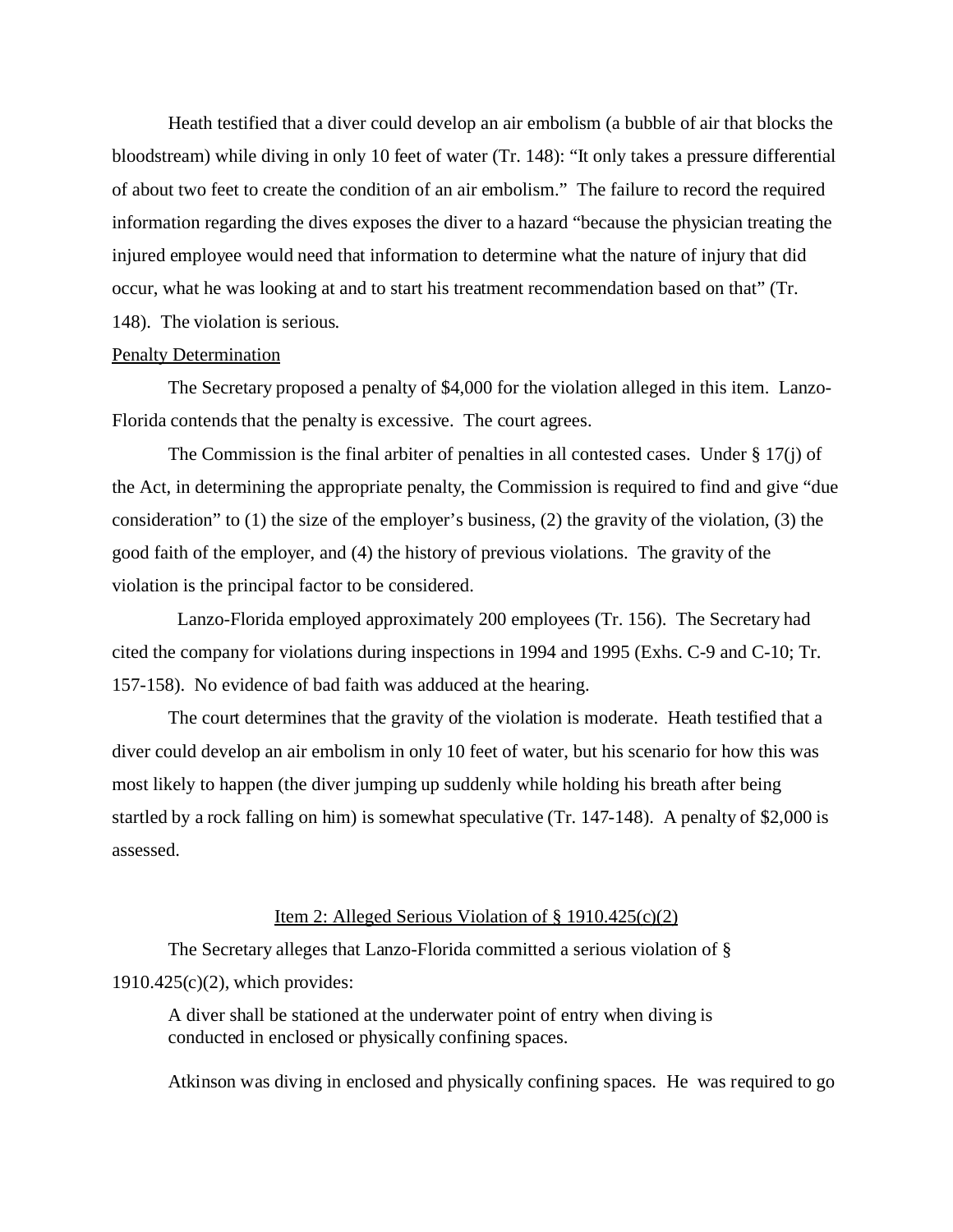20 feet or more into a 48-inch concrete pipe and into the narrow spaces between the pipe and the walls of the excavation. No standby diver was stationed at the underwater point of entry (Tr. 62-  $63, 149$ .<sup>3</sup> Lanzo-Florida concedes that it did not have the required standby diver, but argues that "[a]dding an additional diver to a confined area with zero visibility cannot reasonably lead to a safer work area" (Lanzo-Florida's brief, p. 16). Lanzo-Florida is again questioning the wisdom of the standard, which is not a viable defense. The lack of visibility in the water makes the need for a standby diver more urgent, not less.

The Secretary has established a violation of  $\S$  1910.425(c)(2). The hazard created by noncompliance with the standard is that if the diver became trapped or entangled, the absence of a standby diver would prevent an immediate rescue (Tr. 153-154). The violation is serious. Penalty Determination

The gravity of this violation is moderate. Lanzo-Florida had a tender monitoring Atkinson's dive from the top of the excavation. A penalty of \$2,000 is assessed.

#### Items 3a and 3b: Alleged Serious Violations of  $\S$  § 1910.421(b) and 430(a)(2)

In Item 3a, the Secretary charged Lanzo-Florida with a serious violation of § 1910.241(b), which provides:

A list shall be kept at the dive location of the telephone or call numbers for the following:

(1) An operational decompression chamber (if not at the dive location);

- (2) Accessible hospitals;
- (3) Available physicians;
- (4) Available means of transportation; and
- (5) The nearest U.S. Coast Guard Rescue Coordination Center.

In Item 3b, the Secretary charged Lanzo-Florida with a serious violation of § 1910.430(a)(2), which provides:

Each equipment modification, repair, test, calibration or maintenance service shall be recorded by means of a tagging or logging system, and include the date and nature of work performed, and the name or initials of the person

<sup>&</sup>lt;sup>3</sup> The description under this item in the citation states that the excavation was 25 feet deep and that 13 feet of water was contained in the excavation. Heath conceded at the hearing that he had mismeasured the depth of the excavation and the depth of the water in it. The excavation was approximately 14 feet deep and contained approximately 10 feet of water (Tr. 150- 153). The inaccurate measurements contained in the citation do not affect the determination that Lanzo-Florida was in noncompliance with the cited standard.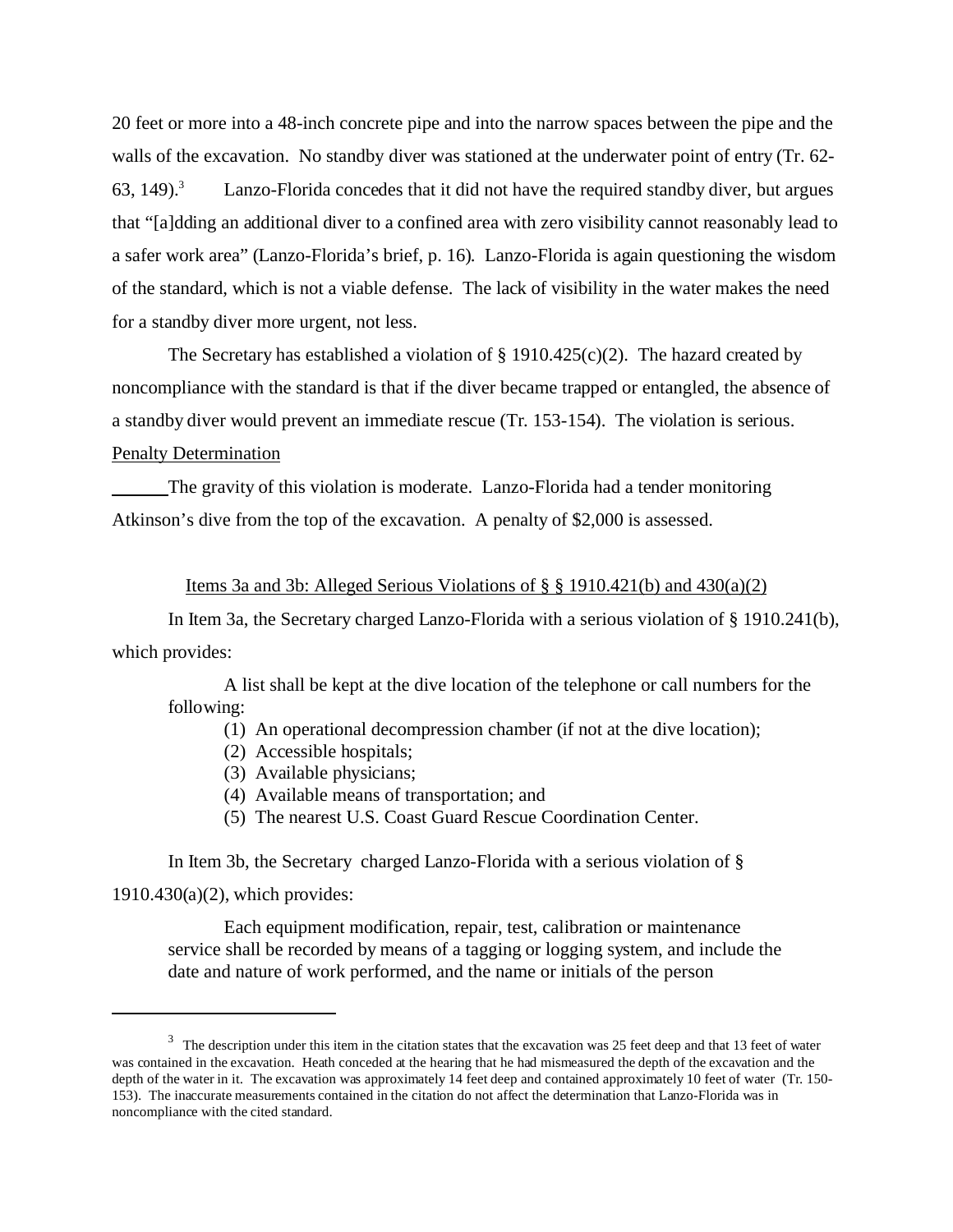performing the work.

It is undisputed that Lanzo-Florida did not have available the required list of telephone numbers at the dive location, nor did it record equipment modifications, repairs, tests, calibrations, or maintenance services (Tr. 163-167). The employer concedes that it was in violation of § 1910.430(a)(2).

Lanzo-Florida believes that the only telephone number required for safety at a dive location is 911. Section 1910.421(b) presumes a hazard exists if its requirements are not met. The company argues that the Secretary failed to establish that its employee was exposed to a significant risk of harm by its failure to have the required telephone numbers available at the dive location. Heath testified, however, that diving injuries require specialized treatment that can be more readily provided by physicians who have received special training at facilities equipped to handle diving injuries. Heath stated that a decompression chamber, which is not available at all hospitals, is the only recognized treatment for an air embolism (Tr. 164).

The Secretary has established that Lanzo-Florida was in serious violation of § §  $1910.421(b)$  and  $430(a)(2)$ . Failure to have the required telephone numbers could result in a delay in getting the injured diver to a physician or a facility equipped to treat him. Failure to keep a record of equipment repairs, calibrations, and maintenance could result in a diver using equipment that had not been repaired or maintained (Tr. 167).

## Item 3c: Alleged Serious Violation of § 1910.430(b)(2)

Section 1910.430(b)(2) provides:

Air compressor intakes shall be located away from areas containing exhaust or other contaminants.

Heath stated that the air intake on the compressor was located 2 to 3 feet from the engine that was running the compressor. Engines emit exhaust containing carbon monoxide and hydrogen sulfide (Tr. 178). Atkinson estimated that the intake was 2½ feet from the engine (Tr. 67). Lanzo-Florida contends that the Secretary failed to prove that it was in noncompliance with § 1910.430(b)(2). Lanzo-Florida argues that the Secretary failed to present any physical evidence that showed the distance between the engine exhaust and the air compressor intake. While Heath took no measurements and the Secretary adduced no photographs of the location of the air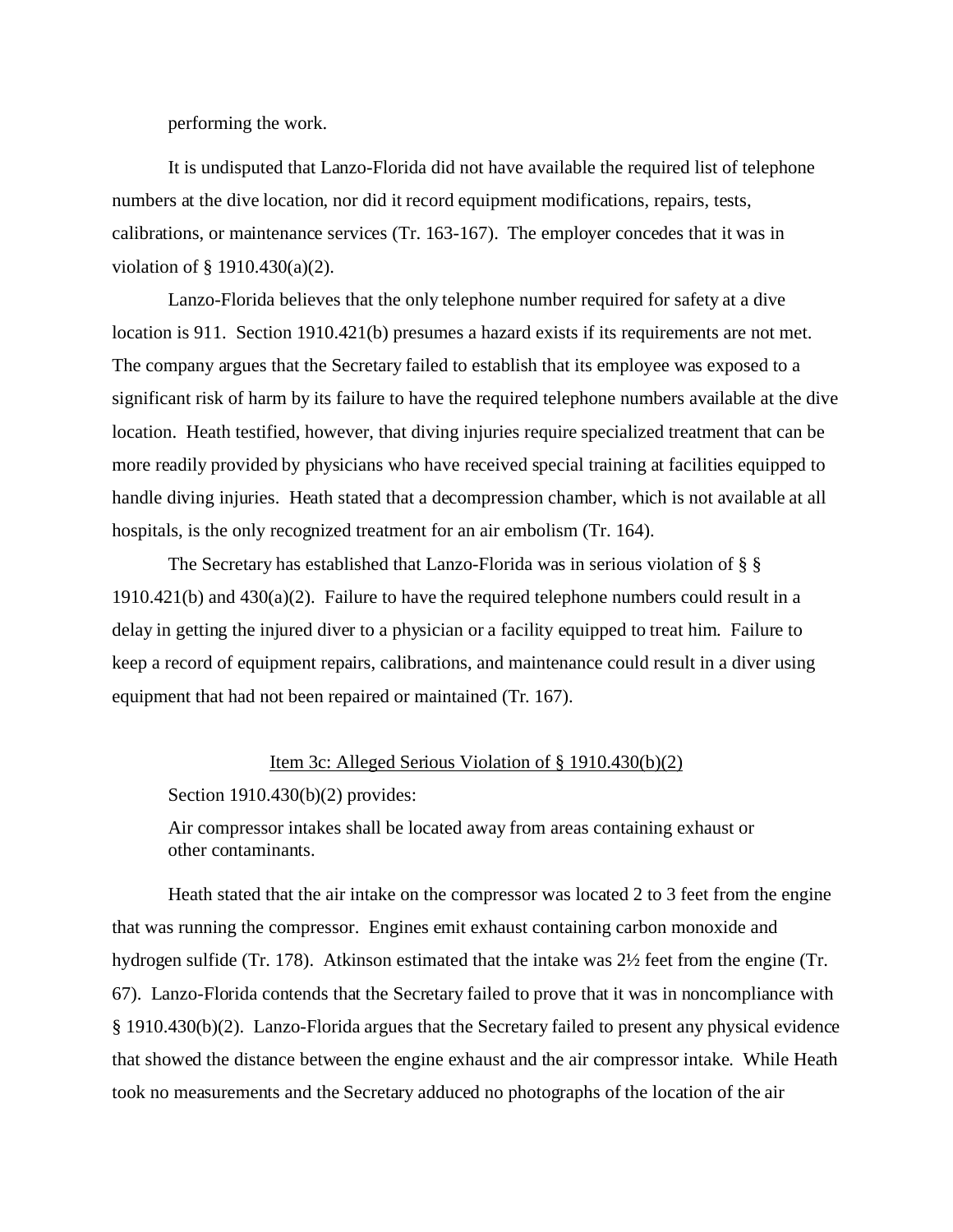compressor intake, the testimony of Heath and Atkinson is uncontradicted. At most the intake was located 3 feet from the exhaust.

Lanzo-Florida also argues that the Secretary failed to establish what constitutes an appropriate distance between the intake and the exhaust. Heath testified that carbon monoxide is heavier than air so that it would drift downward. In diving operations, the air intake is normally located on a stand 6 to 8 feet above the compressor engine. Lanzo-Florida's compressor was "very close on the same level" as the intake (Tr. 183-184). While the standard does not provide a precise distance that intakes should be from the engine's exhaust, it requires that intakes "be located away from areas containing exhaust." Locating an intake on the same level approximately 3 feet from the exhaust fails to comply with the standard.

The Secretary has established a violation of § 1910.430(b)(2). The hazard created by the proximity of the intake to the exhaust was that the diver could be "exposed to a possible high volume of carbon monoxide gas" resulting in unconsciousness or death (Tr. 180). The violation is serious.

## Item 3d: Alleged Serious Violation of § 1910.430(j)(2)(ii)

#### Section  $1910.430(j)(2)(ii)$  provides:

. . .

Except when heavy gear is worn or in SCUBA diving, each diver shall wear a safety harness with:

(ii) An attachment point for the umbilical to prevent strain on the mask or helmet[.]

Atkinson did not wear a safety harness with an attachment point for the umbilical (Tr. 67). In its brief, Lanzo-Florida states that it "has determined that it was in violation of § 1910.430(j)(2)(ii)" (Lanzo-Florida's brief, p. 20). The tender used a series of pulls on the air hose attached to Atkinson's mask to signal him. Using this system could have resulted in the pulls dislodging Atkinson's mask, causing him to drown (Tr. 193-194). The violation is serious.

#### Penalty Determination

The gravity of the violations established under Items 3a, 3b, 3c, and 3d is high. By failing to comply with the requirements of the diving standards, Lanzo-Florida exposed Atkinson to the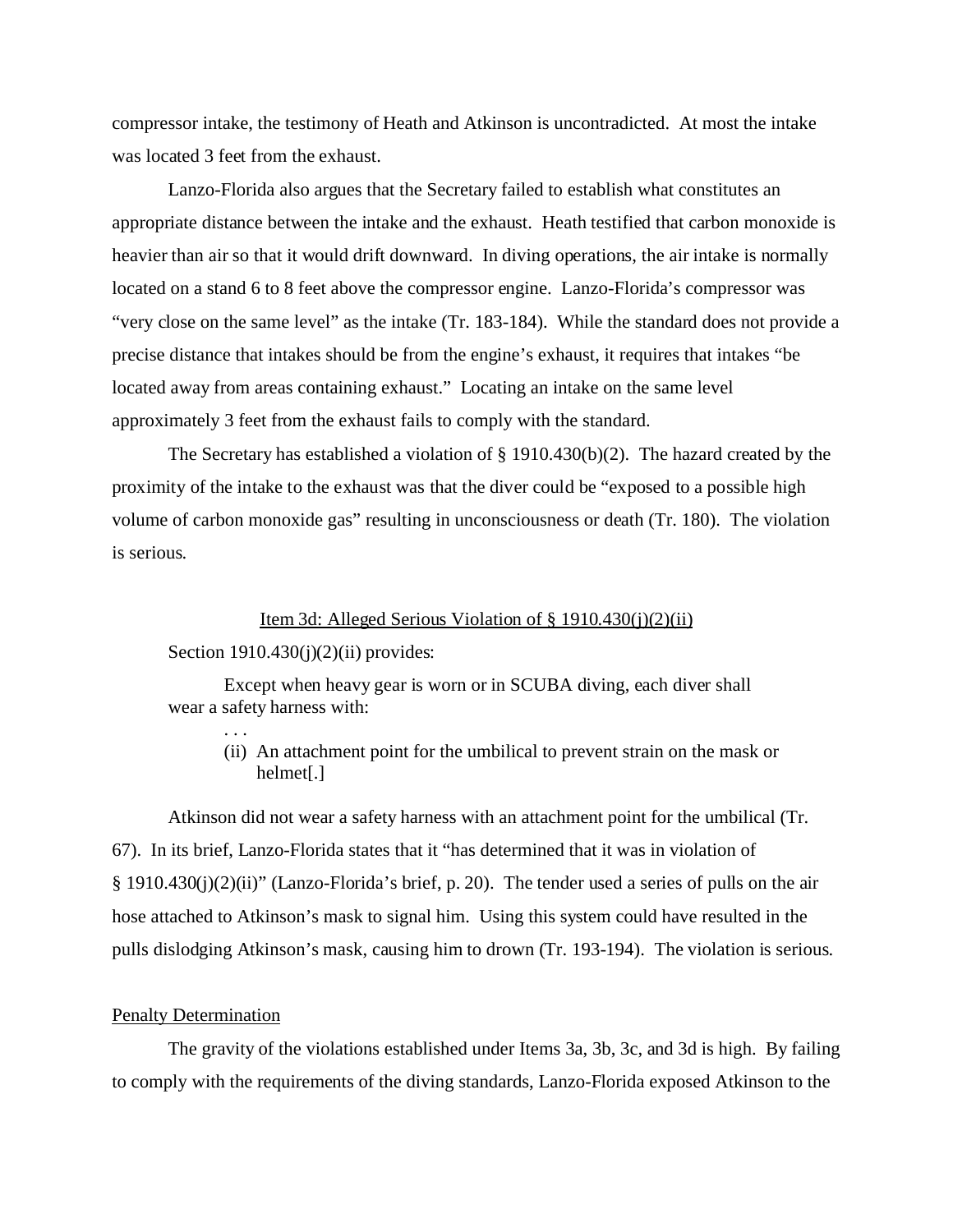risks of injuries and drowning. Lanzo-Florida's actions also increased the possibility of delays in getting Atkinson to appropriate medical care. A penalty of \$4,000 is assessed.

## Citation No. 2

## Item 1a: Alleged Willful Violation of  $\S$  1910.410(a)(3)

The Secretary alleges that Lanzo-Florida committed a serious violation of § 1910.410(a)(3), which provides:

All dive team members shall be trained in cardiopulmonary resuscitation and first aid (American Red Cross standard course or equivalent).

The dive team members were Atkinson and the tender. The tender was not trained in CPR (Tr. 195). Lanzo-Florida concedes that it was in violation of  $\S$  1910.410(a)(3), but contends that the violation should not be classified as willful.

It is well settled that a willful violation is one committed with intentional, knowing or voluntary disregard for the requirements of the Act, *or* with plain indifference to employee safety. . . . A finding of willfulness, however, must be predicated upon a showing that the employer possessed a "heightened awareness," rather than a simple knowledge of conduct or conditions constituting a violation.

*Continental Roof Systems, Inc.,* 18 BNA OSHC 1070, 1071 (No. 95-1716, 1997) (citations omitted).

The Secretary cited Lanzo-Florida for a serious violation of § 1926.1076(a)(3) in 1994 (Exh. C-9, Item 1 of Citation No. 1). Section  $1926.1076(a)(3)$  is identical to § 1926.410(a)(3). The Secretary also cited the employer for violations of the diving standards in 1995. The Secretary points to the previous citation for the same violation and the numerous allegations of violations of other diving standards as evidence of willfulness.

The Secretary has failed to establish that Lanzo-Florida's violation of  $\S$  1910.410(a)(3) is willful. After the 1994 citation, Lanzo-Florida established a safety program and developed a safety manual (Exh. R-2). The manual's section entitled "PIPE DIVING OPERATIONS" lists the training requirements for divers, attendants, and pipe diving supervisors in Section VI, Parts A, B, and C. The training requirements for attendants includes first aid and CPR. Lanzo-Florida failed to follow its safety manual and enforce § 1910.410(a)(3). However, this failure does not establish that Lanzo-Florida acted willfully. Lanzo-Florida's development of a safety manual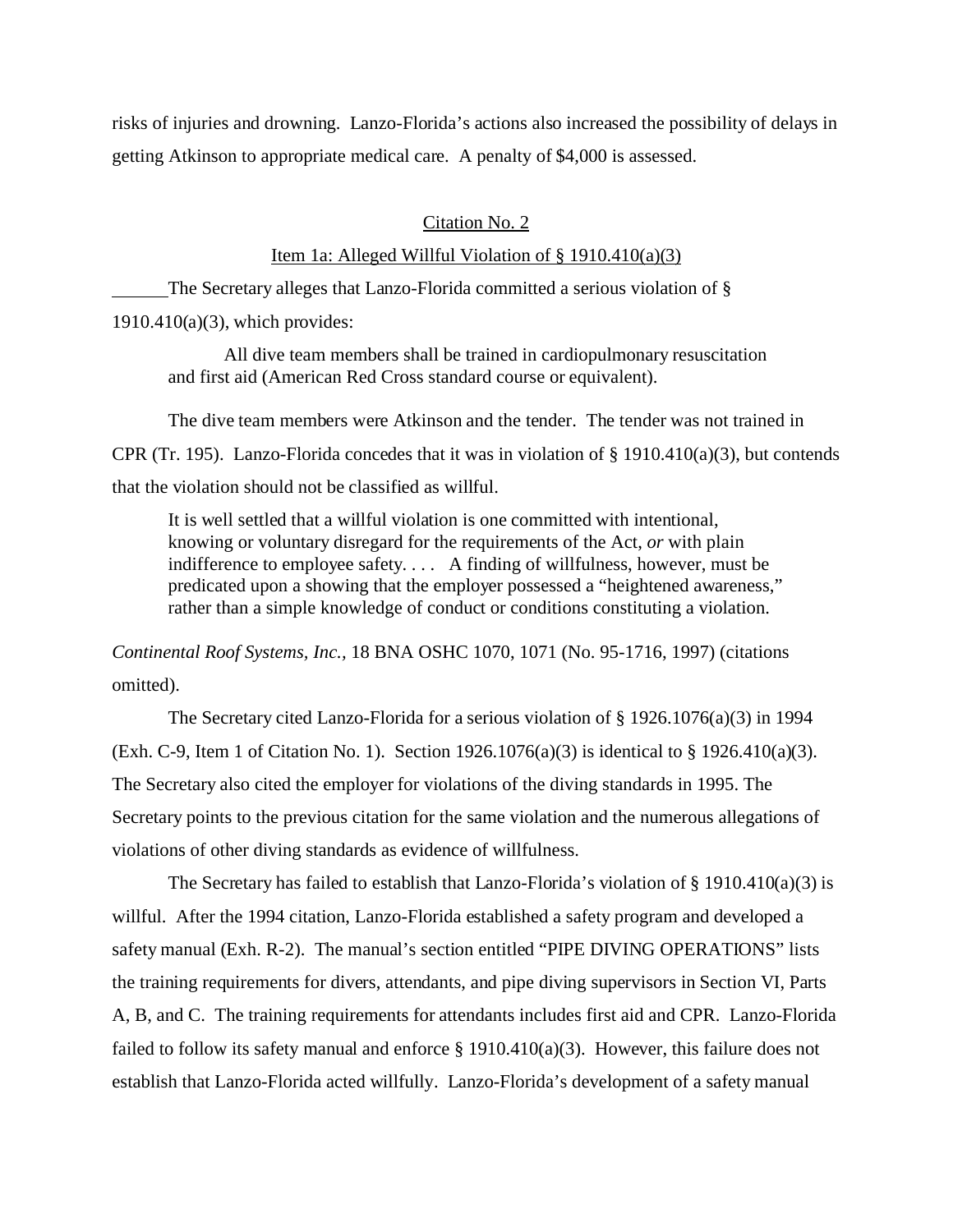with rules specifically addressing training in CPR and first aid demonstrates that it neither voluntarily disregarded the requirements of the Act, nor that it was plainly indifferent to its employees' safety.

The record does establish that the violation was serious. The failure to train the tender in CPR increased the possibility of delay in treatment needed by the diver in the event of an emergency. Such a delay could be fatal.

### Item 1b: Alleged Willful Violation of § 1910.422(b)(3)

#### Section 1910.422(b)(3) provides:

A means shall be provided to assist an injured diver from the water or into a bell.

Lanzo-Florida contends that it had a gurney basket on the worksite that was available to assist an injured diver out of a trench. Superintendent Straw testified that the gurney basket was not in the immediate area of the diving operation because that operation was located in a highcrime area and that, "Nothing can be left unnailed" (Tr. 379).

The Secretary relies on Atkinson's testimony that he did not see the gurney at the dive location to establish the violation of this standard. However, Atkinson could not say whether Lanzo-Florida had the gurney available someplace near the dive location or how long it would take to implement the gurney if it was needed to rescue the diver (Tr. 70-71).

The Secretary has failed to establish a violation of  $\S$  1910.422(b)(3). The standard requires that the employer provide a means of assistance to remove the injured diver from the water. It does not require that the means of assistance be located immediately at the dive location. The Secretary did not cross-examine Straw regarding the distance between the location of the gurney and the dive location. No estimate was given as to the amount of time that would be needed to retrieve the gurney and put it to use. It may be that the location of the gurney was too remote to bring the employer into compliance with the standard, but it is the Secretary's burden to establish this. Straw's testimony that the gurney was available for use somewhere on the worksite, though not at the immediate dive location, is unrebutted and uncontradicted. Item 1b is vacated.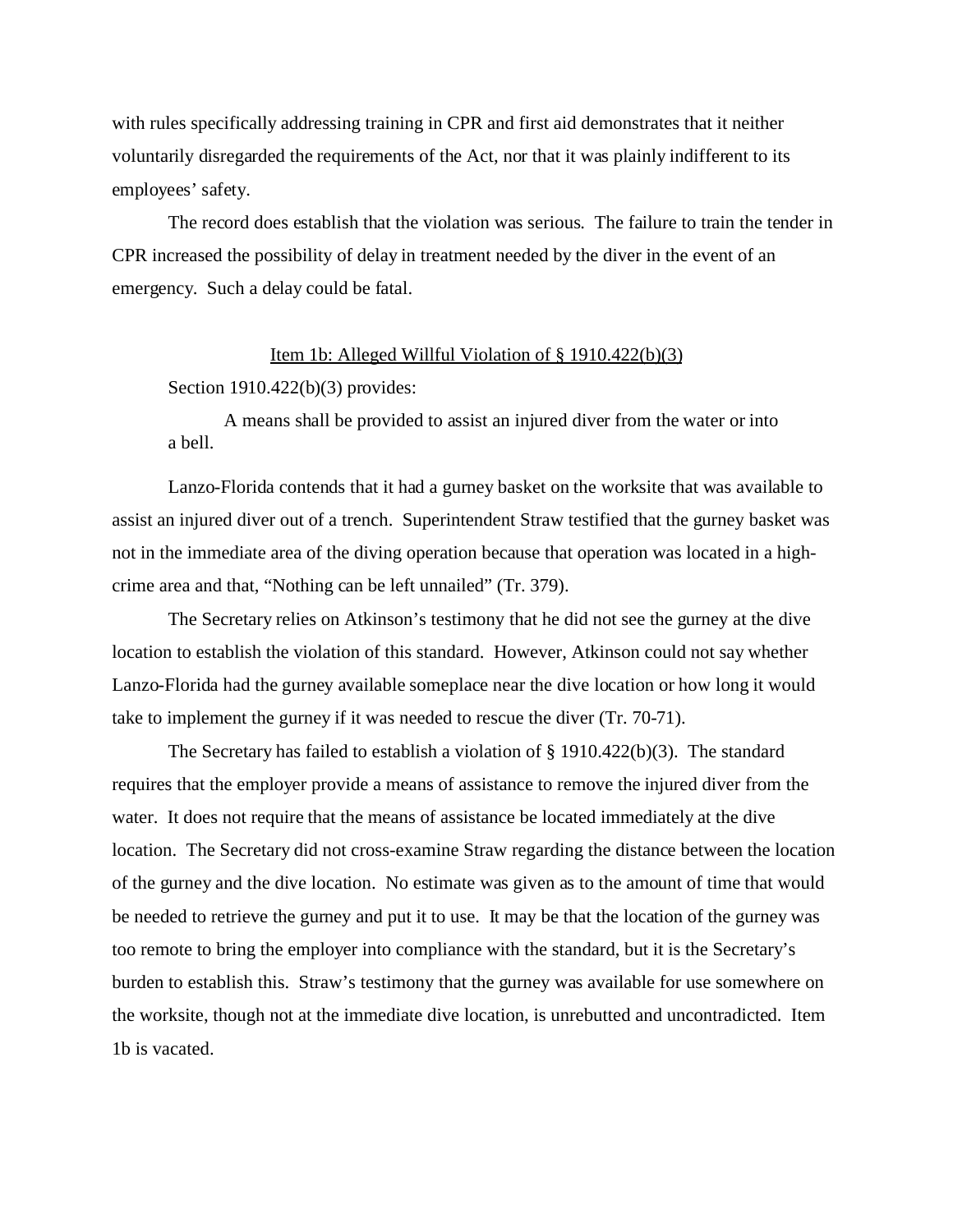#### Item 1c: Alleged Willful Violation of  $\S$  1910.422(c)(1)(i)

Section  $1910.422(c)(1)(i)$  provides:

An operational two-way voice communication system shall be used between: (i) Each surface-supplied air or mixed-gas diver and a dive team member at the dive location or bell (when provided or required)[.]

It is undisputed that Atkinson and the tender were not using a two-way voice communication system during the dive (Tr. 71, 201). Atkinson and the tender had instead agreed upon using a series of tugs to signal Atkinson's intentions. Four tugs on the air hose meant that the tender was to pull Atkinson out (Tr. 112).

Lanzo-Florida admits that it violated  $\S$  1910.422(c)(1)(i) but argues that the violation was not willful. The court agrees. The Secretary has not shown that the violation demonstrated voluntary disregard for the requirements of the Act or plain indifference to employee safety.

The violation is serious. Failure to use the two-way voice communication could result in the diver's inability to signal the tender if he became trapped.

## Penalty Determination

The gravity of the violations of  $\S$  1910.410(a)(3) (Item 1a) and of  $\S$  1910.422(c)(1)(i) (Item 1c) is high. Failure to train the tender in CPR and failure to use a two-way voice communication system increased the diver's potential exposure to death or serious physical injury. A total penalty of \$7,000 is assessed for Items 1a and 1c.

## Item 2a: Alleged Willful Violation of § 1926.20(b)(1)

The Secretary alleges that Lanzo-Florida committed a willful violation of § 1926.20(b)(1), which alleges:

It shall be the responsibility of the employer to initiate and maintain such programs as may be necessary to comply with this part.

Lanzo-Florida had a written safety program (Exhs. R-2 and R-6). The record abundantly establishes, however, that the safety program was not enforced at the worksite. The worksite was rife with obvious safety violations. Lanzo-Florida provided no safety training and held no regular safety meetings (Tr. 72-73).

The evidence falls short of establishing a willful violation. Lanzo-Florida did have a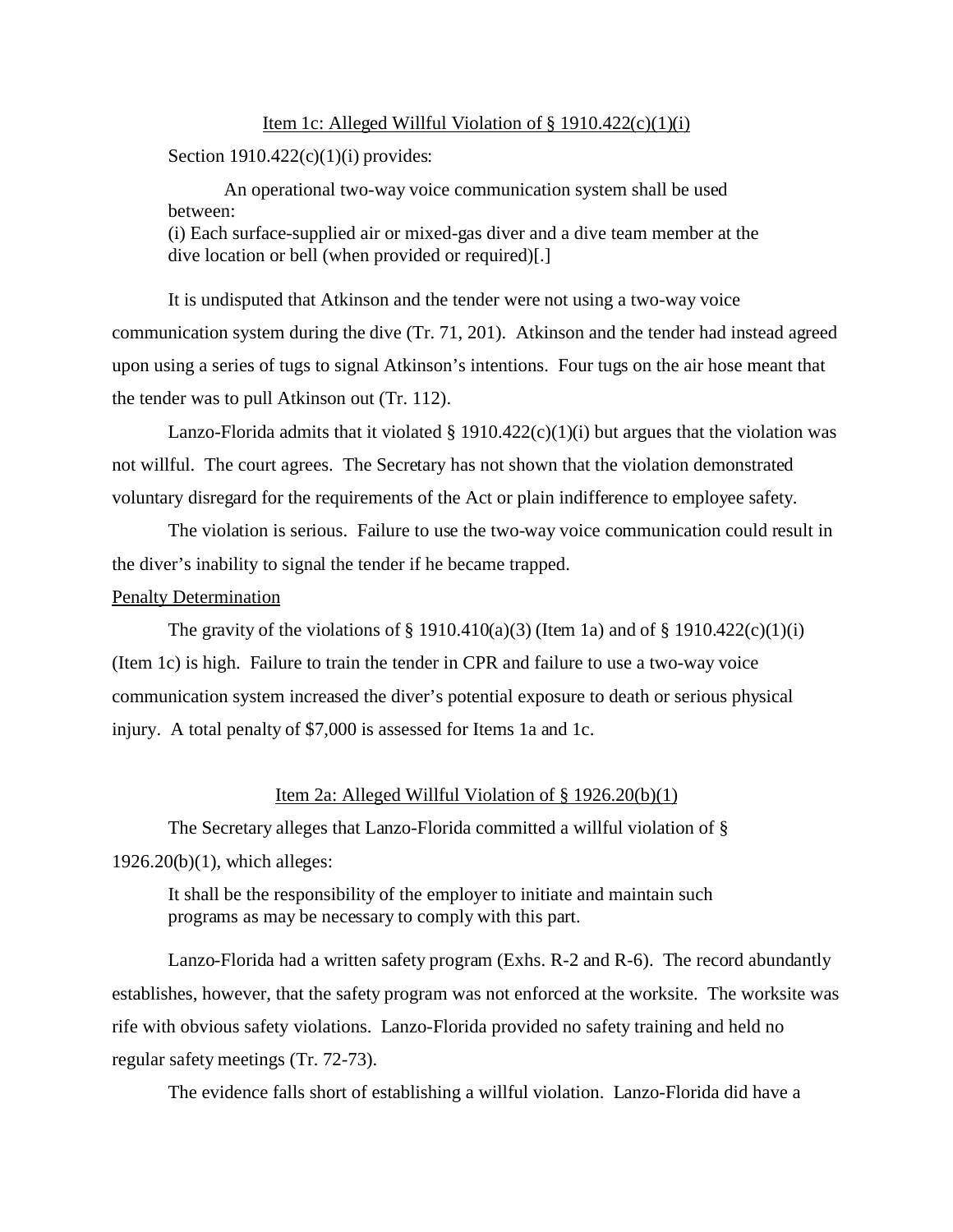written safety program which Heath testified was adequate on paper (Tr. 210). The violation is affirmed as serious.

#### Item 2b: Alleged Willful Violation of § 1926.21(b)(2)

Section 1926.21(b)(2) provides:

The employer shall instruct each employee in the recognition and avoidance of unsafe conditions and the regulations applicable to his work environment to control or eliminate any hazards or other exposure to illness or injury.

Other than distributing copies of the safety manual to employees, Lanzo-Florida failed to provide any instruction to its employees in the recognition and avoidance of unsafe conditions (Tr. 72-73). Lanzo-Florida argues that this standard should not apply to it because foreman Sadro and diver Atkinson "were properly instructed in recognition and avoidance of unsafe conditions by way of their combined 21 years of experience in underground utility installation" (Lanzo-Florida's brief, p. 29).

The cited standard states that the employer "shall instruct each employee," not that the employer shall total the years of experience of its employees. The standard requires active engagement on the part of the employer in training its employees. Trusting to the experience and assumed past training of the employees does not comply with  $\S 1926.21(b)(2)$ .

The fault in Lanzo-Florida's approach is evident. Despite Sadro and Atkinson's years of experience, they violated any number of diving standards. The dive team did not have two-way voice communication, did not use a standby diver, did not record required information, and Atkinson did not wear a safety harness with an attached umbilical. Safety training would have reminded the employees (or, perhaps, apprised them for the first time) of what OSHA requires for diving operations.

Item 2b is affirmed as serious. The Secretary did not establish that Lanzo-Florida acted with voluntary disregard of the Act or plain indifference to employee safety.

## Item 2c: Alleged Willful Violation of § 1910.420(a)

The Secretary alleges that Lanzo-Florida committed a willful violation of § 1910.420(a), which provides: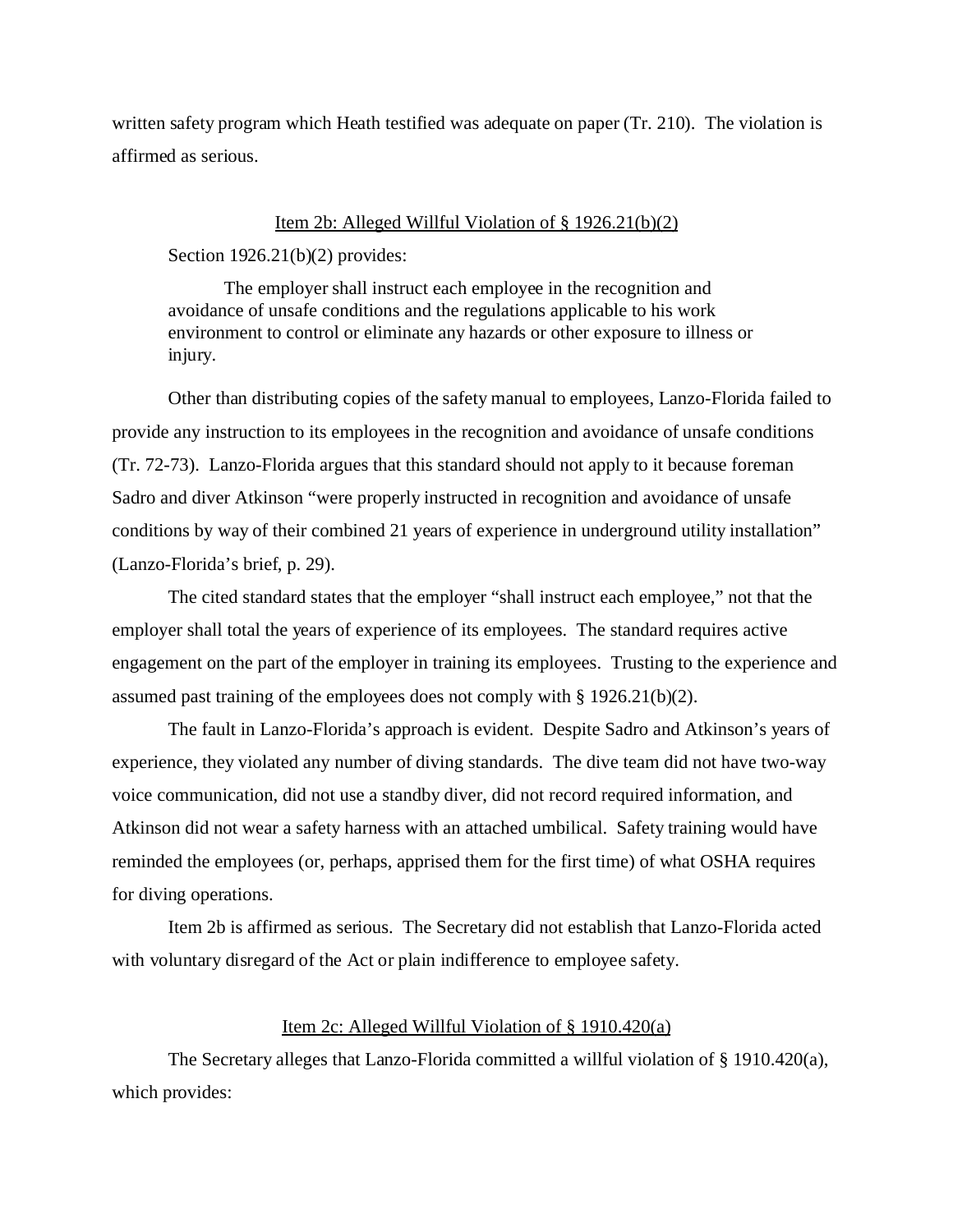The employer shall develop and maintain a safe practices manual which shall be made available at the dive location to each dive team member.

Lanzo-Florida had a safe practices manual at the time of the inspection (Exh. R-2). Atkinson testified that he was not aware of a safe practices manual at the site (Tr. 75-76). Sadro testified that he had the safe practices manual on site in his truck at the time of Heath's inspection, and that he showed it to Heath (Tr. 411).

The standard requires the employer to not only develop and maintain a safe practices manual, but to make it available at the dive location to each dive team member. Even if Sadro had a copy of the manual in his truck, Atkinson was unaware of its existence. Lanzo-Florida failed to make the manual available to each dive team member. Item 2c is affirmed.

No showing of willfulness was made. The violation is classified as serious.

## Item 2d: Alleged Willful Violation of § 1910.421(d)

Section 1910.421(d) provides:

Planning of a diving operation shall include an assessment of the safety and health aspects of the following:

- (1) Diving mode;
- (2) Surface and underwater conditions and hazards;
- (3) Breathing gas supply (including reserves);
- (4) Thermal protection;
- (5) Diving equipment and systems;
- (6) Dive team assignments and physical fitness of dive team members (including any impairment known to the employer);
- (7) Repetitive dive designation or residual inert gas status of dive team members;

(8) Decompression and treatment procedures (including altitude corrections); and

(9) Emergency procedures.

Atkinson explained how he planned for a diving operation (Tr. 76): "Planning was just basically checking the ditch for depth, looking at the sides for cracks, watch the sides to see if it was coming up. That's about it and just telling them, 'I'm going down to clean out the bell and go inside the pipe and check the joint.'" Atkinson testified that he and the tender did not discuss emergency procedures the day of the OSHA inspection, but they had previously agreed that if Atkinson tugged on his air hose four times, it meant that he needed to be pulled out. No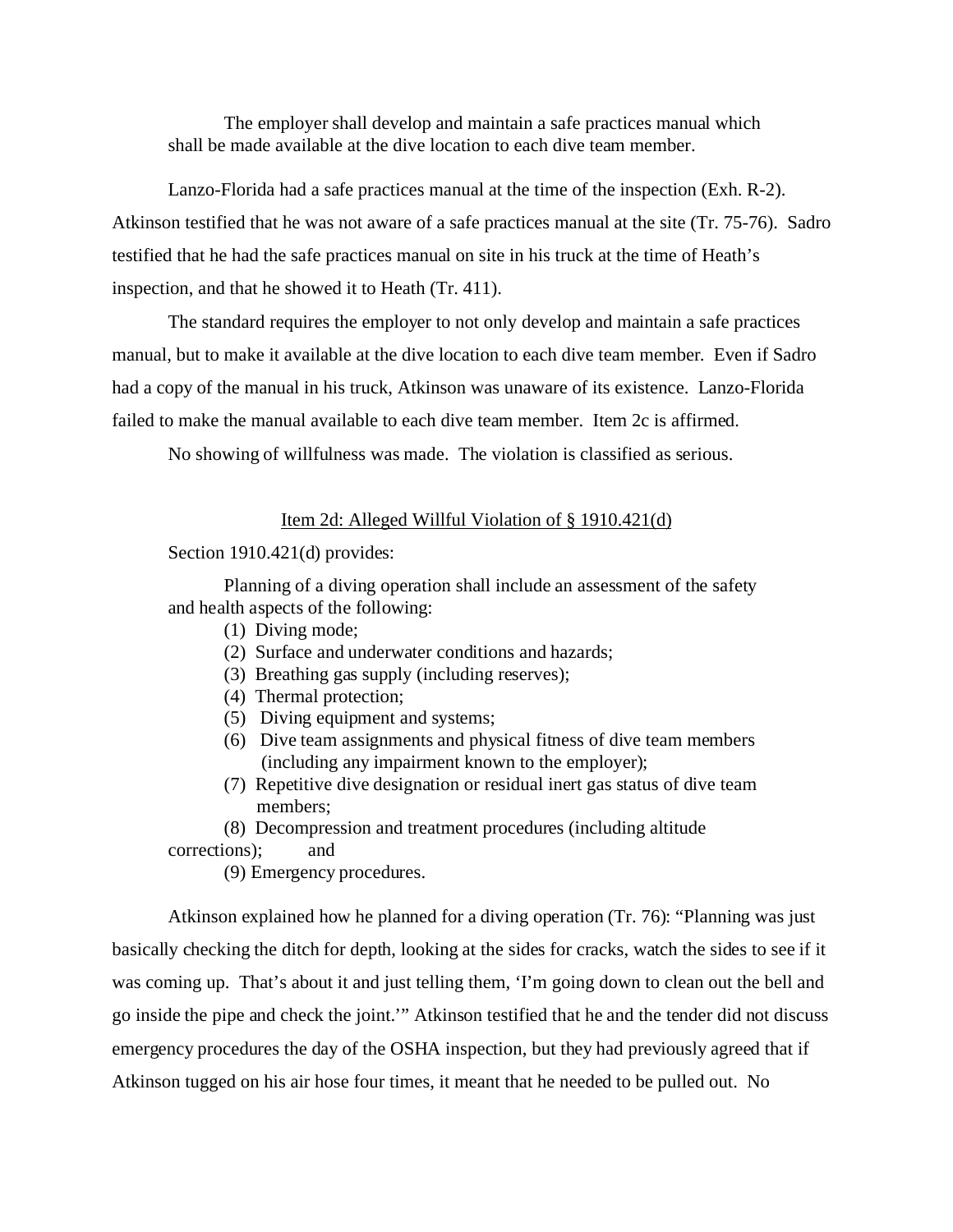discussions regarding treatment procedures were held (Tr. 77).

The Secretary has established a violation of § 1910.421(d). The Secretary has failed to establish that the violation was willful. Atkinson did assess some of the required factors of the dive operation, and the dives he made were routine and in shallow water. The violation was serious.

## Penalty Determination

The violations cited under Items 2a, 2b, 2c, and 2d involve failures of training and planning regarding dive operations. The gravity is mitigated by the experience of Atkinson, the routineness of the dives, and the shallowness of the water. The gravity of the violations is moderate. A total penalty of \$7,000 is assessed for Items 2a through 2d.

## Item 3a: Alleged Willful Violation of  $\S 1926.651(c)(2)$

#### Section  $1926.651(c)(2)$  provides:

A stairway, ladder, ramp or other safe means of egress shall be located in trench excavations that are 4 feet (1.22 m) or more in depth so as to require no more than 25 feet (7.62 m) of lateral travel for employees.

Lanzo-Florida had a ladder on the site, but it was not in the excavation. Atkinson testified that he did not like to use the ladder because he believed it could not be stabilized in the excavation (Tr. 111). There was a dirt ramp at the end of the excavation, but it could not be reached from the dive location without climbing over a large pipe that crossed the excavation (Exh. C-2; Tr. 232-233).

The Secretary has established a violation of the cited standard. Lanzo-Florida is not excused from compliance with the standard because Atkinson did not like using the ladder. The dirt ramp was not a safe means of egress because Atkinson would have to climb over a large pipe in order to gain access to the ramp. In the event of an emergency, the pipe would be a significant obstacle to reaching the ramp.

The violation is not willful. Lanzo-Florida did have a ladder on site. The violation is classified as serious.

## Item 3b: Alleged Willful Violation of  $\S$  1926.652(a)(1)

The Secretary alleges that Lanzo-Florida committed a willful violation of §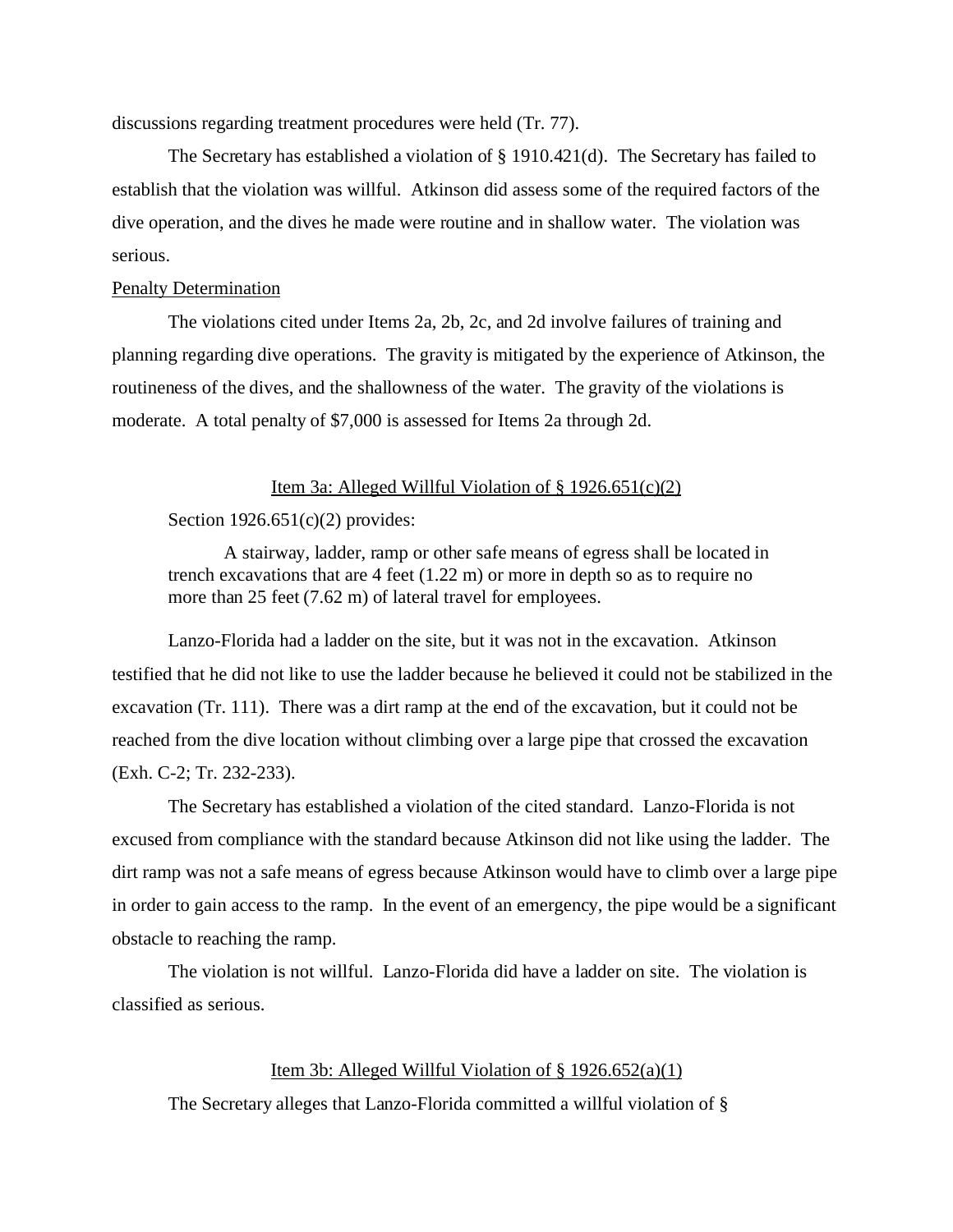$1926.652(a)(1)$ , which provides:

Each employee in an excavation shall be protected from cave-ins by an adequate protective system designed in accordance with paragraph (b) or (c) of this section except when:

- (i) Excavations are made entirely in stable rock; or
- (ii) Excavations are less than 5 feet  $(1.52 \text{ m})$  in depth and examination of the ground by a competent person provides no indication of a potential cave-in.

The excavation was approximately 14 feet deep and 12 feet wide. It had vertical walls and was filled with water. The excavation was not in stable rock. Heath stated that it was one of the worst trenches he had ever seen in terms of safety (Tr. 220).

Lanzo-Florida contends that it had been using a trench box in the excavation during the installation project. The day of the OSHA inspection, Lanzo-Florida could not use the trench box in the excavation because of the crossing utilities (Tr. 387).

Lanzo-Florida admits that Atkinson was in the excavation without a protective system in place the day of the inspection, but contends that using any alternative protective system would have created a greater hazard. The excavation could not be sloped because it ran parallel to an open roadway (Tr 322-323). Lanzo-Florida did not want to use sheeting because, Straw explained, in order to place the sheeting, "You use a vibratory hammer and sometimes when you use a vibratory hammer around utilities like that, you can create more damage than good. What you're actually doing is loosening the material by the beating" (Tr. 390). Straw testified that placing the sheeting would actually increase the risk of a cave-in.

To establish a greater hazard defense the employer must show that (1) the hazard created by complying with the cited provision would be greater than those due not to complying, (2) other methods of protecting its employees from the hazards were used or were not available, and (3) a variance is not available or that application for a variance is inappropriate.

### *State Sheet Metal Co.,* 16 BNA OSHC 1155 (No. 90-1620, 1993).

Lanzo-Florida presented no evidence of either the application for a variance or the inappropriateness of applying for a variance. The employer has also failed to show that the hazards of a cave-in created by compliance would be greater than the hazards created by noncompliance. Lanzo-Florida did not establish that alternative protective systems other than shoring and sloping were not available.

Lanzo-Florida was in serious violation of  $\S 1926.652(a)(1)$ . The violation is not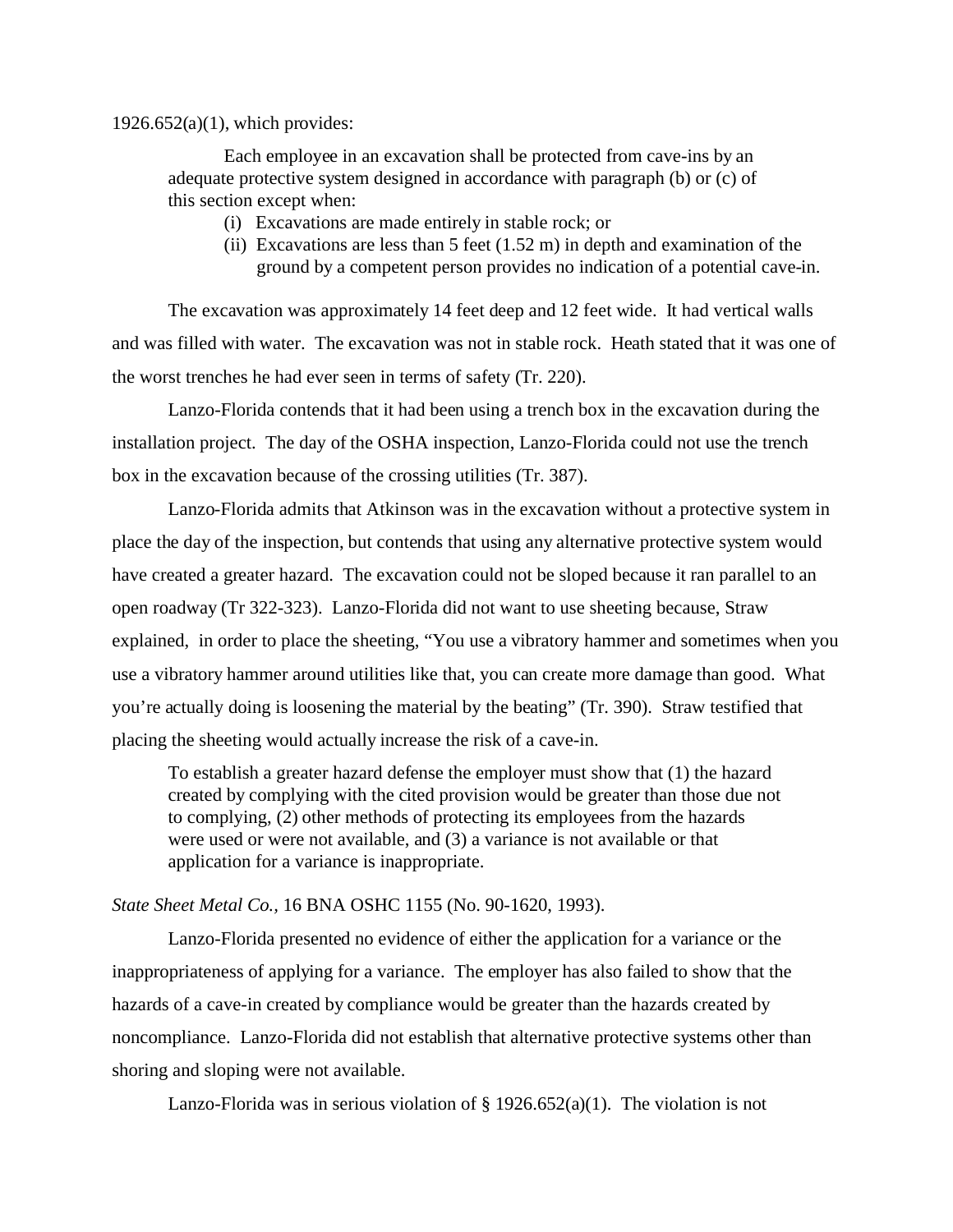classified as willful because the employer did have a trench box on the worksite that it had been using. Neither voluntary disregard for the Act nor plain indifference to employee safety is found. Penalty Determination

The gravity of the violations cited under Items 3a and 3b is high. The excavation was in an extremely hazardous condition, and no safe means of egress was provided for the diver. The potential for a cave-in was great. A total penalty of \$7,000 is assessed for Items 3a and 3b.

## Citation No. 3

### Item 1: Alleged Repeat Violation of  $\S$  1910.410(c)(1)

The Secretary alleges that Lanzo-Florida committed a repeat violation of § 1910.410(c)(1), which provides:

The employer or an employee designated by the employer shall be at the dive location in charge of all aspects of the diving operation affecting the safety and health of dive team members.

Lanzo-Florida contends that foreman Sadro was the person designated to be in charge of all aspects of the diving operation. The standard requires that the designated person "shall be at the dive location." It is undisputed that when Heath arrived at the site, Sadro was not in the immediate area of the dive location and that Atkinson was in the water. Heath testified that Sadro was 50 to 75 yards away from the dive location (Tr. 242). Sadro corroborated Heath's estimate, stating, "I was standing next to my truck, maybe 150 feet away" (Tr. 415).

The Secretary has established a violation of the cited standard. The standard requires that the designated person in charge be at the dive location. A dive was underway at the time Heath arrived at the site. From where Sadro was located, he could not have monitored "all aspects of the diving operation affecting the safety and health of the dive team members."

The Secretary alleges that the violation was a repeat violation. A violation is considered a repeat violation "if, at the time of the alleged repeat violation, there was a Commission final order against the employer for a substantially similar violation." *Potlatch Corp.,* 7 BNA OSHC 1061, 1063 (No. 16183, 1979). "A prima facie case of substantial similarity is established by a showing that the prior and present violations were for failure to comply with the same standard." *Superior Electric Company,* 17 BNA OSHC 1635, 1638 (No. 91-1597, 1996).

The Secretary cited Lanzo for the violation of  $\S 1923.1076(c)(1)$  on May 6, 1994 (Exh. C-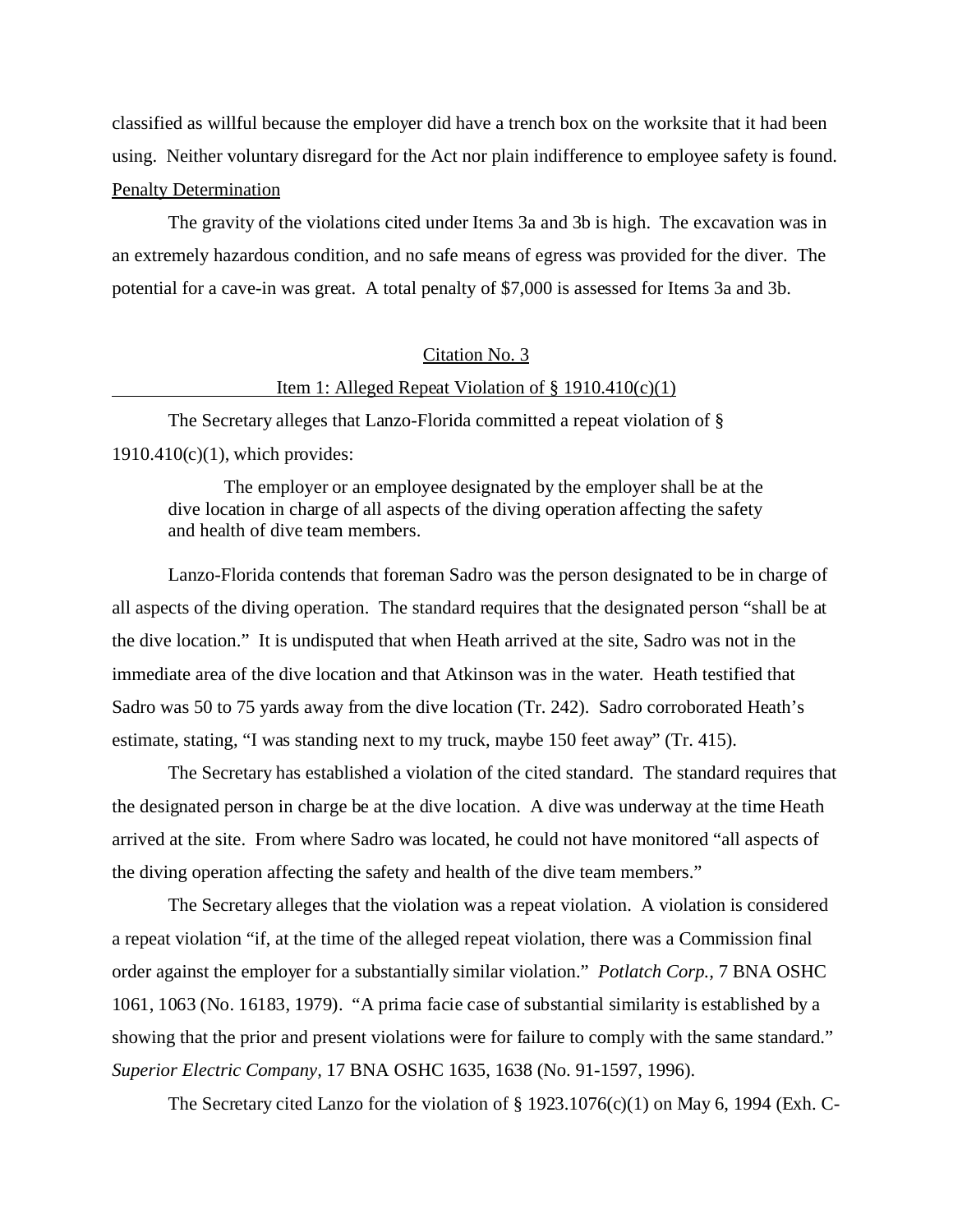9, Item 2 of Citation No. 1). The language of that standard is identical to the language of § 1910.410(c)(1). Lanzo did not contest the citation and it became a final order (Tr. 159-160).

The Secretary has established a repeat violation of  $\S$  1910.410(c)(1).

## Penalty Determination

The gravity of the violation is moderate. Sadro was within viewing distance of the tender and was able to get to the dive location quickly if he was signaled. A penalty of \$5,000 is assessed.

### Item 2: Alleged Repeat Violation of § 1910.430(b)(4)

Section 1910.430(b)(4) provides:

The output of air compressor systems shall be tested for air purity every 6 months by means of samples taken at the connection to the distribution system, except that non-oil lubricated compressors need not be tested for oil mist.

Lanzo-Florida admits in its brief that it was in violation of § 1910.430(b)(4) (Lanzo-Florida's brief, p. 39). The Secretary cited Lanzo for violating § 1926.1090(b)(4), which contains identical language to that of § 1910.430(b)(4), on May 6, 1994, and October 10, 1995 (Exhs. C-9 and C-10, Item 13 of Citation No.1 and Item 2 of Citation No. 1, respectively). The citations became final orders of the Review Commission (Tr. 159-160).

The Secretary has established a repeat violation of § 1910.430(b)(4).

## Penalty Determination

The gravity of the violation is moderate. Lanzo-Florida had its air compressor tested after Heath's inspection, and its output tested pure (Exh. R-5). A penalty of \$5,000 is assessed.

## FINDINGS OF FACT AND CONCLUSIONS OF LAW

The foregoing decision constitutes the findings of fact and conclusions of law in accordance with Federal Rule of Civil Procedure 52(a).

## ORDER

Based upon the foregoing decision, it is hereby ORDERED that the items contained in the citations be disposed of as follows: